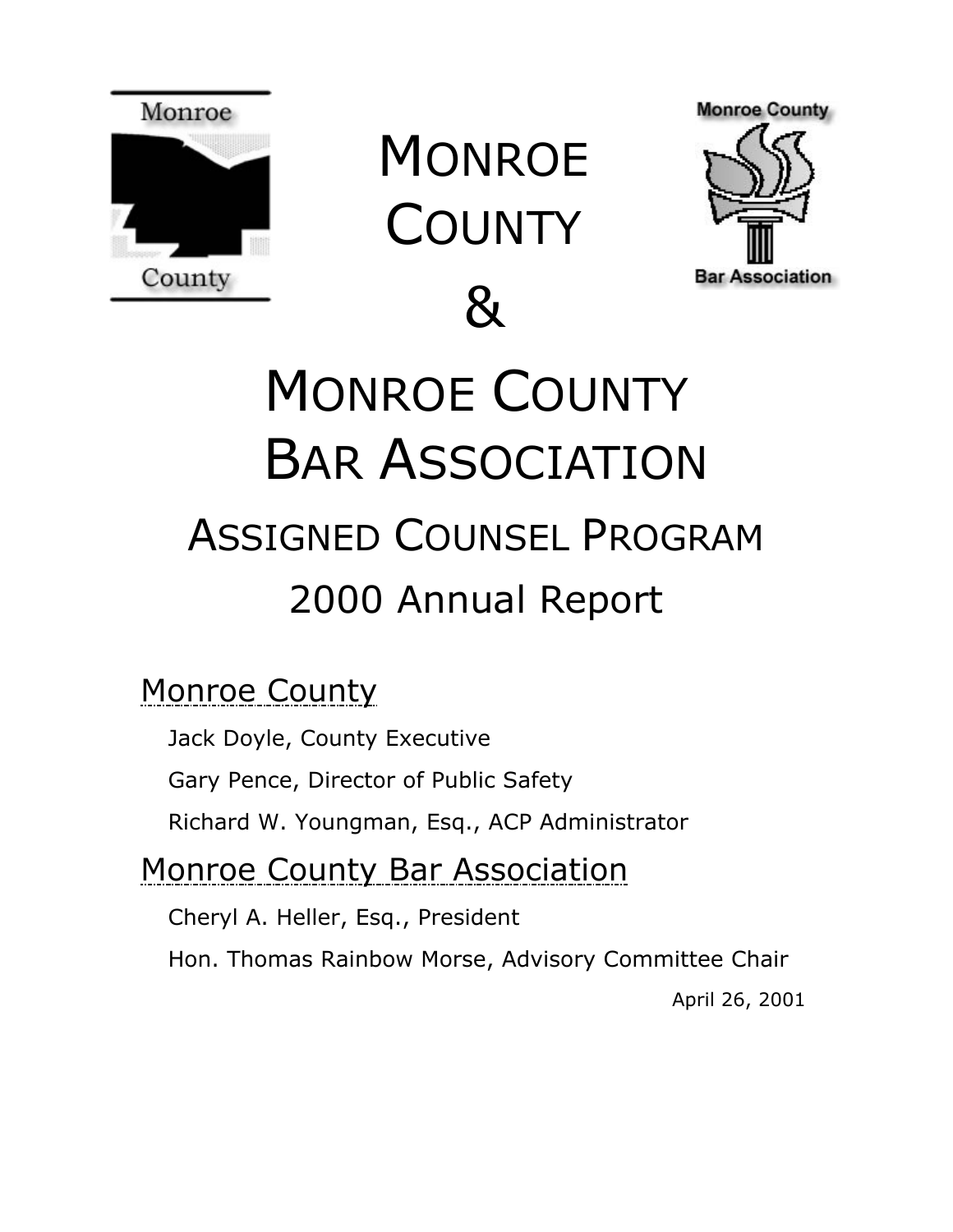| "To Provide A Coordinated And Centralized Assignment System For Conflict Cases" 3<br>"To Provide A More Equitable Distribution Of Conflict Assignments Among Lawyers" 4<br>"To Attract More Lawyers Willing To Handle Conflict Assignments" 4<br>"To Maintain Uniform And Proper Billing Practices And To Ensure Cost Accountability Of |  |
|-----------------------------------------------------------------------------------------------------------------------------------------------------------------------------------------------------------------------------------------------------------------------------------------------------------------------------------------|--|
|                                                                                                                                                                                                                                                                                                                                         |  |
|                                                                                                                                                                                                                                                                                                                                         |  |
|                                                                                                                                                                                                                                                                                                                                         |  |
|                                                                                                                                                                                                                                                                                                                                         |  |
|                                                                                                                                                                                                                                                                                                                                         |  |
|                                                                                                                                                                                                                                                                                                                                         |  |
|                                                                                                                                                                                                                                                                                                                                         |  |
|                                                                                                                                                                                                                                                                                                                                         |  |
|                                                                                                                                                                                                                                                                                                                                         |  |
|                                                                                                                                                                                                                                                                                                                                         |  |
| TOTAL DISPOSTIONS BY PANEL …………………………………………………………………… 39                                                                                                                                                                                                                                                                                |  |
|                                                                                                                                                                                                                                                                                                                                         |  |
|                                                                                                                                                                                                                                                                                                                                         |  |
|                                                                                                                                                                                                                                                                                                                                         |  |

#### TABLE OF CONTENTS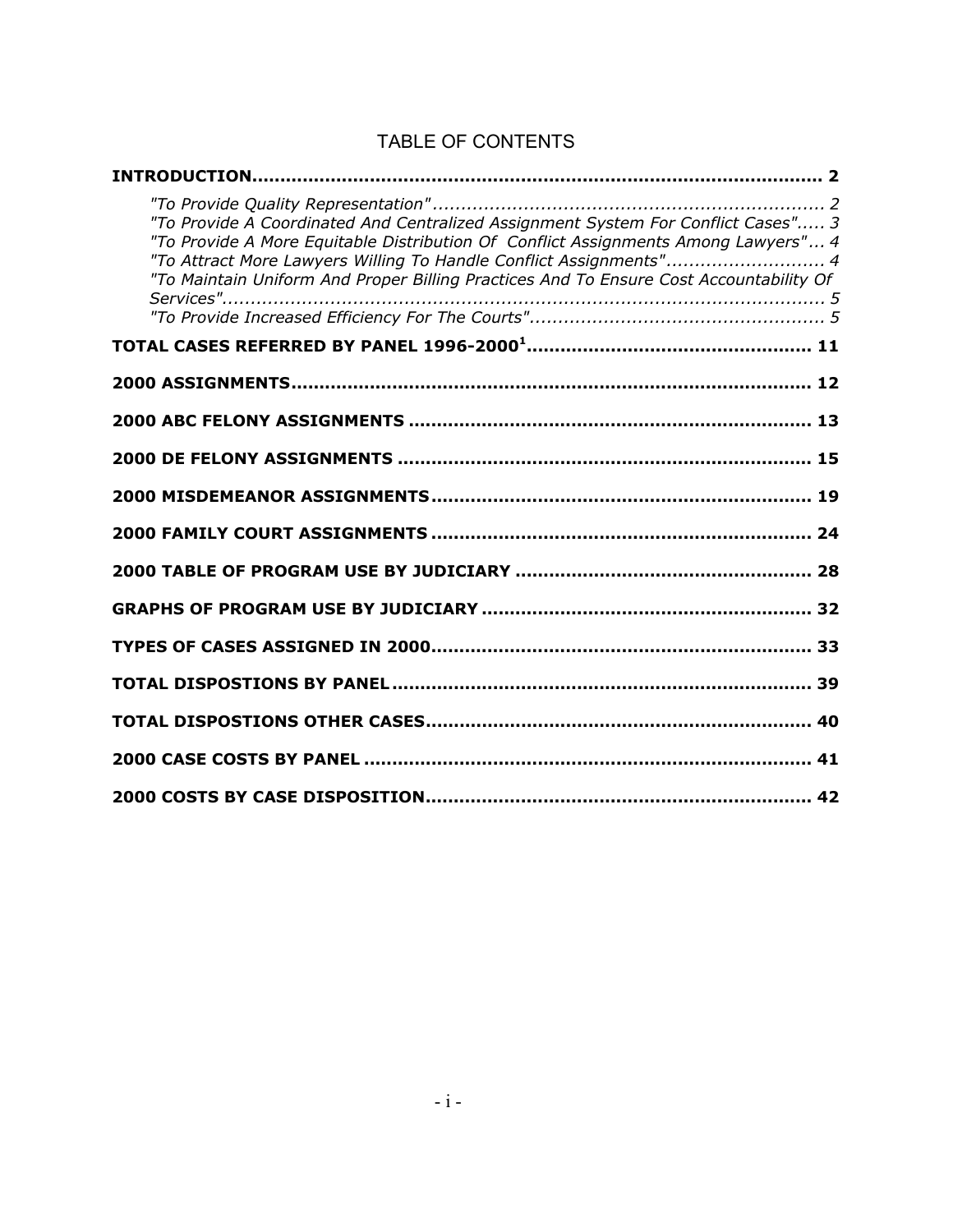### <span id="page-2-0"></span>**Introduction**

2000 was the ninth year the Assigned Counsel Program operated in all courts. The following statistical information shows the Program's relative success in meeting the goals of the Monroe County Bar Association Sponsored Plan for Conflict Assignments as stated below.

"The objectives of this conflict assignments plan are to provide quality representation to eligible indigent defendants or other litigants in those cases where the Public Defender has a conflict of interest; to provide a coordinated and centralized assignment system for conflict cases arising in the courts specified in Article IV herein, to provide a more equitable distribution of conflict assignments among lawyers; to attract more lawyers willing to handle conflict assignments, to maintain uniform and proper billing practices; to ensure cost accountability of services, and to provide increased efficiency for the courts by making qualified attorneys more readily available to handle conflict cases." *Monroe County Bar Association Sponsored Plan for Conflict Assignments*, ARTICLE II. Plan Objectives



#### <span id="page-2-1"></span>**"To Provide Quality Representation"**

The Program received fourteen initial complaints involving questionable, unethical or illegal conduct by participating attorneys. This is down from twenty-one sixteen in 1999. Clients were the source of seventeen complaints. The Monroe County Bar Association referred four complaints filed by clients, one less than in 1997. The Program has jurisdiction over open cases only. After investigation, the Assigned Counsel Program closed all complaints with no action taken against the attorney. One case referred by the Bar Association was for a closed case. All other complaints were disposed of either by the attorney and client reaching a mutually acceptable understanding or by the attorney's withdrawal from the case with the permission of the court. The Program removed one attorney from the panel lists due to suspension by the Appellate Division.

All complaints required only administrative action. No referral to the Assigned Counsel Program Review Committee was necessary. As in past years, failure of the attorney to maintain contact with incarcerated clients was the most frequent complaint. Failure of the attorney to appear prepared to proceed was again the most frequent complaint from the courts.

The Program's Motion and Brief Bank now contains several hundred documents. Development of a database has begun and on completion the documents will be classified, entered into the database. No index is yet available. However, in 2000 a number of motions and other documents were converted to electronic format and posted on the Program's Internet web site. Access to the documents is restricted to Program participants.

Throughout 2000 the Program sent the panel attorneys various bulletins, broadcast faxes, and newsletters informing the panel members of upcoming seminars and events and encouraging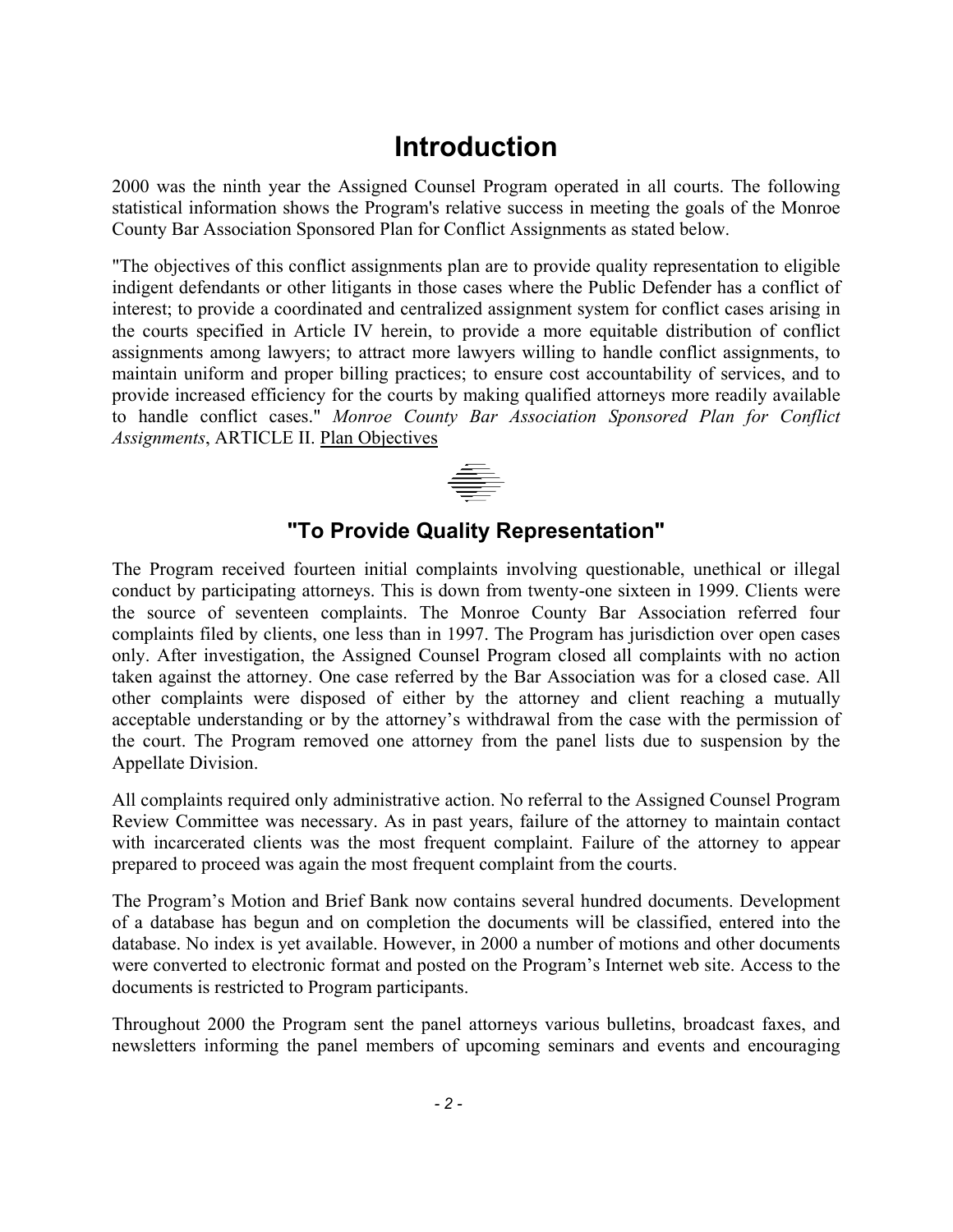them to take advantage of the opportunities offered by these programs to increase their knowledge and legal skills.

Since the CLE requirements of the Assigned Counsel Program overlap with the Mandatory Continuing Legal Education requirements of the State of New York, compliance is near 100%. The Program co-sponsored a CLE seminar with the New York State Association of Criminal Defense Attorneys and the New York State Defenders Association.

Following meetings between the Administrator and the Assigned Counsel Advisory Committee, the Committee recommended requirements for the establishment of a separate Homicide panel. The Committee forwarded the proposal to the Monroe County Bar Association Board of Trustees for approval. The approval came during 2000, however, the requirements have not yet been provided to the Administrator.

The Program's computer hardware and software systems were upgraded during 2000 and improvements were made to the database. The Administrator upgraded and improved the Program's Internet site with better graphics and more information, more links to other sites of interest to panel members were added, a section about developments in 18-B rate increases was added and the news and notes section was made more timely. Documents were added to the Motion and Brief Bank section of the web site.



#### <span id="page-3-0"></span>**"To Provide A Coordinated And Centralized Assignment System For Conflict Cases"**

The Assigned Counsel Program is fully computerized. The Program enters all cases reported to it in a centralized database that tracks the representation from assignment through payment of the voucher. This system avoids duplication of representation by showing all open case for a particular client thus insuring that there is a continuity of representation if the client is arrested on new charges. This system also promptly closes any case thus clearing any potential conflict of interest that the Public Defender might have in representing the client in future case.

During 2000, the Program completed an upgrade and enhancement of the database platform to provide more and faster information. Assignments referred by the courts continue to be assigned from a rotating list of available attorneys. The Program, thanks to the dedicated efforts of Toni Armstrong, is very successful in insuring continuity of counsel where a client is re-arrested on new charges even when the arrests span differing jurisdictions. Additionally, the Program continues to track conflict of interest information so that counsel is not unnecessarily assigned when the Public Defender could ethically continue.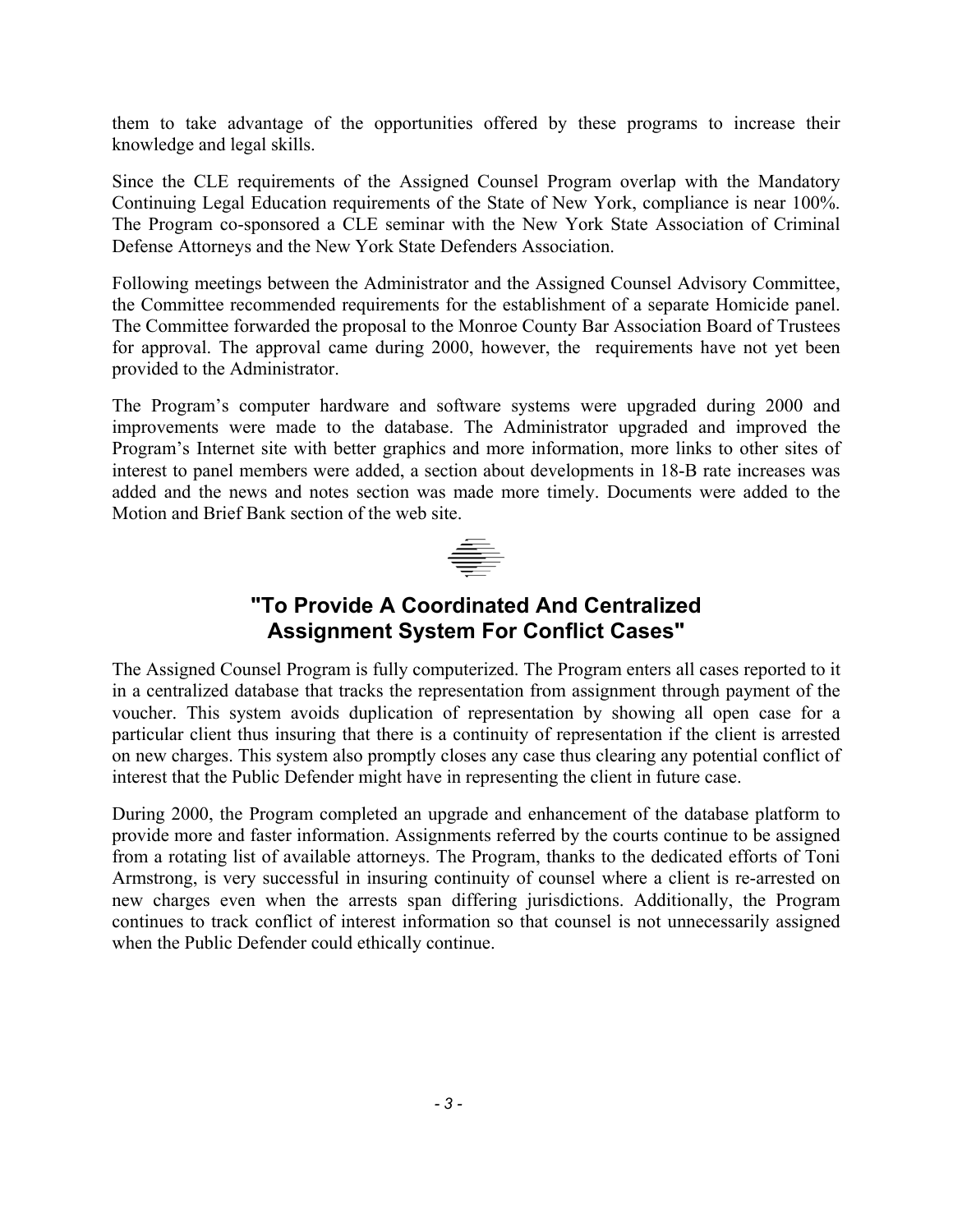#### <span id="page-4-0"></span>**"To Provide A More Equitable Distribution Of Conflict Assignments Among Lawyers"**

While not perfect, the Program does achieve a significant improvement over the previous system of assignment of conflict cases. The Program constantly strives for new and better systems to distribute assignments more equitably among the participating attorneys. In criminal cases, the current system is highly effective. There are still several local criminal courts that do not fully utilize the services of the Program in the assignment of counsel. This sometimes leads to a client having multiple attorneys for different pending charges. During 2000, the Program had some success with several local criminal courts agreeing to contact the Program before assigning counsel to find out whether the client already had assigned counsel in a pending case. This led to a more a reduction of multiple counsel cases.

A reduction both in the number of attorneys accepting assignments and number of assignments accepted by attorneys who still take assignments, led to a situation where, as in 1999, the distribution of cases was not as uniform as in past years. Hopefully, passage of legislation raising the hourly rates paid under Article 18-B of the County Law will address this problem. Most attorneys resigning from the Program or taking a reduced number of cases cite the low hourly rates as the reason for resignation or reduced activity. When it becomes difficult for an attorney to meet overhead expenses under the current rates, the attorney, no matter how dedicated, is forced to either resign or reduce the number of cases accepted.

Equitable distribution of cases remains low in Family Court cases. A mechanism must be found to address the inequities in Family Court assignments. The fact that a very few attorneys receive the bulk of the assignments places an undue burden on those attorneys and can impact directly on the quality of representation. More training through the appropriate committee of the Bar Association is necessary to familiarize the panel attorneys with local Family Court practice. The panel requirements should be reviewed with the Family Court judges to see if they are stringent enough. Lack of confidence in the quality of representation is a possible factor in the Judges' reluctance to use the full services offered by the Assigned Counsel Program. A Family Court component of a Trial Institute might alleviate the concern of the Family Court judges regarding the training of assigned counsel.



#### <span id="page-4-1"></span>**"To Attract More Lawyers Willing To Handle Conflict Assignments"**

Included in this report is a list of new panel members added during 2000. In 2000, the Administrator spoke to newly admitted attorneys at a seminar sponsored by the Young Lawyers Committee of the Monroe County Bar Association to promote participation in the Assigned Counsel Program.

Although the Program takes every opportunity to remind the current panel members to apply for the more restrictive panels once they achieve the requisite qualifications, in 2000 the Program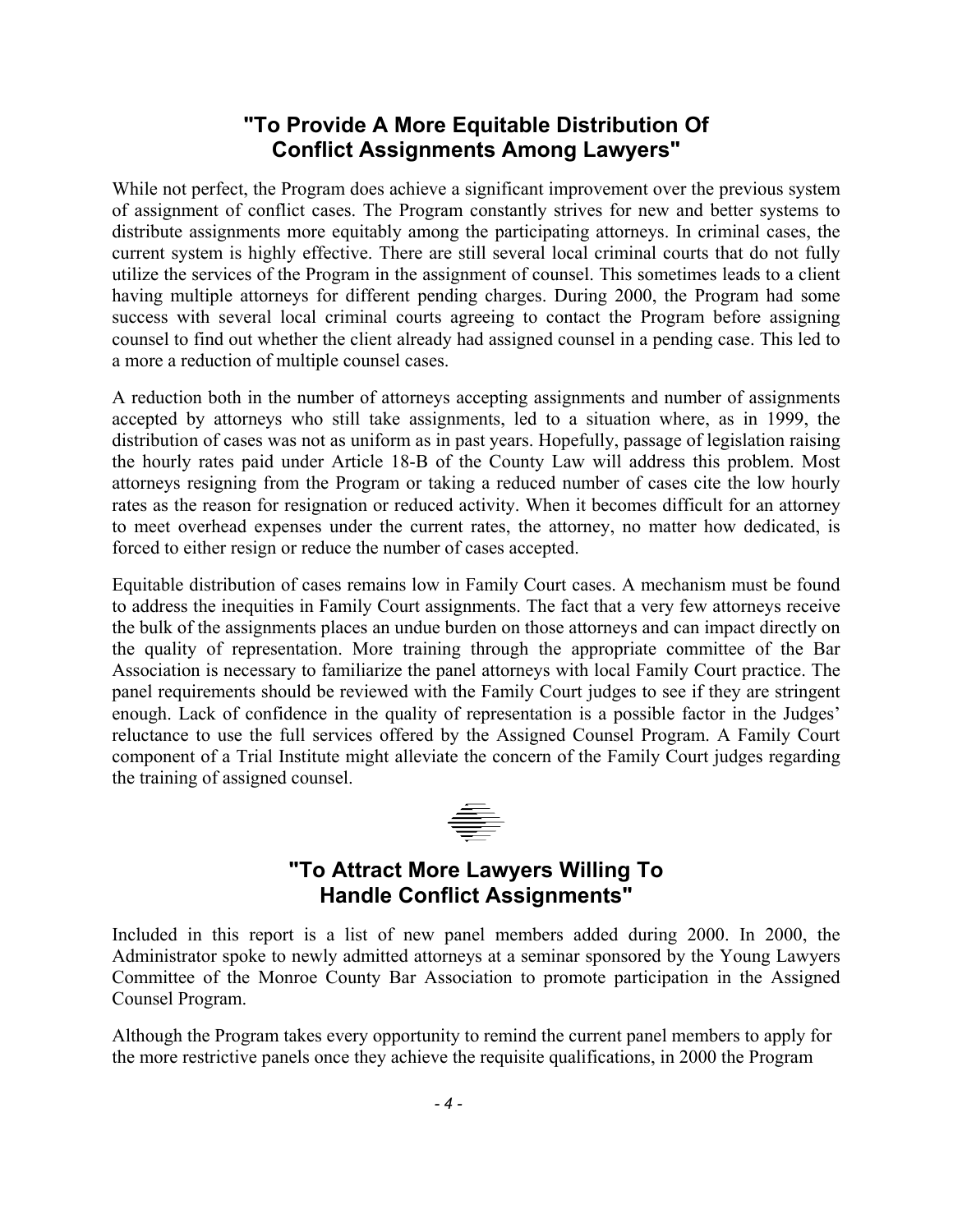experienced a drop in the number of qualified felony attorneys. Due to retirement, relocation and an inability to continue taking assigned cases at the current statutory rates, attorneys resigned from the Assigned Counsel Program and took fewer assignments, especially in serious felony cases. The requirements for inclusion on a felony panel include having conducted a misdemeanor jury trial or participated in jury selection in such a case coupled with conduct of a bench trial. Since so few misdemeanor trials are held each year, it is difficult for an attorney to meet this requirement.



#### <span id="page-5-0"></span>**"To Maintain Uniform And Proper Billing Practices And To Ensure Cost Accountability Of Services"**

The Program continues to process a routine voucher and send it to the Judge within 48 hours of receipt. The Administrator reviews each voucher before processing to insure compliance with the voucher regulations and notifies each attorney of any noncompliance to educate the attorney on proper procedures. The review and notification help maintain proper and uniform billing practices among the participating attorneys.



### <span id="page-5-1"></span>**"To Provide Increased Efficiency For The Courts"**

Those courts fully utilizing the services of the Assigned Counsel Program report a positive impact on the efficiency in obtaining assigned counsel in conflict cases. They report a significant decrease in the burden on the court staff in finding attorneys willing to accept assignments, a decrease in the number of phone calls necessary to contact an attorney for assignment, a decrease in the voucher processing time since the vouchers are now clearly labeled as to the matter and already reviewed with comments by the Administrator, and a prompt response from the Assigned Counsel Program in obtaining assigned counsel.

In 1992, the County Executives Office began a program of training in Total Quality Management for the employees of Monroe County. That training continues. This training increases the efficiency of the internal operation and makes the Program more responsive to the needs of the Courts and the participating attorneys. The Strategic Framework of the Assigned Counsel Program is complete and development and refinement of the key result measures continues.2001 Goals

The following are the goals for 2001:

- Implementation of a Homicide panel after the standard adopted by the Monroe County Bar Association are provided to the Administrator
- Promote the use of the WestLaw research terminal in the Program offices. This research capability should increase the efficiency of assigned counsel, improve the quality of representation and reduce costs.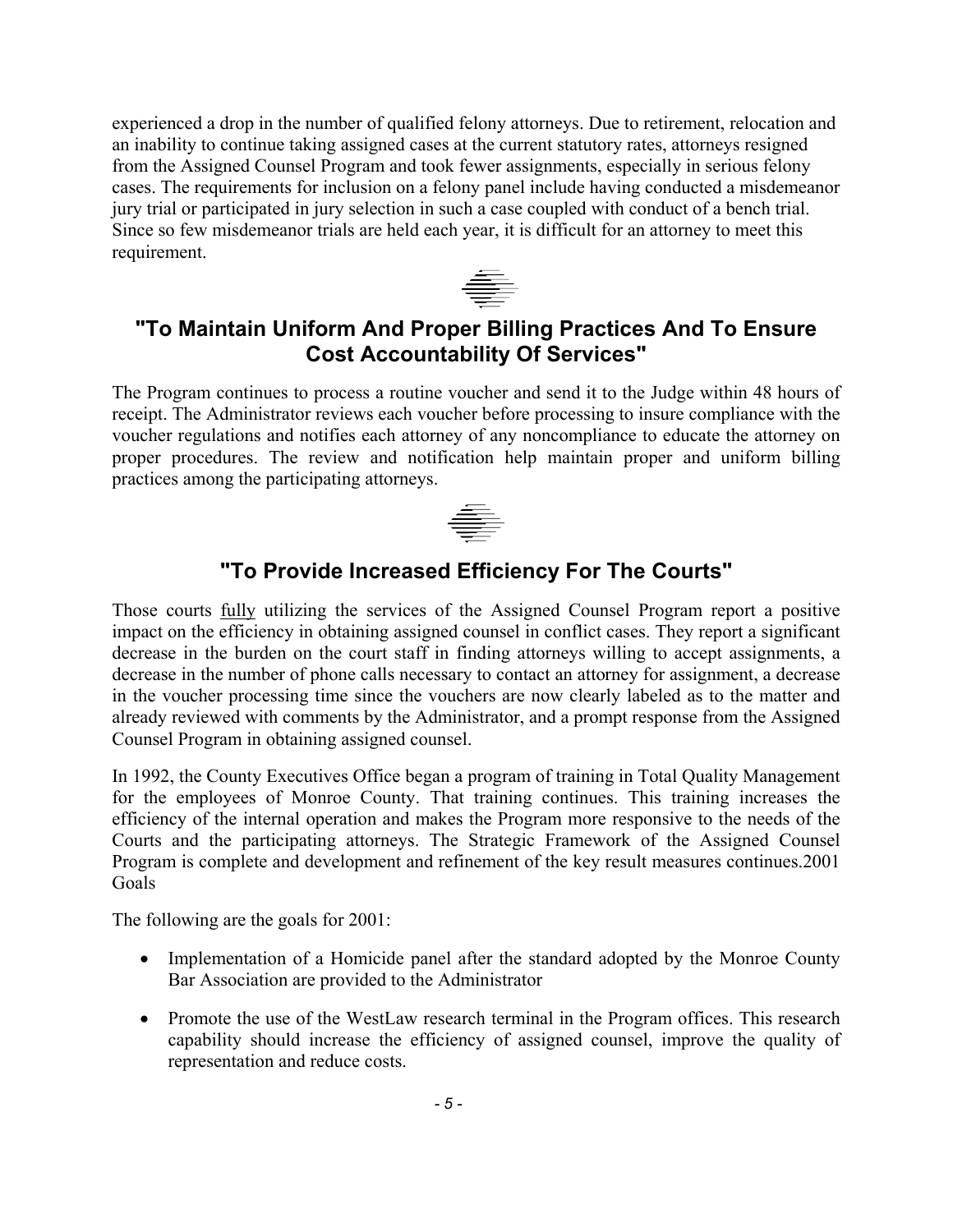- With the Microsoft Access development package, prepare a database of documents contained in the Motion and Brief Bank for distribution and posting on the Internet site.
- Continue scanning of selected documents from the Motion and Brief Bank so panel members can obtain electronic copies of the documents and so they can continue to be posted on the Internet for downloading.
- With the cooperation of the Monroe County Department of Information Services, develop a Lotus Notes address book of the participating attorneys.
- Develop an e-newsletter to be sent to participating attorneys with e-mail addresses. An enewsletter can be more frequent, timelier and can contain links to outside sources. An enewsletter is more cost efficient as the price of postage and printing is eliminated.



| <b>ABC Felony</b>      | <b>DE Felony</b>       | <b>Misdemeanor</b>        | <b>Family Court</b>       |
|------------------------|------------------------|---------------------------|---------------------------|
| Aramini, Mary E.       | Annechino, John A.     | Adolph, Darylann Condello | Adolph, Darylann Condello |
| Aureli, Daniel L.      | Aramini, Mary E.       | Album, Betsy L.           | Album, Betsy L.           |
| Barr, Culver K.        | Aureli, Daniel L.      | Alguist, Mark H.          | Annechino, John A.        |
| Bertram, Dudley M.     | Barr, Culver K.        | Anderson, Christopher     | Aramini, Mary E.          |
| Bitetti, Gary          | Bertram, Dudley M.     | Annechino, John A.        | Bernacki, Jr., John E.    |
| Bourtis, Eftihia       | Bitetti, Gary          | Aramini, Mary E.          | Bertram, Dudley M.        |
| Broder, Howard K.      | Bourtis, Eftihia       | Arena, Patrick M.         | Broder, Howard K.         |
| Brown, J. Raymond      | Broder, Howard K.      | Aureli, Daniel L.         | Bryant, Kevin C.          |
| Burger, Michael        | Brown, J. Raymond      | Bernacki, Jr., John E.    | Buettner, Brian C.        |
| Burke, Adrian J.       | Burger, Michael        | Bertram, Dudley M.        | Callanan, Karen Smith     |
| Cocuzzi, Thomas J.     | Burke, Adrian J.       | Bitetti, Gary             | Castellano, June          |
| Coia, Richard          | Cianca, Mark F.        | Bourtis, Eftihia          | Colombo, Jeanne M.        |
| Conaty, Jr., George W. | Cocuzzi, Thomas J.     | Broder, Howard K.         | Cooper, Jennie M.         |
| Crimi, Joseph P.       | Coia, Richard          | Brooker, James G.         | Costello, Paul Keely      |
| Damelio, Joseph S.     | Colombo, Jeanne M.     | Brown, J. Raymond         | Crimi, Joseph P.          |
| Daniele, Anthony       | Conaty, Jr., George W. | Bryant, Kevin C.          | D'Arpino, John Joseph     |
| DeJohn, Timothy W.     | Crimi, Joseph P.       | Buettner, Brian C.        | DeJohn, Timothy W.        |
| DiSalvo, Thomas J.     | Damelio, Joseph S.     | Burger, Michael           | Dimassimo, James D.       |
| Egger, Jan P.          | Daniele, Anthony       | Burke, Adrian J.          | Dinolfo, Joseph F.        |
| Farrell, Barbara E.    | Degnan, Peter J.       | Chait, Mitchell A.        | DiSalvo, Thomas J.        |

### **2000 Approved Panel List**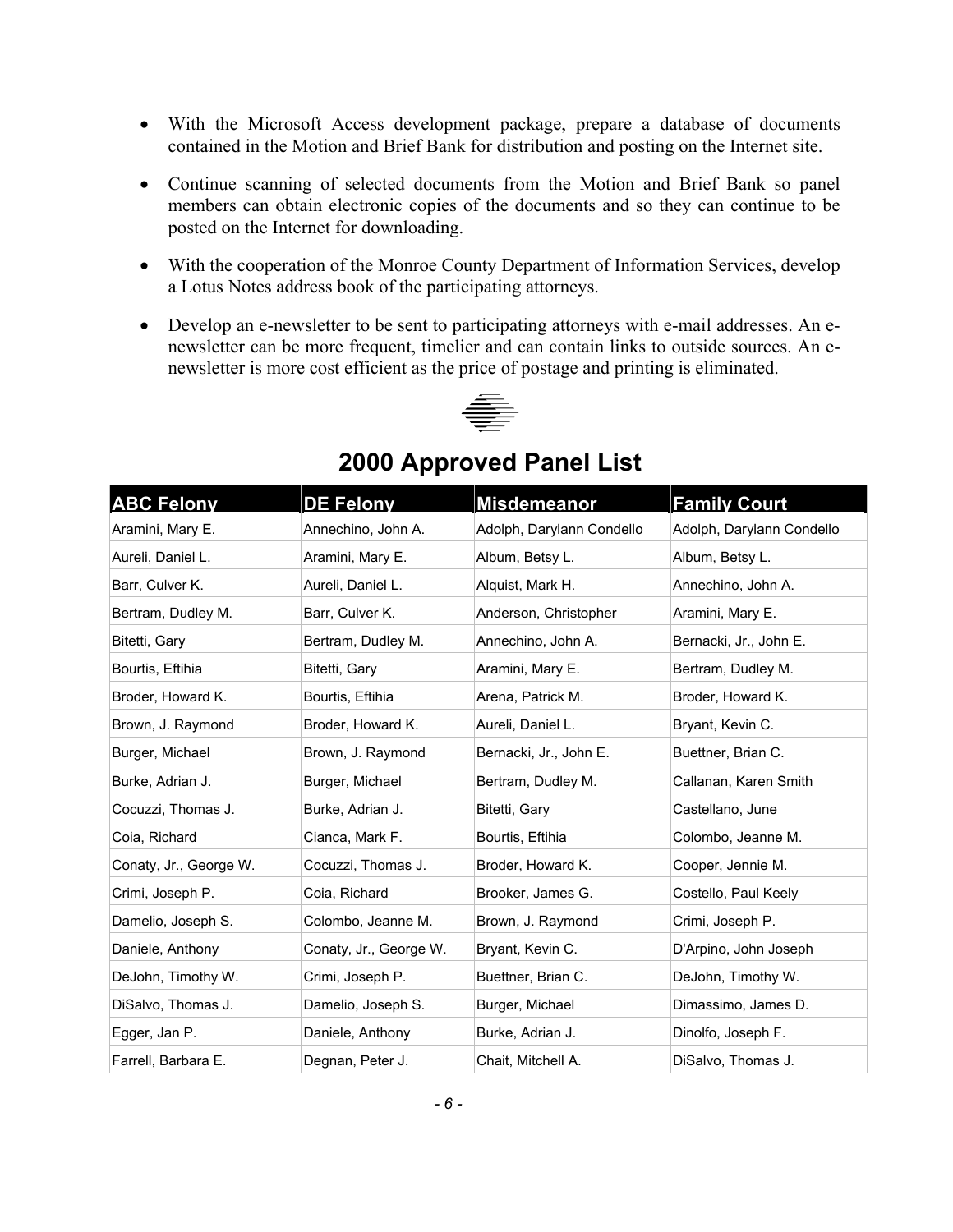| <b>ABC Felony</b>        | <b>DE Felony</b>       | <b>Misdemeanor</b>       | <b>Family Court</b>      |
|--------------------------|------------------------|--------------------------|--------------------------|
| Funk, Mark D.            | DeJohn, Timothy W.     | Cianca, Mark F.          | Enos, Gregory E.         |
| Garretson, Scott A.      | DiSalvo, Thomas J.     | Cocuzzi, Thomas J.       | Farr, William H.         |
| Hanlon, Garry Stephen    | Egger, Jan P.          | Coia, Richard            | Farrell, Barbara E.      |
| Hinman, James S.         | Farrell, Barbara E.    | Colombo, Jeanne M.       | Fazio, Jennifer L.       |
| Holliday, Billie D.      | Flowerday, Michael D.  | Cooper, Jennie M.        | Feldman, Sammy           |
| Kasperek, Lawrence L.    | Funk, Mark D.          | Crimi, Joseph P.         | Flowerday, Michael D.    |
| Krane, Joel N.           | Garretson, Scott A.    | Crimi, Jr., Charles F.   | Funk, Mark D.            |
| Kristal, Peter L.        | Hanlon, Garry Stephen  | D'Arpino, John Joseph    | Gaesser, David A.        |
| Lappan, James            | Hinman, James S.       | Daniele, Anthony         | Gladstone, Katherine     |
| Leegant, Jo Anne         | Holliday, Billie D.    | Dedes, William C.        | Goel, Vinita             |
| Lewis, Herbert J.        | Hurwitz, Phillip R.    | Degnan, Peter J.         | Hilderbrandt, Randall D. |
| Maggio, Frank G.         | Jones, Jr., Michael A. | DeJohn, Timothy W.       | Hinman, James S.         |
| Mastrella, Daniel J.     | Kasperek, Lawrence L.  | Dimassimo, James D.      | Holliday, Billie D.      |
| Morabito, David R.       | Krane, Joel N.         | Dinolfo, Joseph F.       | Hurwitz, Phillip R.      |
| Muldoon, Gary            | Kristal, Peter L.      | DiSalvo, Thomas J.       | Indivino, Deborah A.     |
| Murante, David A.        | Lappan, James          | Egger, Jan P.            | Jain, Rekha              |
| Murray, D. Michael       | Leegant, Jo Anne       | Farrell, Barbara E.      | Kantor, Theodore S.      |
| Napier, Robert A.        | Lester, Frederick      | Flowerday, Michael D.    | Karatas, Nigos           |
| Obiorah, Edwin S.C.      | Lewis, Herbert J.      | Funk, Mark D.            | King, Jr., William H.    |
| Perez, Gilbert R.        | Maggio, Frank G.       | Gaesser, David A.        | Kosoff-Roth, Karen L.    |
| Pilato, Louis P.         | Mastrella, Daniel J.   | Garretson, Scott A.      | Kristal, Peter L.        |
| Pineau, Maureen A.       | Merante, Vincent E.    | Gladstone, Katherine     | Lahman, Janice A.        |
| Pullano, Peter J.        | Morabito, David R.     | Goel, Vinita             | Lappan, James            |
| Regan, Jr., John M.      | Morabito, Michael A.   | Goldman, Ronald S.       | Leegant, Jo Anne         |
| Regan, Michael J.        | Muldoon, Gary          | Gross, Bryon W.          | Leichtner, Edward J.     |
| Regenstreif, Jeffrey G.  | Murante, David A.      | Hanlon, Garry Stephen    | Lester, Frederick        |
| Renzi, Alexander R.      | Murray, D. Michael     | Hardies, Robert M.       | Levitsky, Steven Brian   |
| Rizzo, James J.          | Napier, James A.       | Hilderbrandt, Randall D. | Levitt, Glenn R.         |
| Salamone, Jr., James D.  | Nesser, Joseph G.      | Hinman, James S.         | Lewis, Herbert J.        |
| Schiano, Jr., Charles A. | Obiorah, Edwin S.C.    | Holliday, Billie D.      | Misseritti, Giuliana     |
| Schiano, Michael P.      | Owens, David L.        | Hurwitz, Phillip R.      | Morabito, David R.       |
| Shapiro, Robert A.       | Parks, Anthony         | Infantino, Marc          | Morabito, Michael A.     |
| Shulman, Brian J.        | Perez, Gilbert R.      | Jain, Rekha              | Muldoon, Gary            |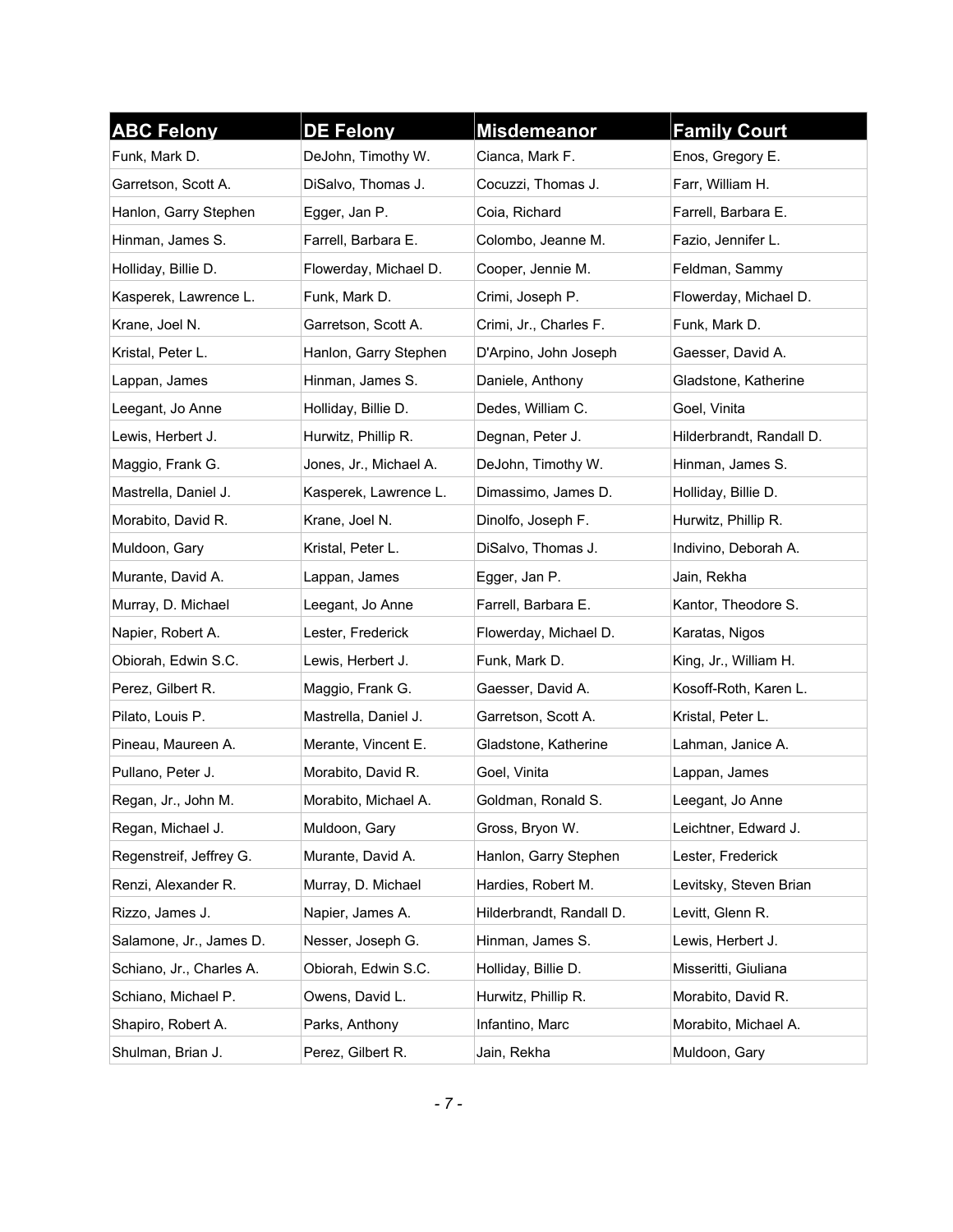| <b>ABC Felony</b>         | <b>DE Felony</b>          | <b>Misdemeanor</b>       | <b>Family Court</b>    |
|---------------------------|---------------------------|--------------------------|------------------------|
| Strazzeri, Francis A.     | Pilato, Louis P.          | Jones, Jr., Michael A.   | Murch, David R.        |
| Tallon, Michael J.        | Pineau, Maureen A.        | Karatas, Nigos           | Nesser, Joseph G.      |
| Thomas, Christopher D.    | Pullano, Peter J.         | Khuns, Kevin M.          | Nicosia, Edward G.     |
| Thompson, Donald M.       | Regan, Jr., John M.       | King, Jr., William H.    | Obiorah, Edwin S.C.    |
| Tuohey, Michael J.        | Regan, Michael J.         | Komanecky, Bradley W.    | Offen, Alan L.         |
| Vacca, James P.           | Regenstreif, Jeffrey G.   | Kosoff-Roth, Karen L.    | Owens, David L.        |
| Wood, Robert W.           | Renzi, Alexander R.       | Krane, Joel N.           | Pennica, Kenneth L.    |
| Zimmermann, Jr., Clark J. | Rizzo, James J.           | Krieger, Lawrence J.     | Perez, Gilbert R.      |
|                           | Salamone, Jr., James D.   | Kristal, Peter L.        | Pilato, Louis P.       |
|                           | Schiano, Christopher      | LaBue, Eugene P.         | Plovanich, Charles     |
|                           | Schiano, Jr., Charles A.  | LaCelle, Erik C.         | Proano, Galo M.        |
|                           | Schiano, Michael P.       | LaDuca, John J.          | Renzi, Alexander R.    |
|                           | Shapiro, Robert A.        | Lahman, Janice A.        | Ryan, Diana Deyo       |
|                           | Shulman, Brian J.         | Lappan, James            | Sadinsky, Lisa A.      |
|                           | Solomon, R. Adrian        | Leegant, Jo Anne         | Sammons, Elizabeth A.  |
|                           | Stacy, Michael P.         | Lester, Frederick        | Scatigno, John M.      |
|                           | Strazzeri, Francis A.     | Levitsky, Steven Brian   | Schell, George A.      |
|                           | Tallon, Michael J.        | Maggio, Frank G.         | Schiano, Margaret A.   |
|                           | Thomas, Christopher D.    | Mastrella, Daniel J.     | Sekharan, Raja N.      |
|                           | Thompson, Donald M.       | Merante, Vincent E.      | Shulman, Brian J.      |
|                           | Tuohey, Michael J.        | Montemalo, Frank G.      | Snodgrass, Cynthia L.  |
|                           | Vacca, James P.           | Morabito, David R.       | St. George, Robert J.  |
|                           | Winward, Thomas M.V.      | Morabito, Michael A.     | Stacy, Michael P.      |
|                           | Wisner, Todd J.W.         | Muldoon, Gary            | Teator, Mary E.        |
|                           | Wood, Robert W.           | Murante, David A.        | Thomas, Christopher D. |
|                           | Zimmermann, Jr., Clark J. | Murray, D. Michael       | Thompson, Donald M.    |
|                           |                           | Napier, James A.         | Tuohey, Michael J.     |
|                           |                           | Nesser, Joseph G.        | Vacca, James P.        |
|                           |                           | O'Neill, Jr., Raymond B. | West, John R.          |
|                           |                           | O'Toole, Keith           | Wisner, Todd J.W.      |
|                           |                           | Obiorah, Edwin S.C.      | Zaretsky, Allen J.     |
|                           |                           | Owens, David L.          | Zunno, Harriet L.      |
|                           |                           | Parks, Anthony           |                        |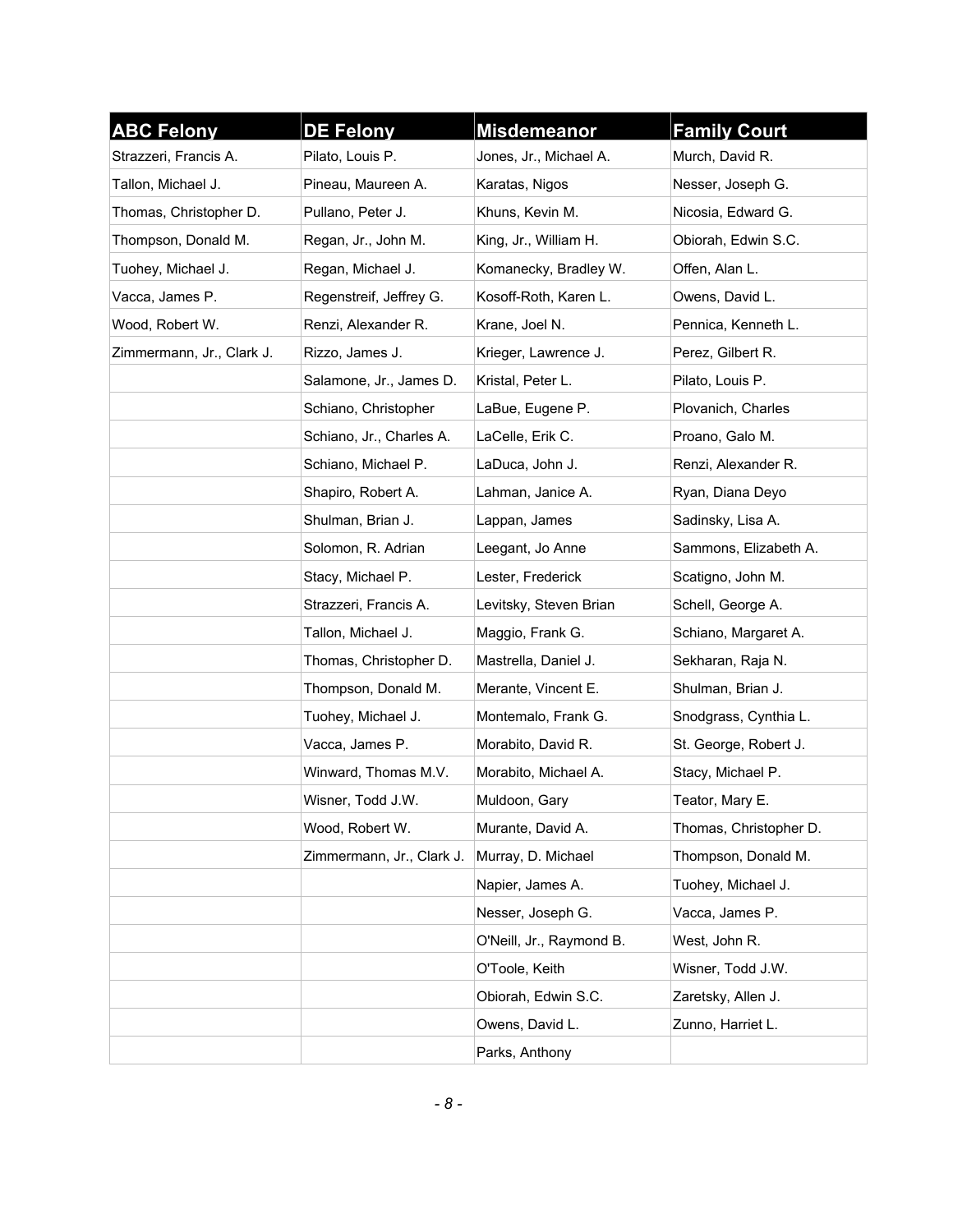| <b>ABC Felony</b> | <b>DE Felony</b> | <b>Misdemeanor</b>       | <b>Family Court</b> |
|-------------------|------------------|--------------------------|---------------------|
|                   |                  | Parrinello, J. Matthew   |                     |
|                   |                  | Pennica, Kenneth L.      |                     |
|                   |                  | Perez, Gilbert R.        |                     |
|                   |                  | Pilato, Louis P.         |                     |
|                   |                  | Pineau, Maureen A.       |                     |
|                   |                  | Proano, Galo M.          |                     |
|                   |                  | Pullano, Peter J.        |                     |
|                   |                  | Redmond, Gregg H.        |                     |
|                   |                  | Regenstreif, Jeffrey G.  |                     |
|                   |                  | Renzi, Alexander R.      |                     |
|                   |                  | Rizzo, James J.          |                     |
|                   |                  | Rosner, Leonard A.       |                     |
|                   |                  | Sadinsky, Lisa A.        |                     |
|                   |                  | Salamone, Jr., James D.  |                     |
|                   |                  | Santariello, Michael     |                     |
|                   |                  | Schiano, Christopher     |                     |
|                   |                  | Schiano, Jr., Charles A. |                     |
|                   |                  | Schiano, Michael P.      |                     |
|                   |                  | Scibetta, Michael P.     |                     |
|                   |                  | Sekharan, Raja N.        |                     |
|                   |                  | Shanahan, Paul F.        |                     |
|                   |                  | Shapiro, Robert A.       |                     |
|                   |                  | Shepard, John V.         |                     |
|                   |                  | Shulman, Brian J.        |                     |
|                   |                  | Solomon, R. Adrian       |                     |
|                   |                  | Stacy, Michael P.        |                     |
|                   |                  | Summers, Reed Noble      |                     |
|                   |                  | Tallon, Michael J.       |                     |
|                   |                  | Teator, Mary E.          |                     |
|                   |                  | Thomas, Christopher D.   |                     |
|                   |                  | Thompson, Donald M.      |                     |
|                   |                  | Tuohey, Michael J.       |                     |
|                   |                  | Vacca, James P.          |                     |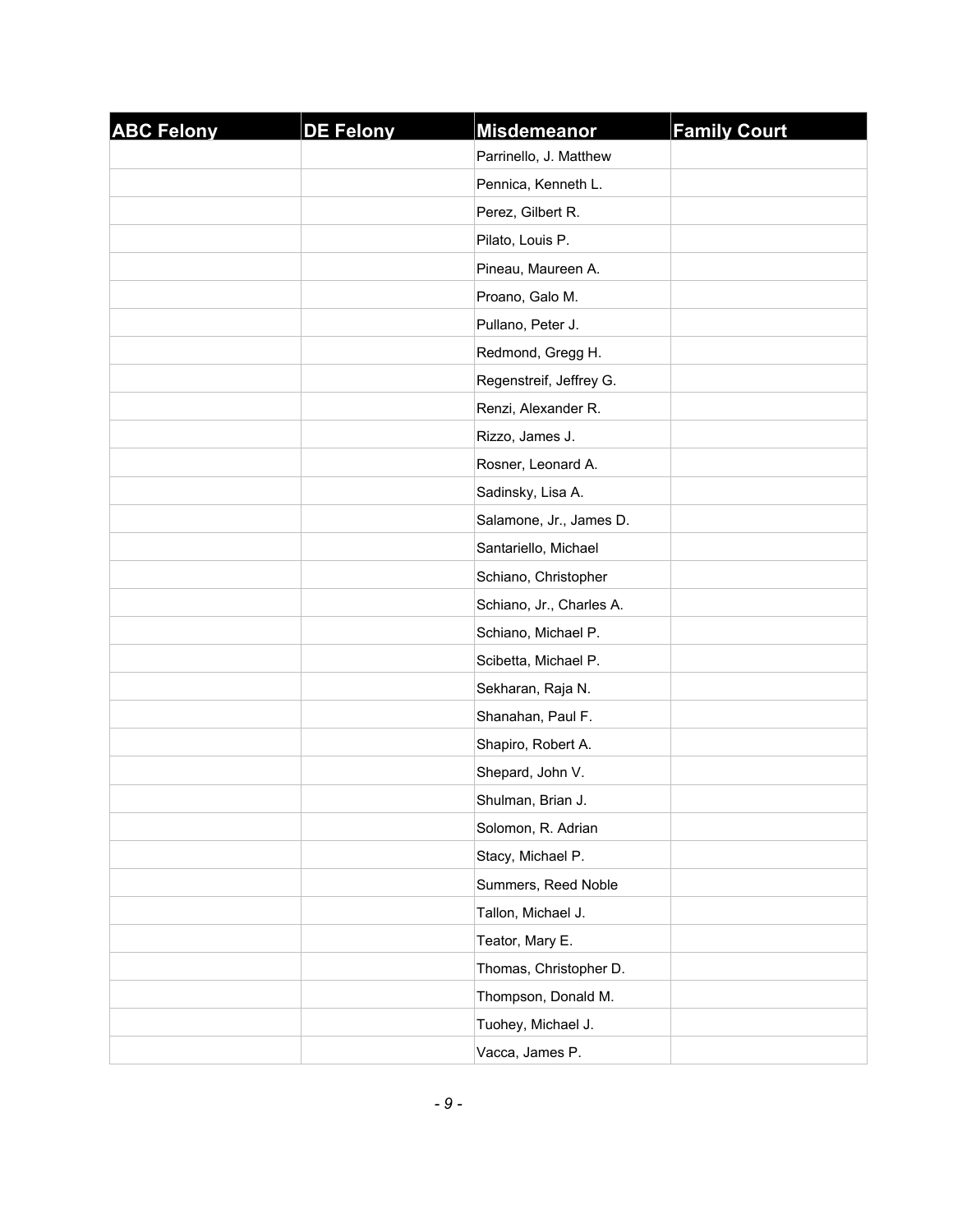| <b>ABC Felony</b> | <b>DE Felony</b> | Misdemeanor               | <b>Family Court</b> |
|-------------------|------------------|---------------------------|---------------------|
|                   |                  | Vogt, Eric J.             |                     |
|                   |                  | West, John R.             |                     |
|                   |                  | Wisner, Todd J.W.         |                     |
|                   |                  | Wood, Robert W.           |                     |
|                   |                  | Zimmermann, Jr., Clark J. |                     |

### **New Attorneys in 2000**

| <b>ABC Felony</b>       | <b>DE Felony</b>       | Misdemeanor               | <b>Family Court</b> |
|-------------------------|------------------------|---------------------------|---------------------|
| Burger, Michael         | Burger, Michael        | Alquist, Mark H.          |                     |
| Regenstreif, Jeffrey G. | Jones, Jr., Michael A. | Brooker, James G.         |                     |
| Strazzeri, Francis A.   | Strazzeri, Francis A.  | Burger, Michael           |                     |
|                         |                        | Gross, Bryon W.           |                     |
|                         |                        | Jones, Jr., Michael A.    |                     |
|                         |                        | King, Jr., William H.     |                     |
|                         |                        | Zimmermann, Jr., Clark J. |                     |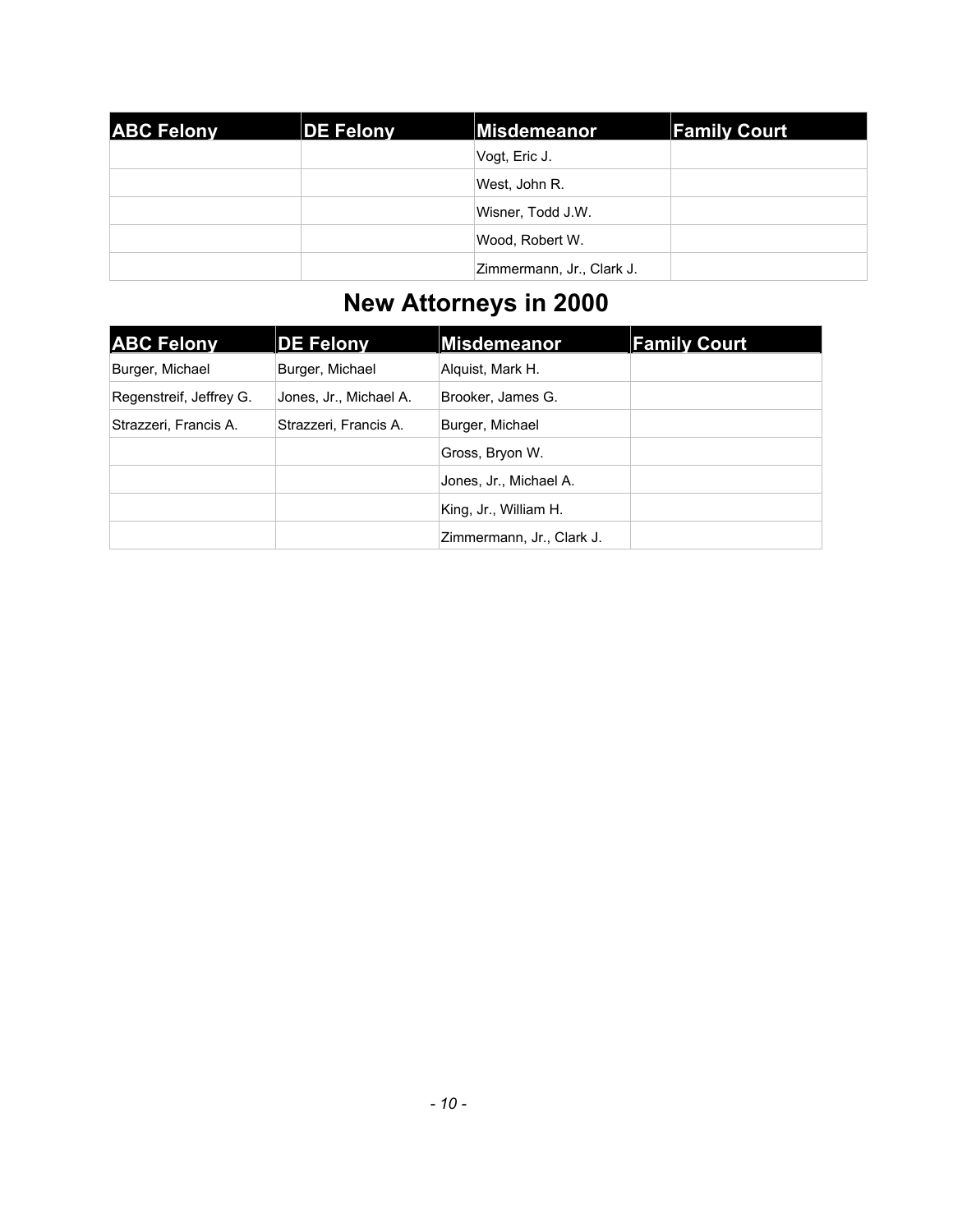### <span id="page-11-0"></span>**Total Cases Referred by Panel 1996-2000<sup>1</sup>**

| Panel               | 1996 | 1997 | 1998 | 1999 | 2000 | <b>TOTAL</b> |
|---------------------|------|------|------|------|------|--------------|
| <b>ABC Felony</b>   | 605  | 557  | 646  | 740  | 654  | 3202         |
| <b>DE Felony</b>    | 365  | 420  | 409  | 383  | 381  | 1958         |
| Misdemeanor         | 1426 | 1398 | 1444 | 1566 | 1467 | 7301         |
| <b>Family Court</b> | 919  | 1031 | 1023 | 1074 | 1123 | 5170         |
| Appellate           | 22   | 21   | 77   | 75   | 55   | 250          |
| Probation/Parole    | 139  | 162  | 193  | 191  | 184  | 869          |
| Other               | 46   | 47   | 39   | 32   | 30   | 194          |
| <b>TOTAL</b>        | 3522 | 3636 | 3831 | 4061 | 3894 | 18944        |



*1. Does not represent number of assignments made, only initial cases referred for assignment.*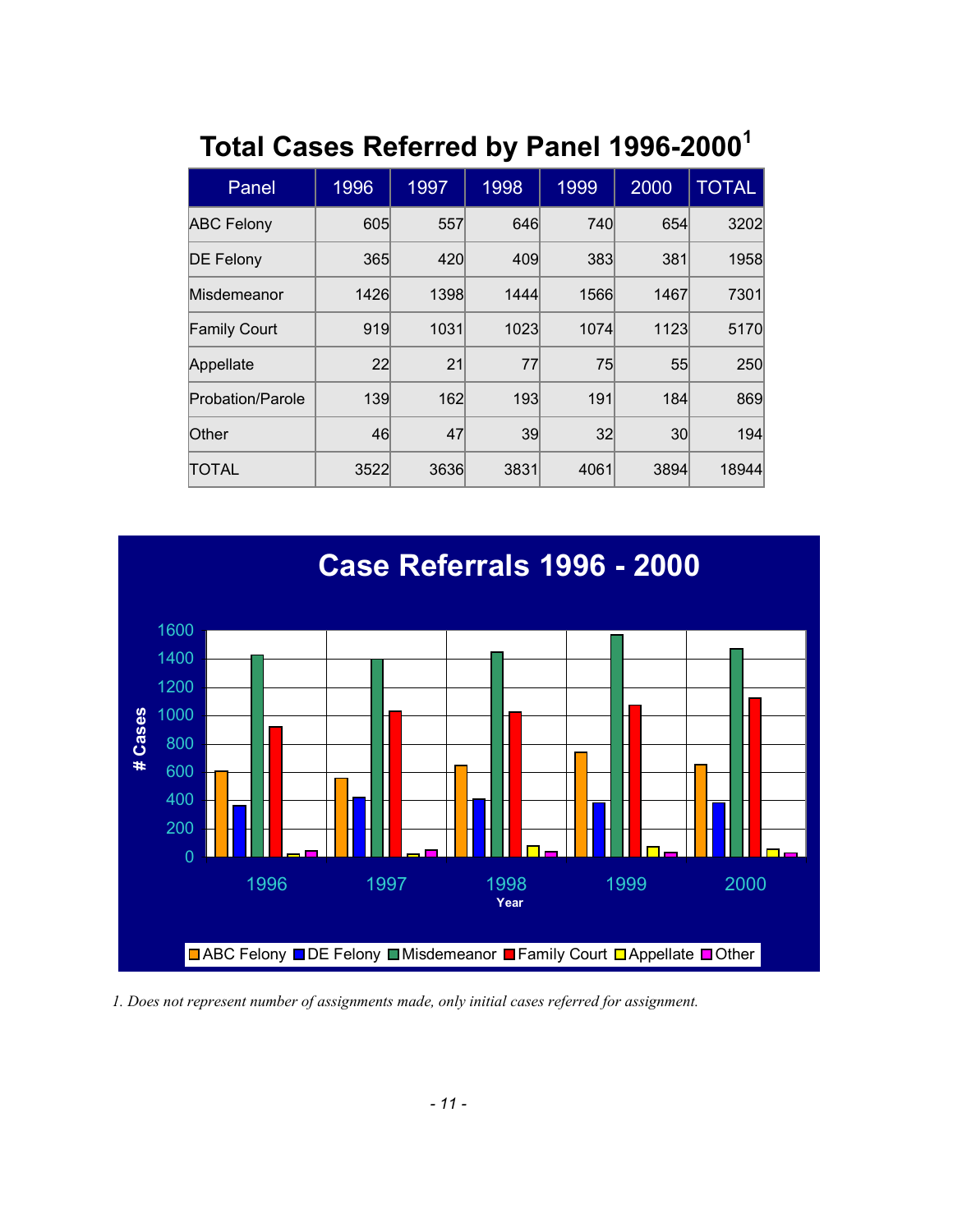### <span id="page-12-0"></span>**2000 Assignments**

The following charts show the assignments each attorney received in 2000. The number of assignments is higher than the number of cases referred because in some cases more than one attorney receives an assignment for that case. Also, an attorney might be assigned in 2000 to a case originally referred in a previous year. This occurs most often after a court relieves one attorney and either the court or the Assigned Counsel Program assigns a new attorney.

Several factors should be considered in looking at these tables. First, approved panel members receive more assignments than non-approved panel members do. Some of the attorneys with a low number of assignments are non-approved panel members. Most often, such an attorney is court assigned. Secondly, those attorneys gaining membership on a panel for the first time during 2000 will have fewer assignments in that panel because they were not on the panel for an entire year. Thirdly, an increasing number of attorneys declined a significant number of assignments, requested removal from the Program for long periods of time or resigned from the Program during 2000, especially the attorneys on the ABC felony panel. While the report includes nonapproved attorneys, new panel members, attorneys declining appointments, and attorneys temporarily removed from panels at their own request, concentrating on those members who participated for the full year as approved members of a particular panel gives a truer picture of the equitable distribution of assignments.

The success of the program in achieving equitable distribution of cases is still good even when including all the attorneys and despite the decreasing number of participants. It is certainly still an improvement over the situation where only a very few attorneys received assignments. The last column of each table contains a running percentage of the total assignments. The more attorneys listed in a table before the percentage reaches fifty suggests a more equitable case distribution in that panel. Given the severely reduced number of attorneys who no longer participate due to the low hourly rates paid under §722-b of the County Law, the Courts have become more prone to assign to attorneys present in the courtroom or in whom they have more confidence due to the experience of the attorney. This is especially true in felony cases where many of the more experienced attorneys have either stopped accepting assigned cases or have greatly reduced the number of cases accepted.

Of particular significance in this report is the fact that in the criminal courts, where the Assigned Counsel Program assigns a larger percentage of cases, there is still a more even distribution of assignments. This is attributable to the fact that, by comparison, Family Court has a much lower percentage of cases assigned by the Assigned Counsel Program. Most assignments are directly by the court. Attaining more equitable distribution of cases is difficult, if not impossible. The Administrator and Advisory Committee must work diligently to provide a workable solution to the inequities of the Family Court assignments. Looking at the last column of the tables, it takes significantly fewer attorneys for the Family Court assignments to reach a high percentage than it does for the criminal court assignments. Likewise, the Task Force on Assigned Counsel Fees must act quickly to raise the rates paid to assigned attorneys. With more attorneys willing to accept assigned cases at a proposed rate nearer to market rates, the distribution of cases among the attorneys should improve.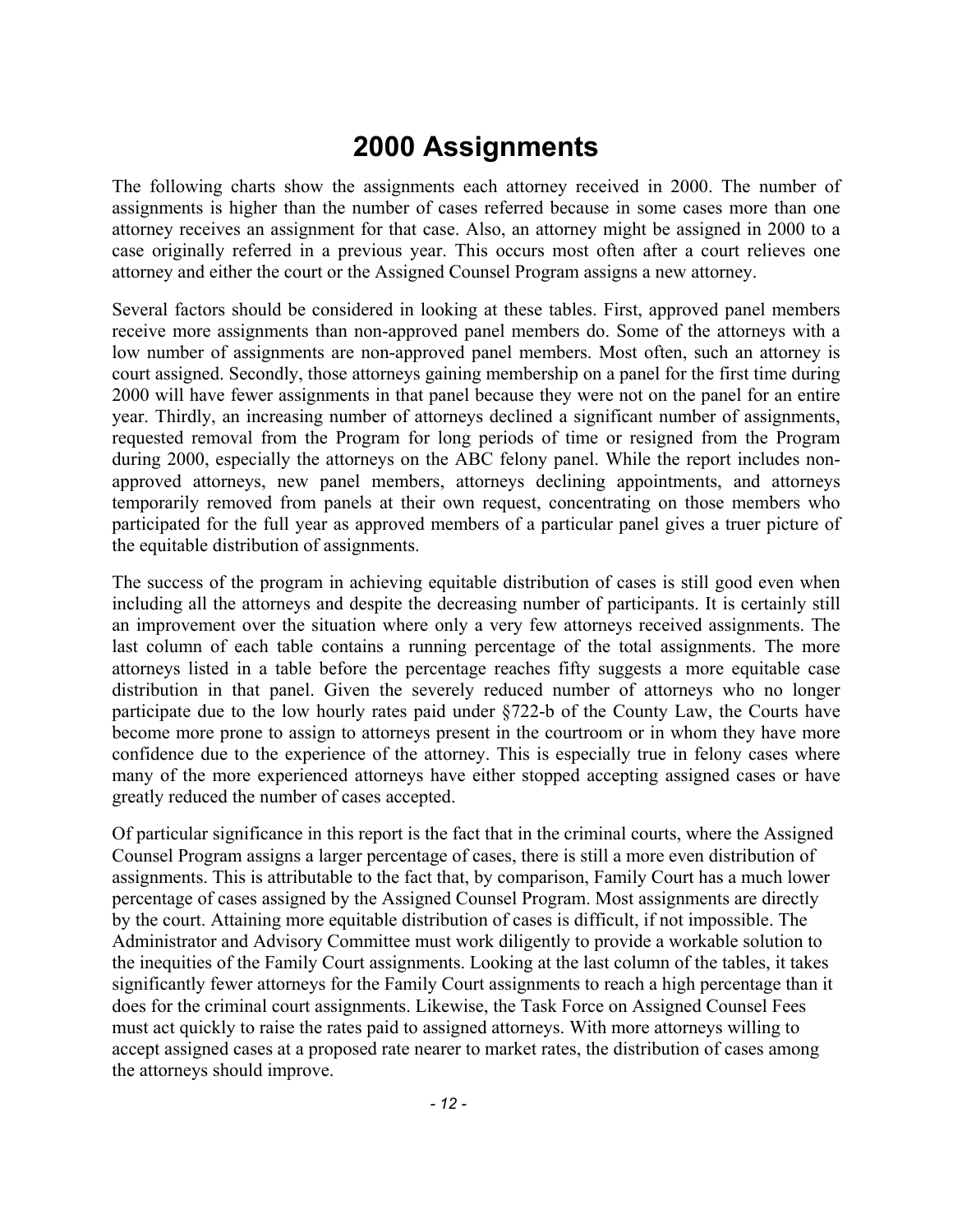# <span id="page-13-0"></span>**2000 ABC Felony Assignments**

| Attorney                 | <b>ACP</b> | Court Total    |    | $%$ of<br><b>Total</b> | Running<br>Total | Running<br>$\%$ |
|--------------------------|------------|----------------|----|------------------------|------------------|-----------------|
| Shapiro, Robert A.       | 29         | 1              | 30 | 5.2%                   | 30               | 5.2%            |
| Pilato, Louis P.         | 25         | 2              | 27 | 4.7%                   | 57               | 9.9%            |
| Krane, Joel N.           | 22         | 4              | 26 | 4.5%                   | 83               | 14.4%           |
| Funk, Mark D.            | 22         | 3              | 25 | 4.3%                   | 108              | 18.8%           |
| Kristal, Peter L.        | 23         | $\mathbf{1}$   | 24 | 4.2%                   | 132              | 23.0%           |
| Garretson, Scott A.      | 19         | 5              | 24 | 4.2%                   | 156              | 27.1%           |
| Farrell, Barbara E.      | 15         | 9              | 24 | 4.2%                   | 180              | 31.3%           |
| Shulman, Brian J.        | 16         | 7              | 23 | 4.0%                   | 203              | 35.3%           |
| Kasperek, Lawrence L.    | 11         | 8              | 19 | 3.3%                   | 222              | 38.6%           |
| Schiano, Jr., Charles A. | 12         | 6              | 18 | 3.1%                   | 240              | 41.7%           |
| Brown, J. Raymond        | 17         | 0              | 17 | 3.0%                   | 257              | 44.7%           |
| Hinman, James S.         | 14         | 3              | 17 | 3.0%                   | 274              | 47.7%           |
| Leegant, Jo Anne         | 15         | 0              | 15 | 2.6%                   | 289              | 50.3%           |
| Crimi, Joseph P.         | 14         | $\mathbf{1}$   | 15 | 2.6%                   | 304              | 52.9%           |
| Morabito, David R.       | 13         | 0              | 13 | 2.3%                   | 317              | 55.1%           |
| Obiorah, Edwin S.C.      | 13         | 0              | 13 | 2.3%                   | 330              | 57.4%           |
| Schiano, Michael P.      | 12         | $\mathbf{1}$   | 13 | 2.3%                   | 343              | 59.7%           |
| Cocuzzi, Thomas J.       | 7          | 6              | 13 | 2.3%                   | 356              | 61.9%           |
| Vacca, James P.          | 11         | $\mathbf{1}$   | 12 | 2.1%                   | 368              | 64.0%           |
| DiSalvo, Thomas J.       | 11         | 0              | 11 | 1.9%                   | 379              | 65.9%           |
| Holliday, Billie D.      | 10         | $\mathbf{1}$   | 11 | 1.9%                   | 390              | 67.8%           |
| Egger, Jan P.            | 9          | $\overline{c}$ | 11 | 1.9%                   | 401              | 69.7%           |
| Barr, Culver K.          | 9          | $\mathbf{1}$   | 10 | 1.7%                   | 411              | 71.5%           |
| Aramini, Mary E.         | 9          | 0              | 9  | 1.6%                   | 420              | 73.0%           |
| Renzi, Alexander R.      | 8          | $\mathbf{1}$   | 9  | 1.6%                   | 429              | 74.6%           |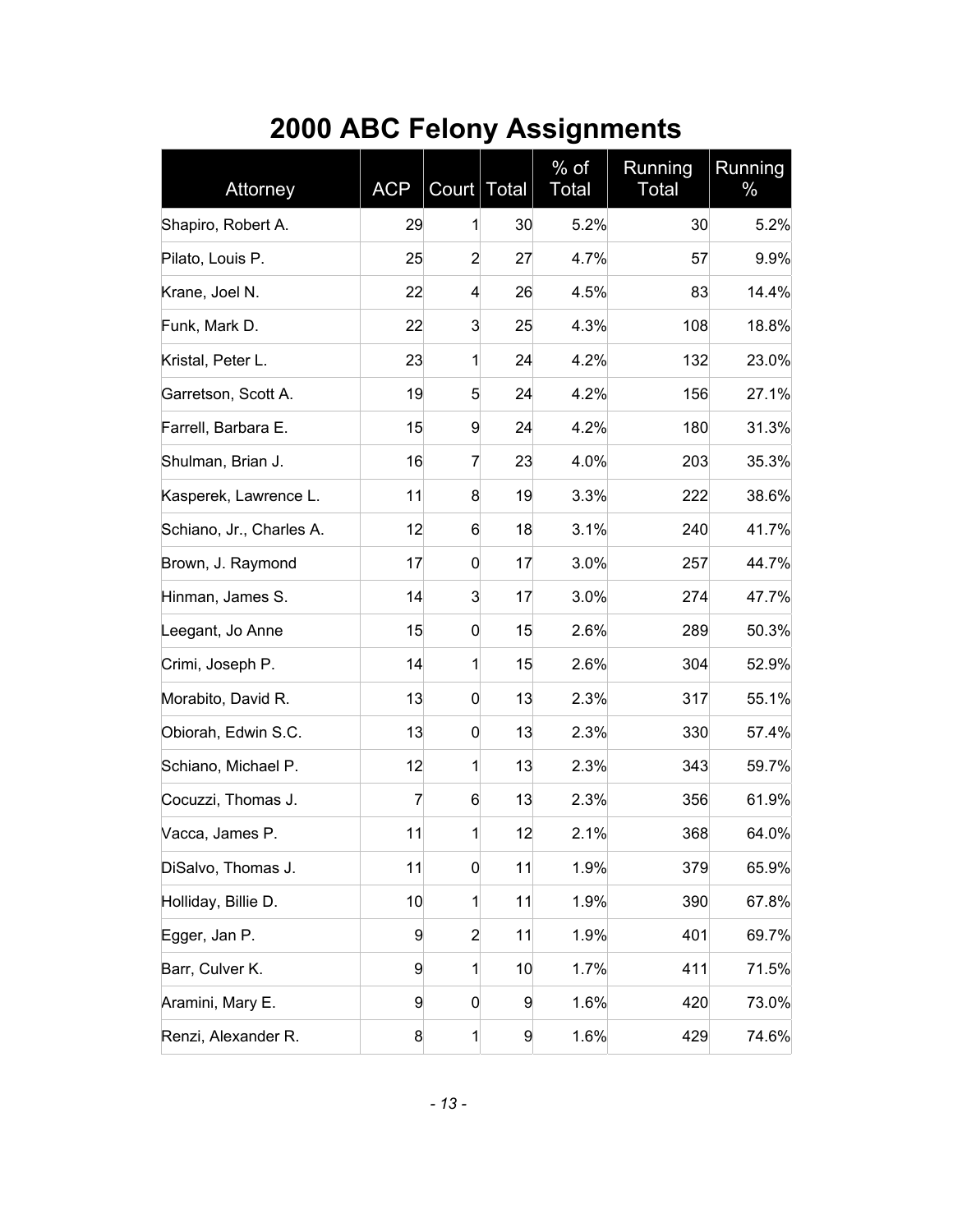| Attorney                  | <b>ACP</b>     | Court Total    |                | $\frac{9}{6}$ of<br>Total | Running<br>Total | Running<br>$\%$ |
|---------------------------|----------------|----------------|----------------|---------------------------|------------------|-----------------|
| Bourtis, Eftihia          | 8              | 0              | 8              | 1.4%                      | 437              | 76.0%           |
| Lewis, Herbert J.         | 8              | 0              | 8              | 1.4%                      | 445              | 77.4%           |
| Aureli, Daniel L.         | 7              | 1              | 8              | 1.4%                      | 453              | 78.8%           |
| Hanlon, Garry Stephen     | 7              | 1              | 8              | 1.4%                      | 461              | 80.2%           |
| Perez, Gilbert R.         | 7              | 1              | 8              | 1.4%                      | 469              | 81.6%           |
| Murante, David A.         | 4              | 4              | 8              | 1.4%                      | 477              | 83.0%           |
| Thompson, Donald M.       | 4              | 4              | 8              | 1.4%                      | 485              | 84.3%           |
| Bertram, Dudley M.        | 7              | 0              | 7              | 1.2%                      | 492              | 85.6%           |
| Damelio, Joseph S.        | 5              | 2              | 7              | 1.2%                      | 499              | 86.8%           |
| Murray, D. Michael        | 5              | $\overline{2}$ | 7              | 1.2%                      | 506              | 88.0%           |
| Lappan, James             | 6              | 0              | 6              | 1.0%                      | 512              | 89.0%           |
| Rizzo, James J.           | 6              | 0              | 6              | 1.0%                      | 518              | 90.1%           |
| Conaty, Jr., George W.    | 5              | 0              | 5              | 0.9%                      | 523              | 91.0%           |
| Zimmermann, Jr., Clark J. | 5              | 0              | 5              | 0.9%                      | 528              | 91.8%           |
| DeJohn, Timothy W.        | $\overline{a}$ | 1              | 3              | 0.5%                      | 531              | 92.3%           |
| Schiano, Christopher      | $\overline{2}$ | 1              | 3              | 0.5%                      | 534              | 92.9%           |
| Mastrella, Daniel J.      | 1              | $\overline{a}$ | 3              | 0.5%                      | 537              | 93.4%           |
| Young, D. Scott           | 0              | 3              | 3              | 0.5%                      | 540              | 93.9%           |
| Jones, Jr., Michael A.    | $\overline{a}$ | 0              | $\overline{2}$ | 0.3%                      | 542              | 94.3%           |
| Maggio, Frank G.          | $\overline{c}$ | 0              | $\overline{2}$ | 0.3%                      | 544              | 94.6%           |
| Tuohey, Michael J.        | $\overline{c}$ | 0              | $\overline{2}$ | 0.3%                      | 546              | 95.0%           |
| Daniele, Anthony          | 1              | 1              | $\overline{2}$ | 0.3%                      | 548              | 95.3%           |
| Hurwitz, Phillip R.       | 1              | $\mathbf{1}$   | $\overline{2}$ | 0.3%                      | 550              | 95.7%           |
| Lester, Frederick         | 1              | $\mathbf{1}$   | $\overline{2}$ | 0.3%                      | 552              | 96.0%           |
| Rowe, Douglas E.          | 1              | $\mathbf{1}$   | $\overline{2}$ | 0.3%                      | 554              | 96.3%           |
| Getz, Jon P.              | 0              | $\overline{c}$ | $\overline{2}$ | 0.3%                      | 556              | 96.7%           |
| Green, Scott M.           | 0              | $\overline{c}$ | $\overline{2}$ | 0.3%                      | 558              | 97.0%           |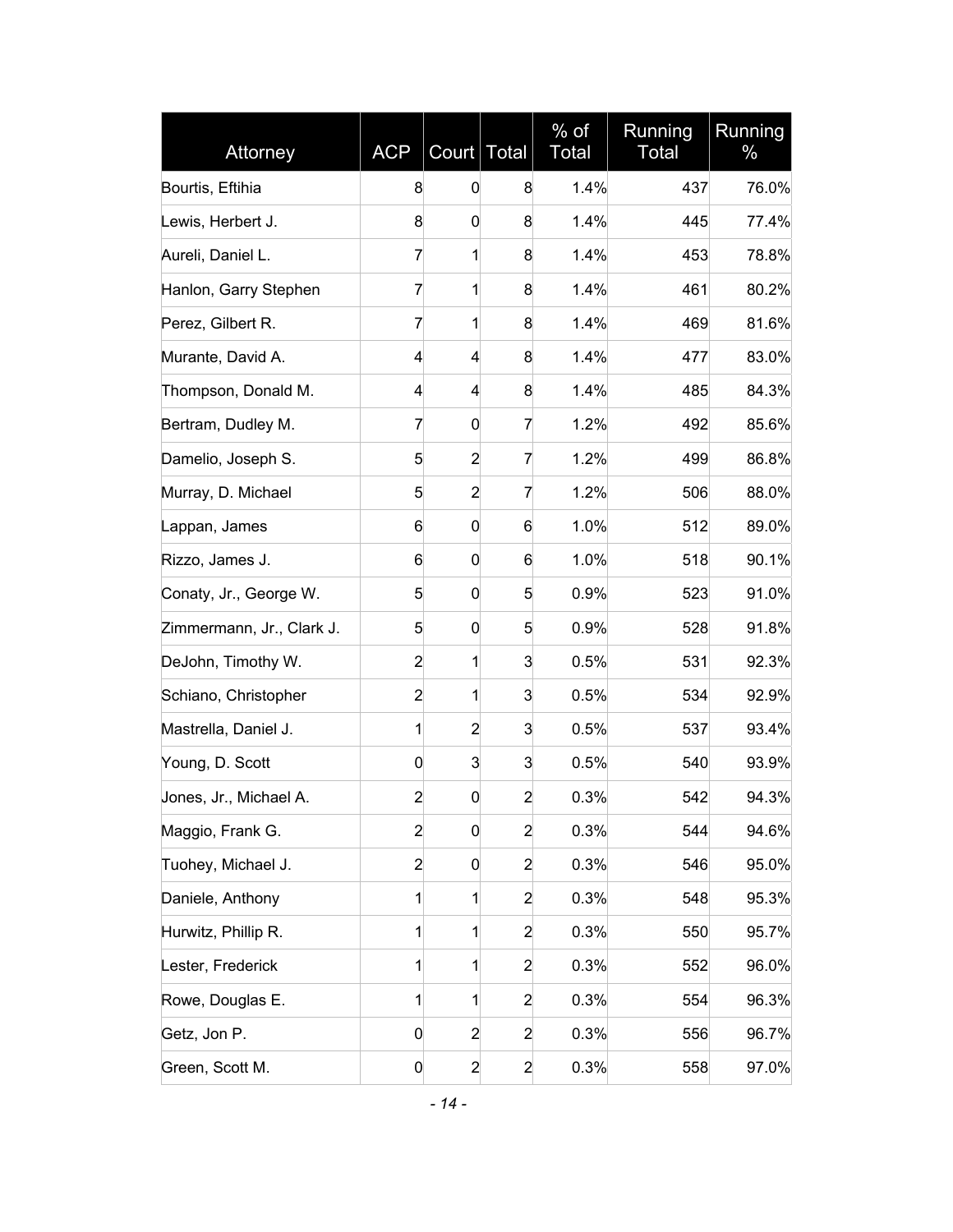| Attorney                | <b>ACP</b> | Court Total    |                | $%$ of<br><b>Total</b> | Running<br><b>Total</b> | Running<br>$\%$ |
|-------------------------|------------|----------------|----------------|------------------------|-------------------------|-----------------|
| Rose, Angelo A.         | 0          | $\overline{2}$ | $\overline{2}$ | 0.3%                   | 560                     | 97.4%           |
| Cianca, Mark F.         | 1          | 0              | 1              | 0.2%                   | 561                     | 97.6%           |
| McCarty, Terence        | 1          | 0              | 1              | 0.2%                   | 562                     | 97.7%           |
| Pullano, Peter J.       | 1          | 0              | 1              | 0.2%                   | 563                     | 97.9%           |
| Regan, Michael J.       | 1          | $\mathbf 0$    | 1              | 0.2%                   | 564                     | 98.1%           |
| Regenstreif, Jeffrey G. | 1          | 0              | $\mathbf{1}$   | 0.2%                   | 565                     | 98.3%           |
| Bernacki, Thomas        | 0          | 1              | 1              | 0.2%                   | 566                     | 98.4%           |
| D'Arpino, John Joseph   | 0          | 1              | 1              | 0.2%                   | 567                     | 98.6%           |
| Donsky, Steven M.       | 0          | 1              | $\mathbf{1}$   | 0.2%                   | 568                     | 98.8%           |
| LaDuca, Anthony         | 0          | 1              | $\mathbf{1}$   | 0.2%                   | 569                     | 99.0%           |
| McGinn, William D.      | 0          | 1              | 1              | 0.2%                   | 570                     | 99.1%           |
| Merante, Vincent E.     | 0          | 1              | $\mathbf{1}$   | 0.2%                   | 571                     | 99.3%           |
| Miller, Richard A.      | 0          | 1              | $\mathbf{1}$   | 0.2%                   | 572                     | 99.5%           |
| Muldoon, Gary           | 0          | 1              | 1              | 0.2%                   | 573                     | 99.7%           |
| Napier, Robert A.       | 0          | 1              | 1              | 0.2%                   | 574                     | 99.8%           |
| West, John R.           | 0          | 1              | 1              | 0.2%                   | 575                     | 100.0%          |
| <b>TOTAL</b>            | 470        | 105            | 575            |                        |                         |                 |

# <span id="page-15-0"></span>**2000 DE Felony Assignments**

| Attorney            | <b>ACP</b> | Court | Total | $%$ of<br>Total | Running<br>Total | Running % |
|---------------------|------------|-------|-------|-----------------|------------------|-----------|
| Shulman, Brian J.   | 6          | 6     | 12    | 4.10%           | 12               | 4.10%     |
| Kristal, Peter L.   | 11         | 0     | 11    | 3.75%           | 23               | 7.85%     |
| Krane, Joel N.      | 7          | 3     | 10    | 3.41%           | 33               | 11.26%    |
| Shapiro, Robert A.  | 9          |       | 9     | 3.07%           | 42               | 14.33%    |
| Pilato, Louis P.    | 8          |       | 9     | 3.07%           | 51               | 17.41%    |
| Garretson, Scott A. | 7          | 2     | 9     | 3.07%           | 60               | 20.48%    |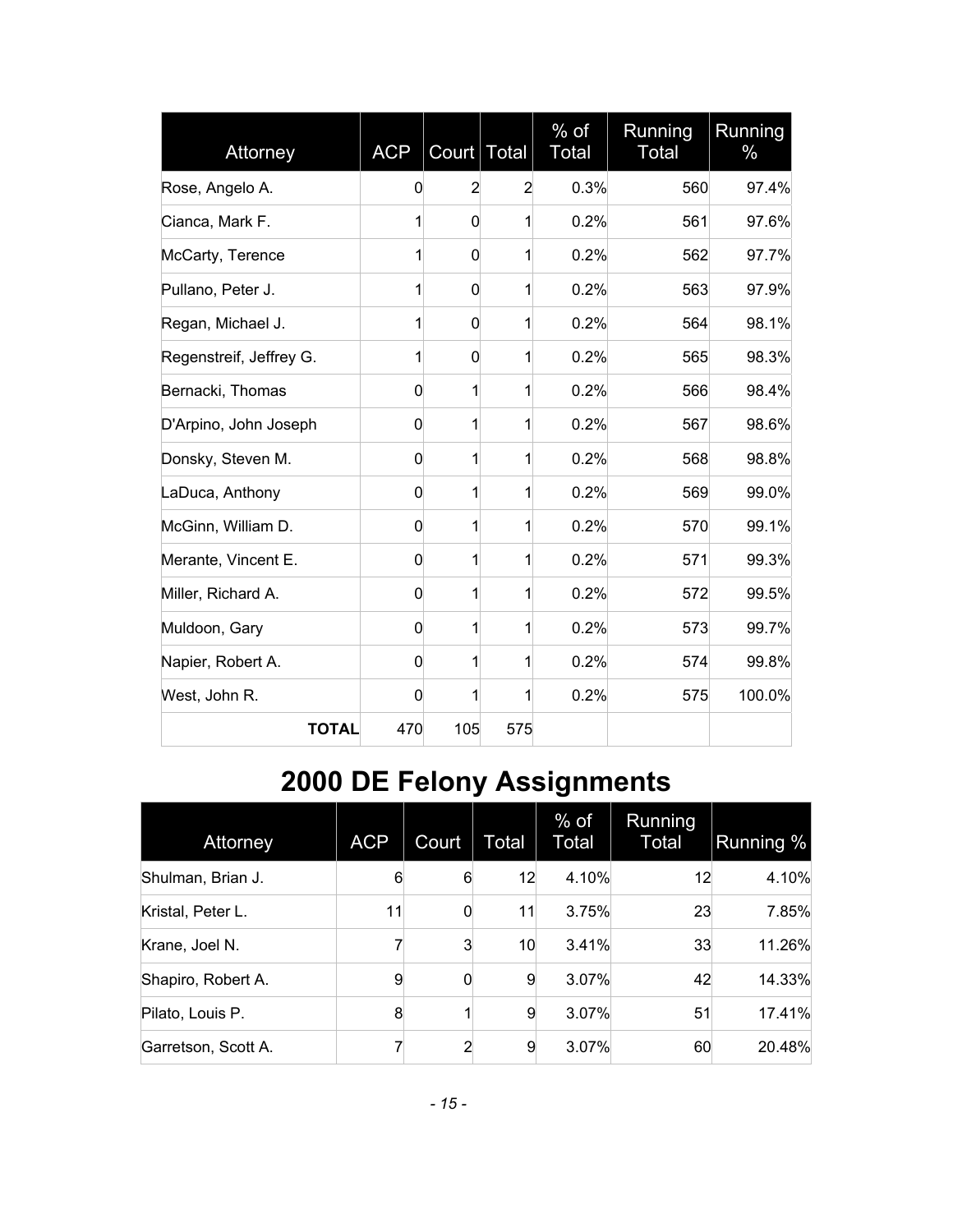| Attorney                 | <b>ACP</b>              | Court          | <b>Total</b>            | $%$ of<br>Total | Running<br><b>Total</b> | Running % |
|--------------------------|-------------------------|----------------|-------------------------|-----------------|-------------------------|-----------|
| Vacca, James P.          | 8                       | 0              | 8                       | 2.73%           | 68                      | 23.21%    |
| Merante, Vincent E.      | 3                       | 5              | 8                       | 2.73%           | 76                      | 25.94%    |
| Leegant, Jo Anne         | 7                       | 0              | 7                       | 2.39%           | 83                      | 28.33%    |
| Schiano, Jr., Charles A. | 5                       | $\overline{2}$ | 7                       | 2.39%           | 90                      | 30.72%    |
| Crimi, Joseph P.         | 6                       | $\mathbf 0$    | 6                       | 2.05%           | 96                      | 32.76%    |
| Lester, Frederick        | 6                       | 0              | 6                       | 2.05%           | 102                     | 34.81%    |
| Funk, Mark D.            | 5                       | 1              | 6                       | 2.05%           | 108                     | 36.86%    |
| Schiano, Michael P.      | 4                       | $\overline{2}$ | 6                       | 2.05%           | 114                     | 38.91%    |
| Thompson, Donald M.      | 4                       | $\overline{2}$ | 6                       | 2.05%           | 120                     | 40.96%    |
| Lappan, James            | 3                       | 3              | 6                       | 2.05%           | 126                     | 43.00%    |
| DiSalvo, Thomas J.       | 5                       | 0              | 5                       | 1.71%           | 131                     | 44.71%    |
| Egger, Jan P.            | 5                       | 0              | 5                       | 1.71%           | 136                     | 46.42%    |
| Perez, Gilbert R.        | 5                       | 0              | 5                       | 1.71%           | 141                     | 48.12%    |
| Bourtis, Eftihia         | 4                       | 1              | 5                       | 1.71%           | 146                     | 49.83%    |
| Hinman, James S.         | 4                       | 1              | 5                       | 1.71%           | 151                     | 51.54%    |
| Hurwitz, Phillip R.      | 4                       | 1              | 5                       | 1.71%           | 156                     | 53.24%    |
| Schiano, Christopher     | $\overline{2}$          | 3              | 5                       | 1.71%           | 161                     | 54.95%    |
| Brown, J. Raymond        | 4                       | 0              | 4                       | 1.37%           | 165                     | 56.31%    |
| Jones, Jr., Michael A.   | 4                       | $\mathbf 0$    | 4                       | 1.37%           | 169                     | 57.68%    |
| Napier, James A.         | $\overline{\mathbf{r}}$ | 0              | 4                       | 1.37%           | 173                     | 59.04%    |
| Obiorah, Edwin S.C.      | 4                       | 0              | 4                       | 1.37%           | 177                     | 60.41%    |
| Owens, David L.          | 4                       | 0              | 4                       | 1.37%           | 181                     | 61.77%    |
| Solomon, R. Adrian       | $\overline{\mathbf{r}}$ | $\mathbf 0$    | $\overline{\mathbf{4}}$ | 1.37%           | 185                     | 63.14%    |
| Wood, Robert W.          | 4                       | 0              | 4                       | 1.37%           | 189                     | 64.51%    |
| Annechino, John A.       | 3                       | 1              | 4                       | 1.37%           | 193                     | 65.87%    |
| Parks, Anthony           | 3                       | 1              | 4                       | 1.37%           | 197                     | 67.24%    |
| Morabito, David R.       | $\overline{2}$          | $\overline{a}$ | $\overline{\mathbf{r}}$ | 1.37%           | 201                     | 68.60%    |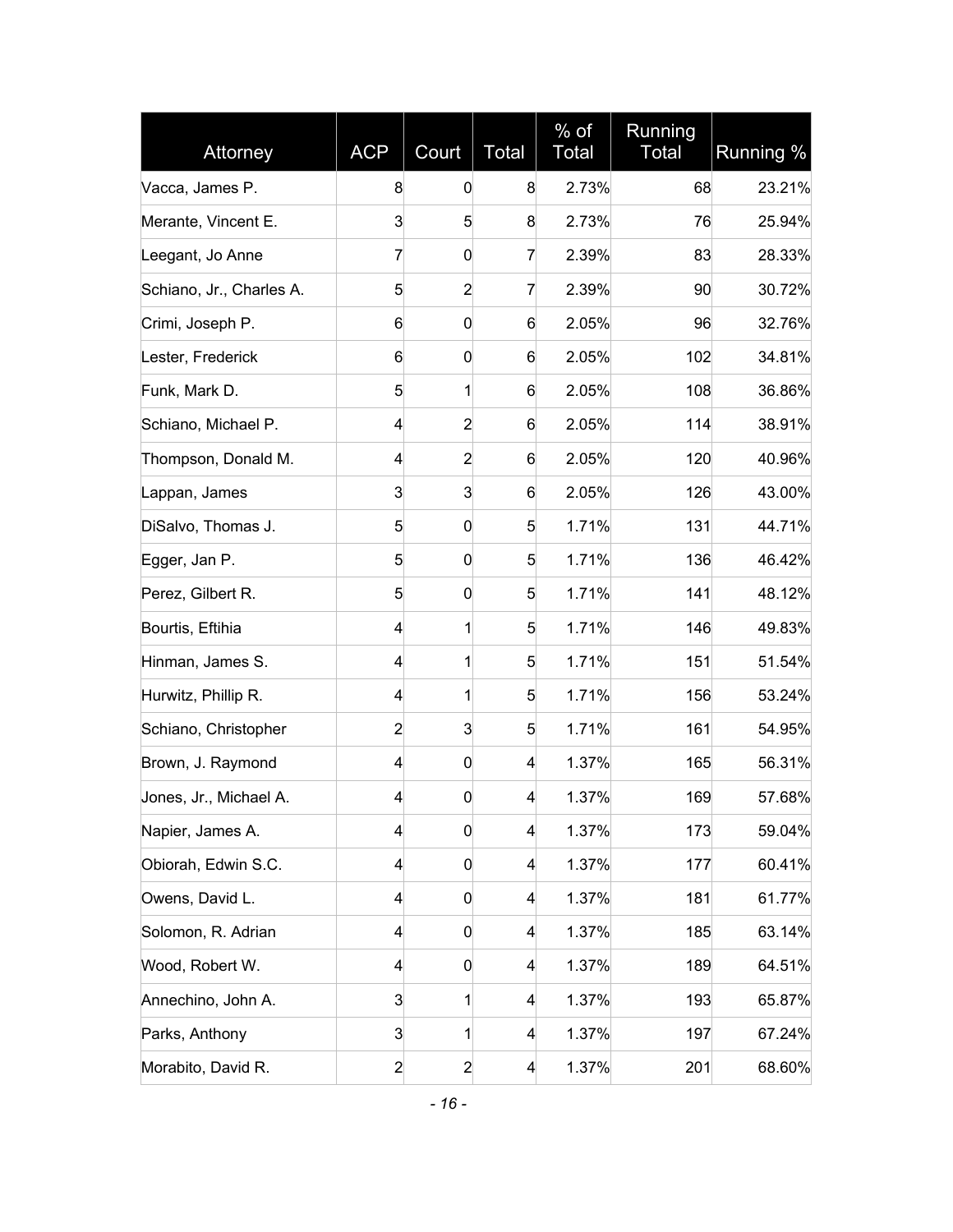| Attorney                  | <b>ACP</b>     | Court            | Total          | % of<br>Total | Running<br><b>Total</b> | Running % |
|---------------------------|----------------|------------------|----------------|---------------|-------------------------|-----------|
| Rose, Angelo A.           | 1              | 3                | $\overline{4}$ | 1.37%         | 205                     | 69.97%    |
| Aramini, Mary E.          | 3              | 0                | 3              | 1.02%         | 208                     | 70.99%    |
| Farrell, Barbara E.       | 3              | 0                | 3              | 1.02%         | 211                     | 72.01%    |
| Hanlon, Garry Stephen     | 3              | 0                | 3              | 1.02%         | 214                     | 73.04%    |
| Lewis, Herbert J.         | 3              | 0                | 3              | 1.02%         | 217                     | 74.06%    |
| Maggio, Frank G.          | 3              | 0                | 3              | 1.02%         | 220                     | 75.09%    |
| Zimmermann, Jr., Clark J. | 3              | 0                | 3              | 1.02%         | 223                     | 76.11%    |
| Barr, Culver K.           | $\overline{2}$ | 1                | 3              | 1.02%         | 226                     | 77.13%    |
| Rizzo, James J.           | $\overline{c}$ | 1                | 3              | 1.02%         | 229                     | 78.16%    |
| Aureli, Daniel L.         | 1              | $\overline{2}$   | 3              | 1.02%         | 232                     | 79.18%    |
| Cianca, Mark F.           | 1              | $\overline{2}$   | 3              | 1.02%         | 235                     | 80.20%    |
| Cocuzzi, Thomas J.        | 1              | $\overline{2}$   | 3              | 1.02%         | 238                     | 81.23%    |
| Damelio, Joseph S.        | 0              | 3                | 3              | 1.02%         | 241                     | 82.25%    |
| Bertram, Dudley M.        | $\overline{2}$ | 0                | $\overline{2}$ | 0.68%         | 243                     | 82.94%    |
| DeJohn, Timothy W.        | $\overline{2}$ | $\mathbf 0$      | $\overline{2}$ | 0.68%         | 245                     | 83.62%    |
| Flowerday, Michael D.     | $\overline{2}$ | 0                | $\overline{2}$ | 0.68%         | 247                     | 84.30%    |
| Getz, Jon P.              | $\overline{2}$ | $\boldsymbol{0}$ | 2              | 0.68%         | 249                     | 84.98%    |
| Holliday, Billie D.       | $\overline{2}$ | $\mathbf 0$      | $\overline{2}$ | 0.68%         | 251                     | 85.67%    |
| Renzi, Alexander R.       | $\overline{c}$ | 0                | $\overline{2}$ | 0.68%         | 253                     | 86.35%    |
| Wisner, Todd J.W.         | $\overline{2}$ | $\mathbf 0$      | $\overline{a}$ | 0.68%         | 255                     | 87.03%    |
| Bitetti, Gary             | 0              | $\overline{c}$   | $\overline{a}$ | 0.68%         | 257                     | 87.71%    |
| Daniele, Anthony          | 0              | $\overline{c}$   | $\overline{2}$ | 0.68%         | 259                     | 88.40%    |
| Muldoon, Gary             | 0              | $\overline{c}$   | $\overline{2}$ | 0.68%         | 261                     | 89.08%    |
| Rath, Timothy C.          | 0              | $\overline{c}$   | $\overline{2}$ | 0.68%         | 263                     | 89.76%    |
| Regan, Richard E.         | 0              | $\overline{2}$   | $\overline{2}$ | 0.68%         | 265                     | 90.44%    |
| West, John R.             | 0              | $\overline{c}$   | $\overline{2}$ | 0.68%         | 267                     | 91.13%    |
| Burke, Adrian J.          | 1              | $\boldsymbol{0}$ | 1              | 0.34%         | 268                     | 91.47%    |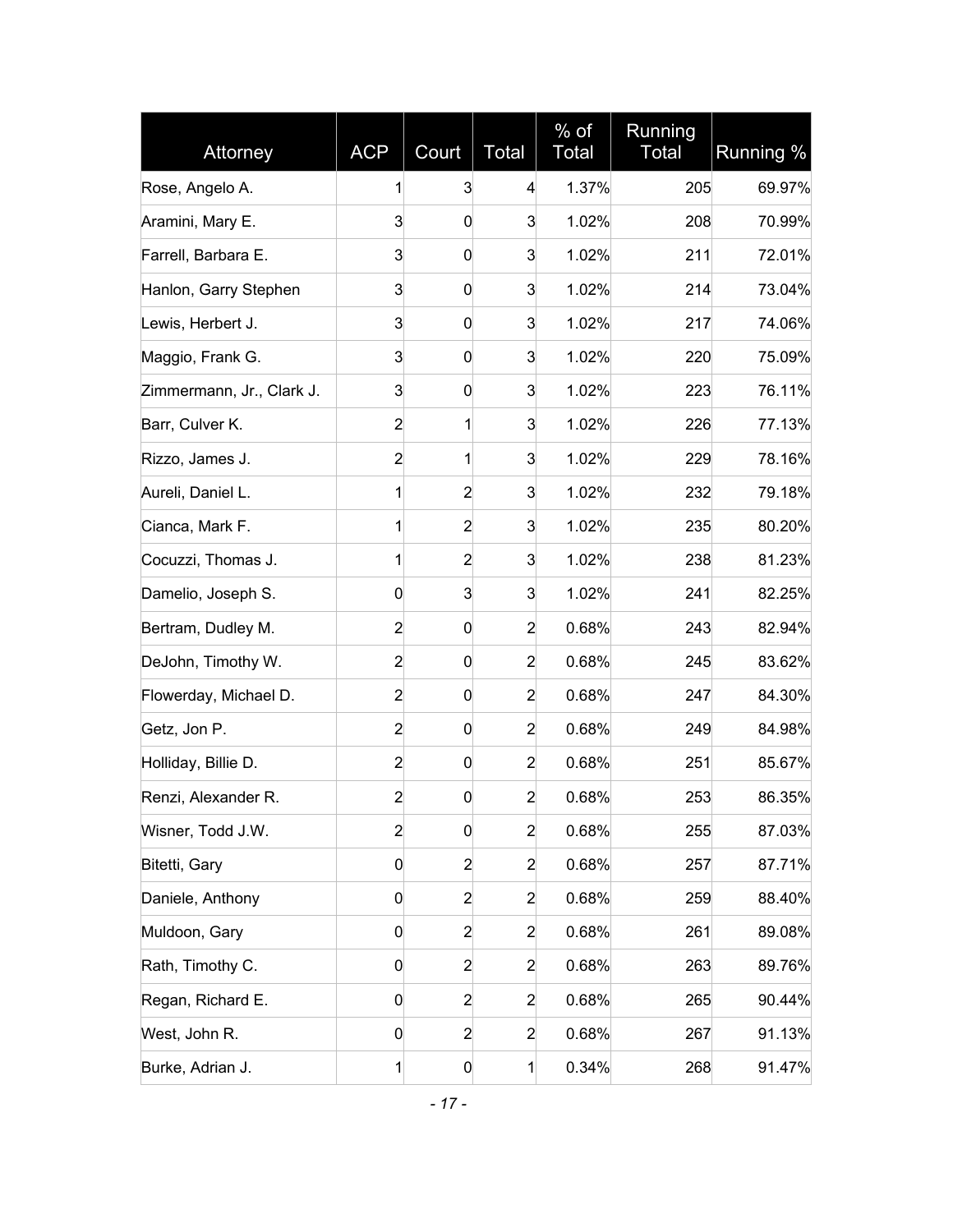| Attorney                | <b>ACP</b>  | Court       | <b>Total</b> | $%$ of<br>Total | Running<br><b>Total</b> | Running % |
|-------------------------|-------------|-------------|--------------|-----------------|-------------------------|-----------|
| Colombo, Jeanne M.      | 1           | 0           | 1            | 0.34%           | 269                     | 91.81%    |
| Conaty, Jr., George W.  | 1           | 0           | 1            | 0.34%           | 270                     | 92.15%    |
| Goldman, Ronald S.      | 1           | 0           | 1            | 0.34%           | 271                     | 92.49%    |
| Khuns, Kevin M.         | 1           | 0           | 1            | 0.34%           | 272                     | 92.83%    |
| McCarty, Terence        | 1           | $\mathbf 0$ | 1            | 0.34%           | 273                     | 93.17%    |
| Morabito, Michael A.    | 1           | 0           | 1            | 0.34%           | 274                     | 93.52%    |
| Murante, David A.       | 1           | 0           | 1            | 0.34%           | 275                     | 93.86%    |
| Murray, D. Michael      | 1           | 0           | 1            | 0.34%           | 276                     | 94.20%    |
| O'Toole, Keith          | 1           | 0           | 1            | 0.34%           | 277                     | 94.54%    |
| Palmiere, David M.      | 1           | $\mathbf 0$ | 1            | 0.34%           | 278                     | 94.88%    |
| Regenstreif, Jeffrey G. | 1           | 0           | 1            | 0.34%           | 279                     | 95.22%    |
| Sadinsky, Lisa A.       | 1           | 0           | 1            | 0.34%           | 280                     | 95.56%    |
| Stacy, Michael P.       | 1           | $\mathbf 0$ | 1            | 0.34%           | 281                     | 95.90%    |
| Tuohey, Michael J.      | 1           | 0           | 1            | 0.34%           | 282                     | 96.25%    |
| Winward, Thomas M.V.    | 1           | 0           | 1            | 0.34%           | 283                     | 96.59%    |
| Donsky, Steven M.       | 0           | 1           | 1            | 0.34%           | 284                     | 96.93%    |
| Fazio, Jennifer L.      | 0           | 1           | 1            | 0.34%           | 285                     | 97.27%    |
| Karatas, Nigos          | $\mathbf 0$ | 1           | 1            | 0.34%           | 286                     | 97.61%    |
| Kasperek, Lawrence L.   | 0           | 1           | 1            | 0.34%           | 287                     | 97.95%    |
| Keller, Kenneth C.      | 0           | 1           | $\mathbf{1}$ | 0.34%           | 288                     | 98.29%    |
| LaDuca, Anthony         | 0           | 1           | 1            | 0.34%           | 289                     | 98.63%    |
| Napier, Robert A.       | 0           | 1           | 1            | 0.34%           | 290                     | 98.98%    |
| Parrinello, J. Matthew  | 0           | 1           | 1            | 0.34%           | 291                     | 99.32%    |
| Scibetta, Michael P.    | 0           | 1           | 1            | 0.34%           | 292                     | 99.66%    |
| Young, D. Scott         | 0           | 1           | 1            | 0.34%           | 293                     | 100.00%   |
| <b>TOTAL</b>            | 220         | 73          | 293          |                 |                         |           |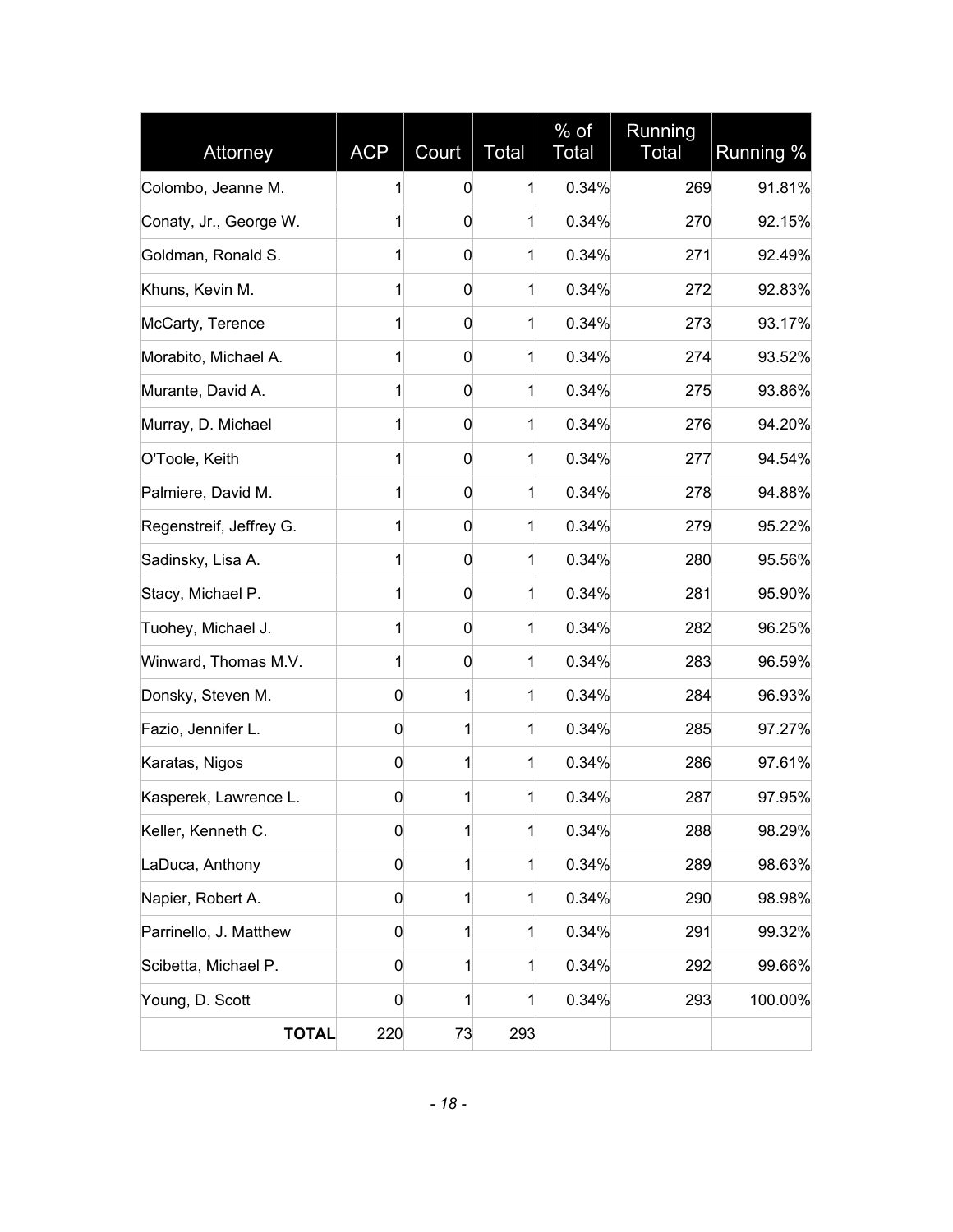| Attorney                   | <b>ACP</b>               | Court          | <b>Total</b> | $%$ of<br>Total | Running<br>Total | Running<br>℅ |
|----------------------------|--------------------------|----------------|--------------|-----------------|------------------|--------------|
| Shulman, Brian J.          | 8                        | 15             | 23           | 2.43%           | 23               | 2.43%        |
| Lappan, James              | 9                        | 12             | 21           | 2.22%           | 44               | 4.64%        |
| Merante, Vincent E.        | 7                        | 10             | 17           | 1.79%           | 61               | 6.43%        |
| Rose, Angelo A.            | $\mathbf 0$              | 9              | 9            | 0.95%           | 70               | 7.38%        |
| Schiano, Christopher       | 9                        | 7              | 16           | 1.69%           | 86               | 9.07%        |
| Farrell, Barbara E.        | 9                        | 6              | 15           | 1.58%           | 101              | 10.65%       |
| Hanlon, Garry Stephen      | $\overline{7}$           | 5              | 12           | 1.27%           | 113              | 11.92%       |
| Bernacki, Jr., John E.     | 5                        | 5              | 10           | 1.05%           | 123              | 12.97%       |
| Gangarosa, Edward, C., 2nd | 0                        | 5              | 5            | 0.53%           | 128              | 13.50%       |
| Perez, Gilbert R.          | 11                       | 4              | 15           | 1.58%           | 143              | 15.08%       |
| LaDuca, Anthony            | 8                        | 4              | 12           | 1.27%           | 155              | 16.35%       |
| Cocuzzi, Thomas J.         | $\overline{\mathcal{L}}$ | 4              | 8            | 0.84%           | 163              | 17.19%       |
| Reyes, Miguel A.           | 0                        | $\overline{4}$ | 4            | 0.42%           | 167              | 17.62%       |
| Funk, Mark D.              | 11                       | 3              | 14           | 1.48%           | 181              | 19.09%       |
| Schiano, Jr., Charles A.   | 11                       | 3              | 14           | 1.48%           | 195              | 20.57%       |
| Khuns, Kevin M.            | 4                        | 3              | 7            | 0.74%           | 202              | 21.31%       |
| Garretson, Scott A.        | 13                       | $\overline{2}$ | 15           | 1.58%           | 217              | 22.89%       |
| Annechino, John A.         | 9                        | $\overline{2}$ | 11           | 1.16%           | 228              | 24.05%       |
| Schiano, Michael P.        | 9                        | $\overline{2}$ | 11           | 1.16%           | 239              | 25.21%       |
| Aureli, Daniel L.          | $\overline{7}$           | $\overline{2}$ | 9            | 0.95%           | 248              | 26.16%       |
| Sadinsky, Lisa A.          | 7                        | $\overline{2}$ | 9            | 0.95%           | 257              | 27.11%       |
| Levitsky, Steven Brian     | 6                        | $\overline{2}$ | 8            | 0.84%           | 265              | 27.95%       |
| Dinolfo, Joseph F.         | 5                        | $\overline{2}$ | 7            | 0.74%           | 272              | 28.69%       |
| Renzi, Alexander R.        | 5                        | $\overline{2}$ | 7            | 0.74%           | 279              | 29.43%       |
| Morabito, David R.         | 3                        | $\overline{2}$ | 5            | 0.53%           | 284              | 29.96%       |

### <span id="page-19-0"></span>**2000 Misdemeanor Assignments**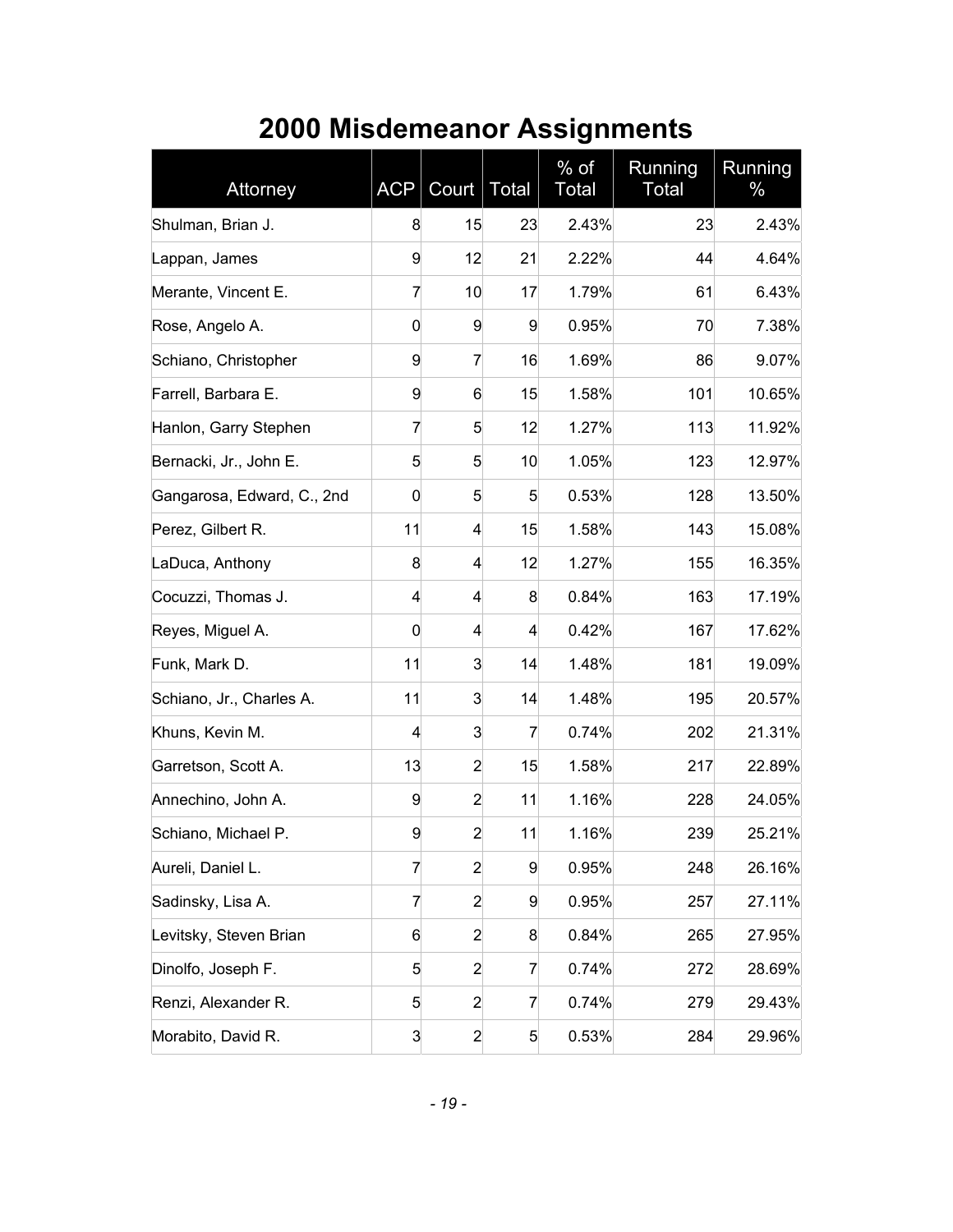| Attorney              | <b>ACP</b>              | Court          | Total          | $%$ of<br><b>Total</b> | Running<br>Total | Running<br>% |
|-----------------------|-------------------------|----------------|----------------|------------------------|------------------|--------------|
| Daniele, Anthony      | $\overline{2}$          | $\overline{2}$ | 4              | 0.42%                  | 288              | 30.38%       |
| Kasperek, Lawrence L. | 1                       | $\overline{2}$ | 3              | 0.32%                  | 291              | 30.70%       |
| Coletti, David R.     | 0                       | $\overline{2}$ | 2              | 0.21%                  | 293              | 30.91%       |
| Young, D. Scott       | 0                       | $\overline{2}$ | $\overline{2}$ | 0.21%                  | 295              | 31.12%       |
| Wisner, Todd J.W.     | 15                      | 1              | 16             | 1.69%                  | 311              | 32.81%       |
| DiSalvo, Thomas J.    | 14                      | 1              | 15             | 1.58%                  | 326              | 34.39%       |
| Krane, Joel N.        | 12                      | 1              | 13             | 1.37%                  | 339              | 35.76%       |
| Sekharan, Raja N.     | 12                      | 1              | 13             | 1.37%                  | 352              | 37.13%       |
| Buettner, Brian C.    | 11                      | 1              | 12             | 1.27%                  | 364              | 38.40%       |
| Pilato, Louis P.      | 10                      | 1              | 11             | 1.16%                  | 375              | 39.56%       |
| Redmond, Gregg H.     | 10                      | 1              | 11             | 1.16%                  | 386              | 40.72%       |
| Anderson, Christopher | 9                       | 1              | 10             | 1.05%                  | 396              | 41.77%       |
| Chait, Mitchell A.    | 9                       | 1              | 10             | 1.05%                  | 406              | 42.83%       |
| Kristal, Peter L.     | 9                       | 1              | 10             | 1.05%                  | 416              | 43.88%       |
| Parks, Anthony        | 9                       | 1              | 10             | 1.05%                  | 426              | 44.94%       |
| Egger, Jan P.         | 8                       | 1              | 9              | 0.95%                  | 435              | 45.89%       |
| Hurwitz, Phillip R.   | 8                       | 1              | 9              | 0.95%                  | 444              | 46.84%       |
| O'Toole, Keith        | $\overline{7}$          | 1              | 8              | 0.84%                  | 452              | 47.68%       |
| Summers, Reed Noble   | 7                       | 1              | 8              | 0.84%                  | 460              | 48.52%       |
| Thompson, Donald M.   | $\overline{7}$          | 1              | 8              | 0.84%                  | 468              | 49.37%       |
| Crimi, Joseph P.      | 6                       | 1              | 7              | 0.74%                  | 475              | 50.11%       |
| Flowerday, Michael D. | 6                       | 1              | 7              | 0.74%                  | 482              | 50.84%       |
| Infantino, Marc       | 6                       | 1              | 7              | 0.74%                  | 489              | 51.58%       |
| Bourtis, Eftihia      | $\overline{\mathbf{4}}$ | 1              | 5              | 0.53%                  | 494              | 52.11%       |
| D'Arpino, John Joseph | 4                       | 1              | 5              | 0.53%                  | 499              | 52.64%       |
| Krieger, Lawrence J.  | 1                       | 1              | $\overline{2}$ | 0.21%                  | 501              | 52.85%       |
| Rath, Timothy C.      | 1                       | 1              | $\overline{2}$ | 0.21%                  | 503              | 53.06%       |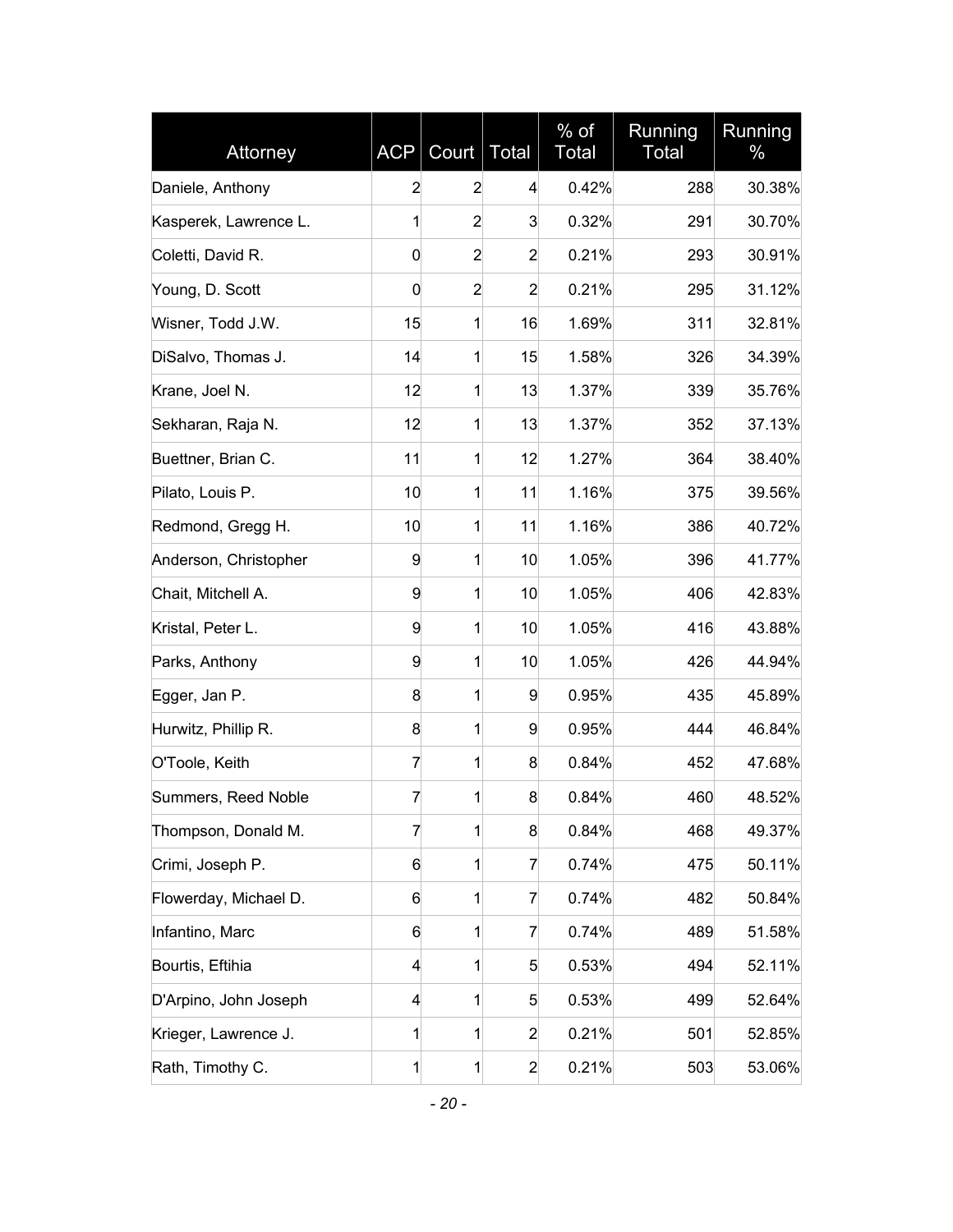| Attorney              | <b>ACP</b>  | Court            | <b>Total</b>   | $%$ of<br>Total | Running<br>Total | Running<br>% |
|-----------------------|-------------|------------------|----------------|-----------------|------------------|--------------|
| Winward, Thomas M.V.  | 1           | 1                | $\overline{2}$ | 0.21%           | 505              | 53.27%       |
| Dever, Richard        | 0           | 1                | 1              | 0.11%           | 506              | 53.38%       |
| Donsky, Steven M.     | 0           | 1                | 1              | 0.11%           | 507              | 53.48%       |
| Fazio, Jennifer L.    | 0           | 1                | 1              | 0.11%           | 508              | 53.59%       |
| Glaser, Alan          | $\mathbf 0$ | 1                | 1              | 0.11%           | 509              | 53.69%       |
| Goewey, R. Brian      | 0           | 1                | 1              | 0.11%           | 510              | 53.80%       |
| McGinn, William D.    | 0           | 1                | 1              | 0.11%           | 511              | 53.90%       |
| Muldoon, Gary         | 0           | 1                | 1              | 0.11%           | 512              | 54.01%       |
| Snodgrass, Cynthia L. | 0           | 1                | 1              | 0.11%           | 513              | 54.11%       |
| Whitbeck, Paul M      | $\mathbf 0$ | 1                | 1              | 0.11%           | 514              | 54.22%       |
| Hinman, James S.      | 16          | 0                | 16             | 1.69%           | 530              | 55.91%       |
| Shapiro, Robert A.    | 13          | 0                | 13             | 1.37%           | 543              | 57.28%       |
| Proano, Galo M.       | 10          | 0                | 10             | 1.05%           | 553              | 58.33%       |
| Gaesser, David A.     | 9           | 0                | 9              | 0.95%           | 562              | 59.28%       |
| Jain, Rekha           | 9           | 0                | 9              | 0.95%           | 571              | 60.23%       |
| Lester, Frederick     | 9           | 0                | 9              | 0.95%           | 580              | 61.18%       |
| Owens, David L.       | 9           | 0                | 9              | 0.95%           | 589              | 62.13%       |
| Wood, Robert W.       | 9           | $\mathbf 0$      | 9              | 0.95%           | 598              | 63.08%       |
| Album, Betsy L.       | 8           | 0                | 8              | 0.84%           | 606              | 63.92%       |
| Aramini, Mary E.      | 8           | 0                | 8              | 0.84%           | 614              | 64.77%       |
| Dedes, William C.     | 8           | $\boldsymbol{0}$ | 8              | 0.84%           | 622              | 65.61%       |
| Dimassimo, James D.   | 8           | 0                | 8              | 0.84%           | 630              | 66.46%       |
| LaCelle, Erik C.      | 8           | 0                | 8              | 0.84%           | 638              | 67.30%       |
| Lahman, Janice A.     | 8           | 0                | 8              | 0.84%           | 646              | 68.14%       |
| Maggio, Frank G.      | 8           | 0                | 8              | 0.84%           | 654              | 68.99%       |
| Obiorah, Edwin S.C.   | 8           | 0                | 8              | 0.84%           | 662              | 69.83%       |
| Santariello, Michael  | 8           | 0                | 8              | 0.84%           | 670              | 70.68%       |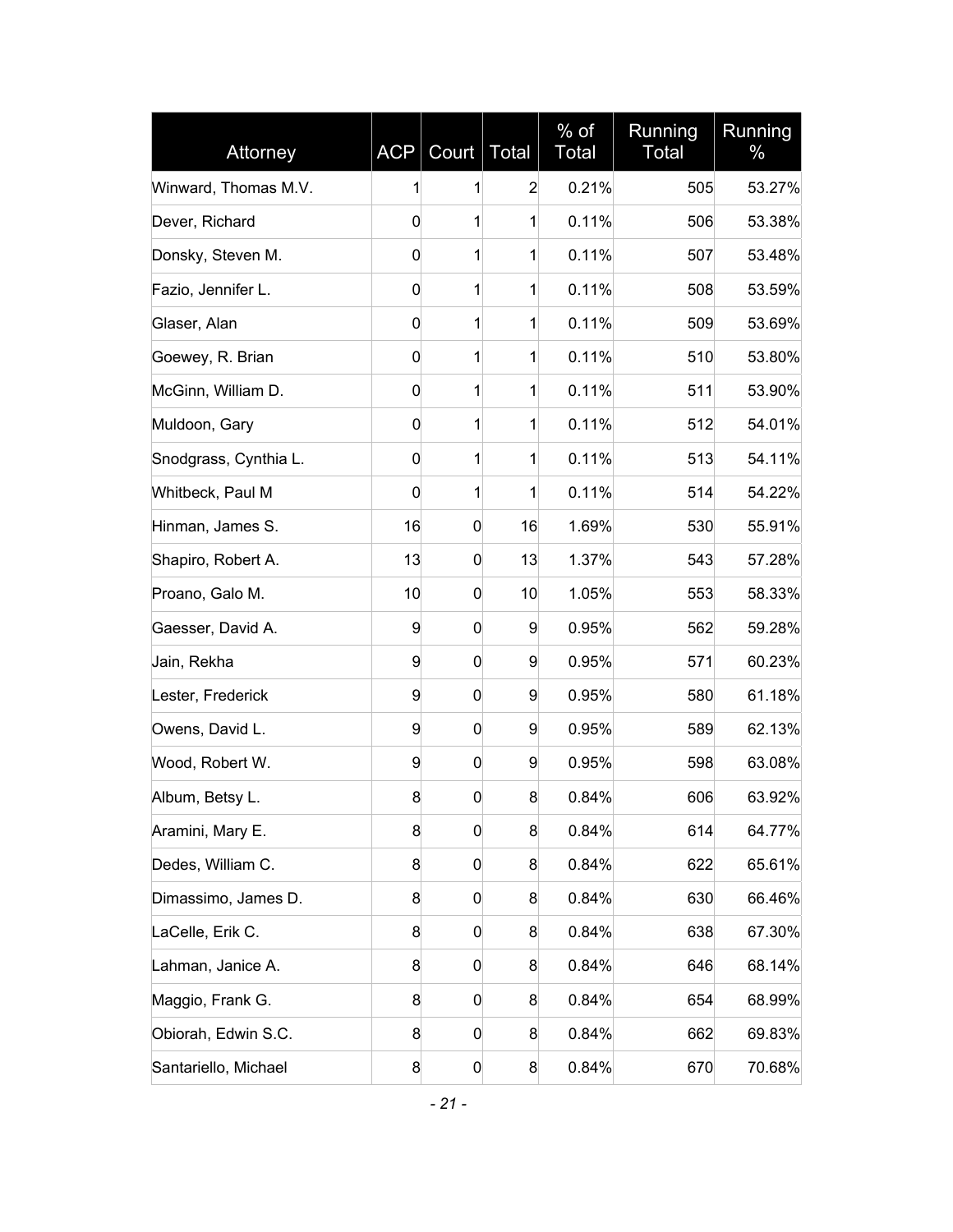| Attorney                  | <b>ACP</b>     | Court            | <b>Total</b> | $%$ of<br>Total | Running<br>Total | Running<br>% |
|---------------------------|----------------|------------------|--------------|-----------------|------------------|--------------|
| Vacca, James P.           | 8              | 0                | 8            | 0.84%           | 678              | 71.52%       |
| Arena, Patrick M.         | 7              | 0                | 7            | 0.74%           | 685              | 72.26%       |
| Bryant, Kevin C.          | 7              | 0                | 7            | 0.74%           | 692              | 73.00%       |
| Burke, Adrian J.          | 7              | 0                | 7            | 0.74%           | 699              | 73.73%       |
| Colombo, Jeanne M.        | 7              | 0                | 7            | 0.74%           | 706              | 74.47%       |
| Crimi, Jr., Charles F.    | 7              | 0                | 7            | 0.74%           | 713              | 75.21%       |
| DeJohn, Timothy W.        | 7              | 0                | 7            | 0.74%           | 720              | 75.95%       |
| Gladstone, Katherine      | 7              | 0                | 7            | 0.74%           | 727              | 76.69%       |
| Goel, Vinita              | 7              | 0                | 7            | 0.74%           | 734              | 77.43%       |
| Goldman, Ronald S.        | $\overline{7}$ | 0                | 7            | 0.74%           | 741              | 78.16%       |
| Jones, Jr., Michael A.    | 7              | 0                | 7            | 0.74%           | 748              | 78.90%       |
| LaDuca, John J.           | 7              | 0                | 7            | 0.74%           | 755              | 79.64%       |
| Laragy, Christopher J.    | 7              | 0                | 7            | 0.74%           | 762              | 80.38%       |
| Leegant, Jo Anne          | 7              | 0                | 7            | 0.74%           | 769              | 81.12%       |
| O'Neill, Jr., Raymond B.  | 7              | 0                | 7            | 0.74%           | 776              | 81.86%       |
| Pennica, Kenneth L.       | 7              | 0                | 7            | 0.74%           | 783              | 82.59%       |
| Solomon, R. Adrian        | 7              | 0                | 7            | 0.74%           | 790              | 83.33%       |
| Zimmermann, Jr., Clark J. | 7              | 0                | 7            | 0.74%           | 797              | 84.07%       |
| Alexander, Christopher M. | 6              | 0                | 6            | 0.63%           | 803              | 84.70%       |
| Holliday, Billie D.       | 6              | 0                | 6            | 0.63%           | 809              | 85.34%       |
| King, Jr., William H.     | 6              | 0                | 6            | 0.63%           | 815              | 85.97%       |
| Murante, David A.         | 6              | 0                | 6            | 0.63%           | 821              | 86.60%       |
| Scibetta, Michael P.      | 6              | 0                | 6            | 0.63%           | 827              | 87.24%       |
| Bertram, Dudley M.        | 5              | 0                | 5            | 0.53%           | 832              | 87.76%       |
| Brown, J. Raymond         | 5              | 0                | 5            | 0.53%           | 837              | 88.29%       |
| Hardies, Robert M.        | 5              | $\boldsymbol{0}$ | 5            | 0.53%           | 842              | 88.82%       |
| Karatas, Nigos            | 5              | 0                | 5            | 0.53%           | 847              | 89.35%       |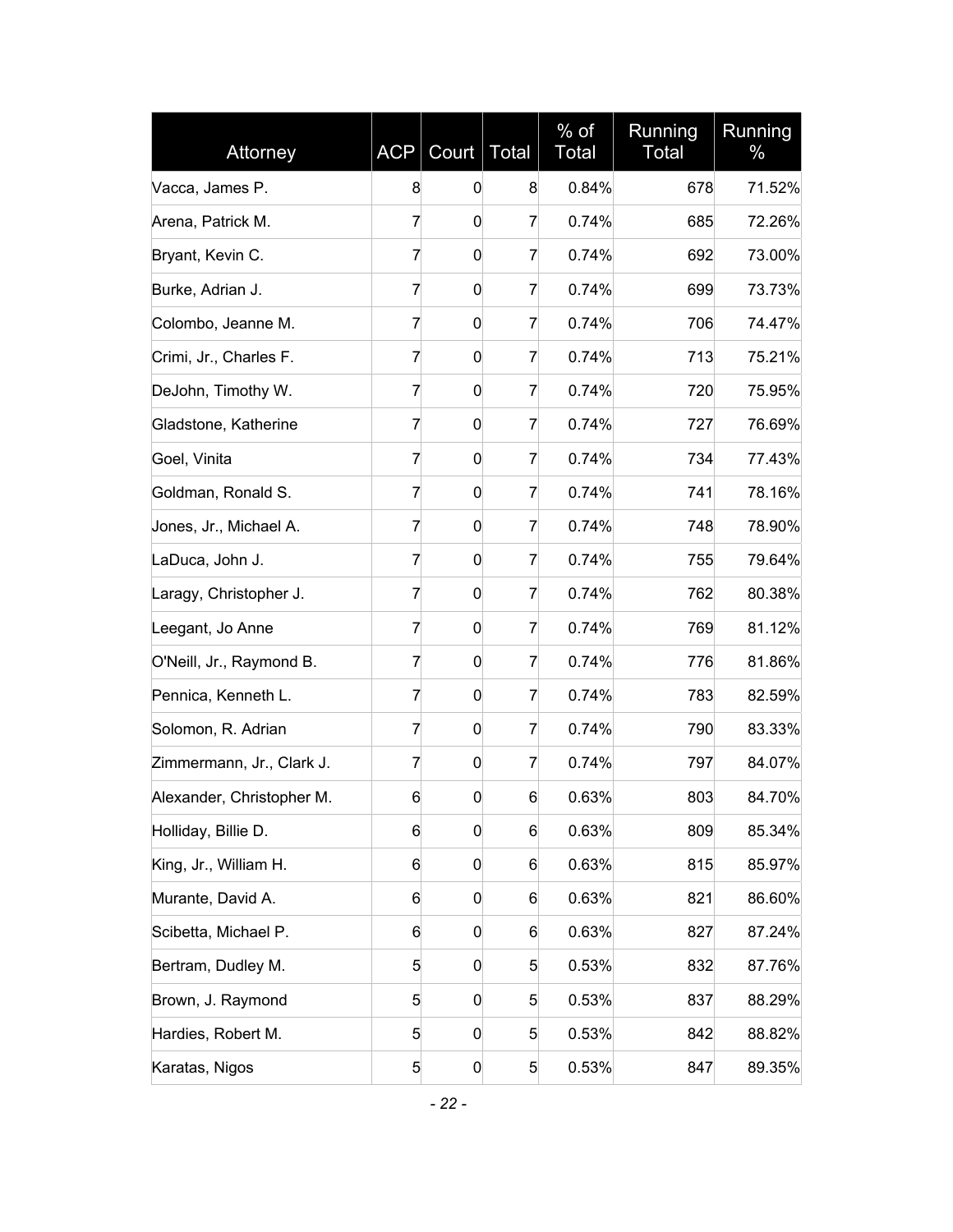| Attorney                | <b>ACP</b>     | Court       | <b>Total</b>   | $%$ of<br><b>Total</b> | Running<br>Total | Running<br>% |
|-------------------------|----------------|-------------|----------------|------------------------|------------------|--------------|
| LaBue, Eugene P.        | 5              | 0           | 5              | 0.53%                  | 852              | 89.87%       |
| Morabito, Michael A.    | 5              | 0           | 5              | 0.53%                  | 857              | 90.40%       |
| Napier, James A.        | 5              | 0           | 5              | 0.53%                  | 862              | 90.93%       |
| Tuohey, Michael J.      | 5              | 0           | 5              | 0.53%                  | 867              | 91.46%       |
| West, John R.           | 5              | 0           | 5              | 0.53%                  | 872              | 91.98%       |
| Cianca, Mark F.         | 4              | 0           | 4              | 0.42%                  | 876              | 92.41%       |
| Colburn, Martha B.      | 4              | 0           | 4              | 0.42%                  | 880              | 92.83%       |
| Fletcher, Jere B.       | 4              | 0           | 4              | 0.42%                  | 884              | 93.25%       |
| Rosner, Leonard A.      | 4              | 0           | 4              | 0.42%                  | 888              | 93.67%       |
| Salamone, Jr., James D. | 4              | 0           | 4              | 0.42%                  | 892              | 94.09%       |
| Teator, Mary E.         | 4              | 0           | 4              | 0.42%                  | 896              | 94.51%       |
| Vogt, Eric J.           | 4              | 0           | 4              | 0.42%                  | 900              | 94.94%       |
| Alquist, Mark H.        | 3              | 0           | 3              | 0.32%                  | 903              | 95.25%       |
| Brooker, James G.       | 3              | 0           | 3              | 0.32%                  | 906              | 95.57%       |
| Getz, Jon P.            | 3              | 0           | 3              | 0.32%                  | 909              | 95.89%       |
| Ingersoll, Timothy E.   | 3              | 0           | 3              | 0.32%                  | 912              | 96.20%       |
| Murray, D. Michael      | 3              | 0           | 3              | 0.32%                  | 915              | 96.52%       |
| Palmiere, David M.      | 3              | $\mathbf 0$ | 3              | 0.32%                  | 918              | 96.84%       |
| Parrinello, J. Matthew  | 3              | 0           | 3              | 0.32%                  | 921              | 97.15%       |
| Rizzo, James J.         | 3              | 0           | 3              | 0.32%                  | 924              | 97.47%       |
| Bitetti, Gary           | $\overline{a}$ | 0           | $\overline{2}$ | 0.21%                  | 926              | 97.68%       |
| Black, Nicole           | $\overline{c}$ | 0           | $\overline{2}$ | 0.21%                  | 928              | 97.89%       |
| Cooper, Jennie M.       | $\overline{a}$ | 0           | $\overline{2}$ | 0.21%                  | 930              | 98.10%       |
| Gross, Bryon W.         | $\overline{a}$ | 0           | $\overline{2}$ | 0.21%                  | 932              | 98.31%       |
| McCarty, Terence        | $\overline{a}$ | 0           | $\overline{2}$ | 0.21%                  | 934              | 98.52%       |
| Montemalo, Frank G.     | $\overline{2}$ | 0           | $\overline{c}$ | 0.21%                  | 936              | 98.73%       |
| Shepard, John V.        | $\overline{a}$ | 0           | $\overline{a}$ | 0.21%                  | 938              | 98.95%       |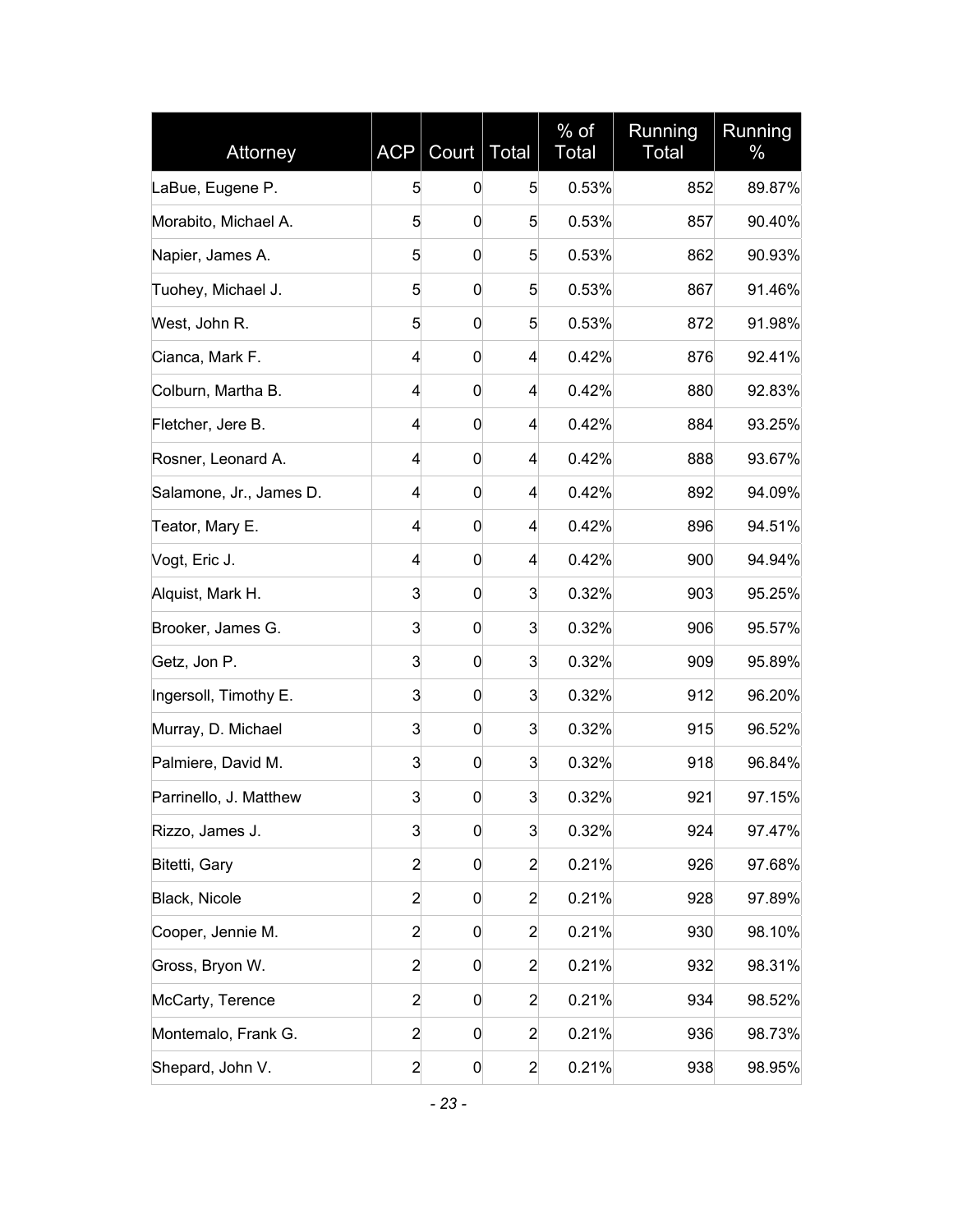| Attorney                 | <b>ACP</b>     | Count    | Total          | $%$ of<br>Total | Running<br>Total | Running<br>$\%$ |
|--------------------------|----------------|----------|----------------|-----------------|------------------|-----------------|
| Stacy, Michael P.        | $\overline{2}$ | 0        | $\overline{2}$ | 0.21%           | 940              | 99.16%          |
| Andersen, Charles Edward |                | $\Omega$ |                | 0.11%           | 941              | 99.26%          |
| Barr, Culver K.          |                | 0        |                | 0.11%           | 942              | 99.37%          |
| D'Amanda, Richard        |                | $\Omega$ |                | 0.11%           | 943              | 99.47%          |
| Epstein, Robert          | 1              | $\Omega$ |                | 0.11%           | 944              | 99.58%          |
| Komanecky, Bradley W.    | 1              | $\Omega$ | 1              | 0.11%           | 945              | 99.68%          |
| Kosoff-Roth, Karen L.    | 1              | 0        |                | 0.11%           | 946              | 99.79%          |
| Pullano, Peter J.        | 1              | $\Omega$ | $\mathbf{1}$   | 0.11%           | 947              | 99.89%          |
| Regenstreif, Jeffrey G.  |                | 0        |                | 0.11%           | 948              | 100.00%         |
| TOTAL                    | 790            | 158      | 948            |                 |                  |                 |

# <span id="page-24-0"></span>**2000 Family Court Assignments**

| Attorney                 | <b>ACP</b>     | Court   Total |    | $\%$  | Running<br><b>Total</b> | Running<br>$\%$ |
|--------------------------|----------------|---------------|----|-------|-------------------------|-----------------|
| Sadinsky, Lisa A.        |                | 91            | 92 | 8.08% | 92                      | 8.08%           |
| Lester, Frederick        | 0              | 79            | 79 | 6.94% | 171                     | 15.03%          |
| Hilderbrandt, Randall D. |                | 73            | 74 | 6.50% | 245                     | 21.53%          |
| Karatas, Nigos           | 1              | 69            | 70 | 6.15% | 315                     | 27.68%          |
| DiSalvo, Thomas J.       | 1              | 59            | 60 | 5.27% | 375                     | 32.95%          |
| Funk, Mark D.            | 0              | 58            | 58 | 5.10% | 433                     | 38.05%          |
| Levitsky, Steven Brian   | 0              | 58            | 58 | 5.10% | 491                     | 43.15%          |
| Perez, Gilbert R.        | $\overline{2}$ | 38            | 40 | 3.51% | 531                     | 46.66%          |
| Martin, Thomas N.        | 0              | 38            | 38 | 3.34% | 569                     | 50.00%          |
| Proano, Galo M.          | 0              | 37            | 37 | 3.25% | 606                     | 53.25%          |
| Leavy, Anthony           | 0              | 36            | 36 | 3.16% | 642                     | 56.41%          |
| Gladstone, Katherine     | 1              | 30            | 31 | 2.72% | 673                     | 59.14%          |
| Embury, Andrew J.        | 0              | 28            | 28 | 2.46% | 701                     | 61.60%          |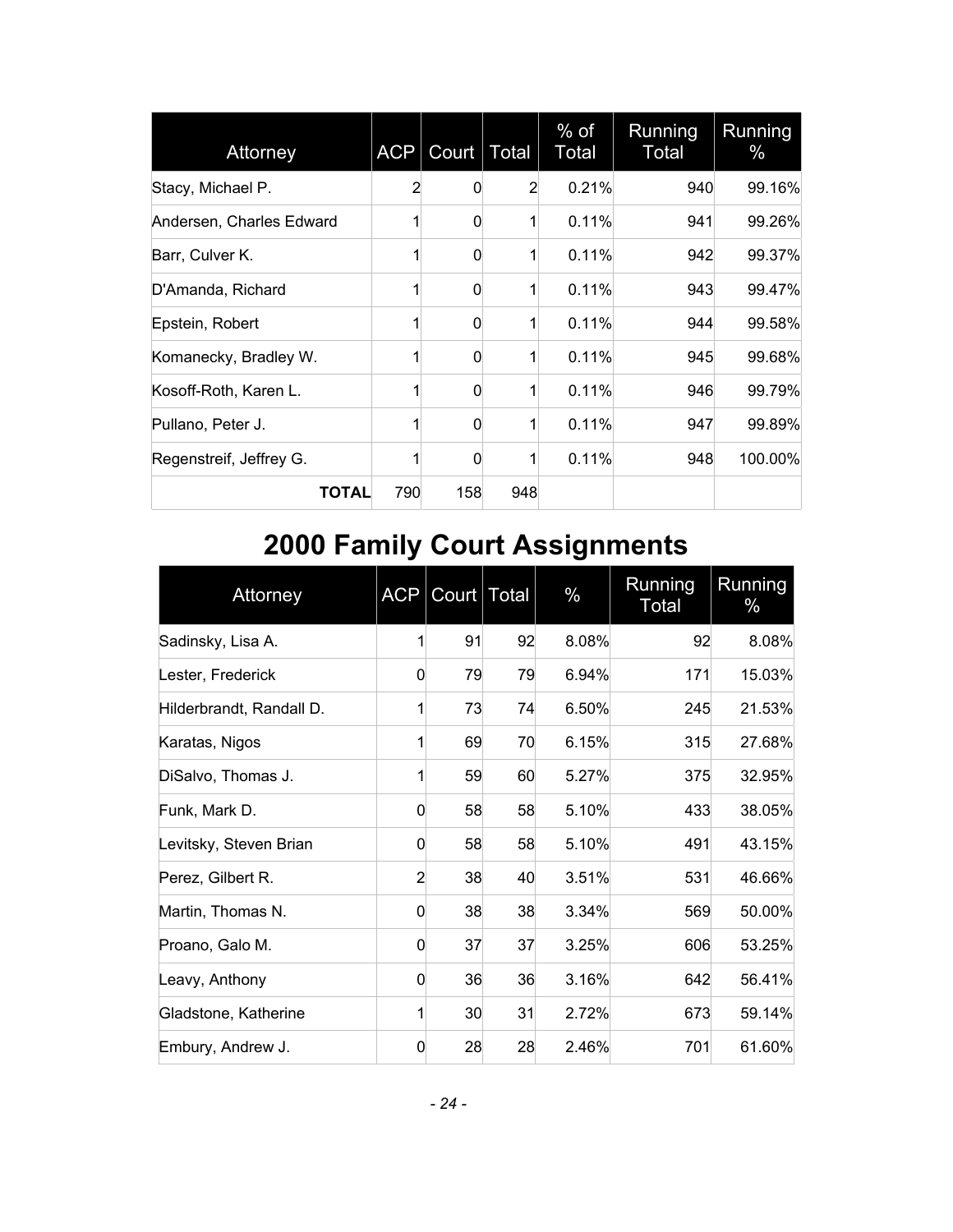| Attorney                   | <b>ACP</b>     | Court Total |                | $\%$  | Running<br><b>Total</b> | Running<br>$\%$ |
|----------------------------|----------------|-------------|----------------|-------|-------------------------|-----------------|
| Hinman, James S.           | $\overline{2}$ | 27          | 29             | 2.55% | 730                     | 64.15%          |
| Farr, William H.           | $\overline{2}$ | 26          | 28             | 2.46% | 758                     | 66.61%          |
| Aramini, Mary E.           | 0              | 25          | 25             | 2.20% | 783                     | 68.80%          |
| Callanan, Karen Smith      | 0              | 20          | 20             | 1.76% | 803                     | 70.56%          |
| Alexander, Christopher M.  | 0              | 19          | 19             | 1.67% | 822                     | 72.23%          |
| Renzi, Alexander R.        | 0              | 17          | 17             | 1.49% | 839                     | 73.73%          |
| Shulman, Brian J.          | $\overline{2}$ | 16          | 18             | 1.58% | 857                     | 75.31%          |
| DeJohn, Timothy W.         | 0              | 14          | 14             | 1.23% | 871                     | 76.54%          |
| Annechino, John A.         | 0              | 13          | 13             | 1.14% | 884                     | 77.68%          |
| Levitt, Glenn R.           | 0              | 13          | 13             | 1.14% | 897                     | 78.82%          |
| Nesser, Joseph G.          | 1              | 10          | 11             | 0.97% | 908                     | 79.79%          |
| Berkowitz, Joyce B.        | 0              | 8           | 8              | 0.70% | 916                     | 80.49%          |
| Chait, Mitchell A.         | 0              | 7           | 7              | 0.62% | 923                     | 81.11%          |
| Crimi, Joseph P.           | 0              | 7           | 7              | 0.62% | 930                     | 81.72%          |
| St. George, Robert J.      | 0              | 7           | 7              | 0.62% | 937                     | 82.34%          |
| Farrell, Barbara E.        | 1              | 6           | 7              | 0.62% | 944                     | 82.95%          |
| Hurwitz, Phillip R.        | 0              | 6           | 6              | 0.53% | 950                     | 83.48%          |
| Indivino, Deborah A.       | 0              | 6           | 6              | 0.53% | 956                     | 84.01%          |
| Winward, Thomas M.V.       | 0              | 6           | 6              | 0.53% | 962                     | 84.53%          |
| Sekharan, Raja N.          | $\overline{2}$ | 5           | $\overline{7}$ | 0.62% | 969                     | 85.15%          |
| Beretta, Frank             | 0              | 5           | 5              | 0.44% | 974                     | 85.59%          |
| Brown, James E.            | 0              | 5           | 5              | 0.44% | 979                     | 86.03%          |
| Colburn, Martha B.         | 0              | 5           | 5              | 0.44% | 984                     | 86.47%          |
| Gangarosa, Edward, C., 2nd | 0              | 5           | 5              | 0.44% | 989                     | 86.91%          |
| Holliday, Billie D.        | 0              | 5           | 5              | 0.44% | 994                     | 87.35%          |
| King, Jr., William H.      | 0              | 5           | 5              | 0.44% | 999                     | 87.79%          |
| Krieger, Lawrence J.       | 0              | 5           | 5              | 0.44% | 1004                    | 88.22%          |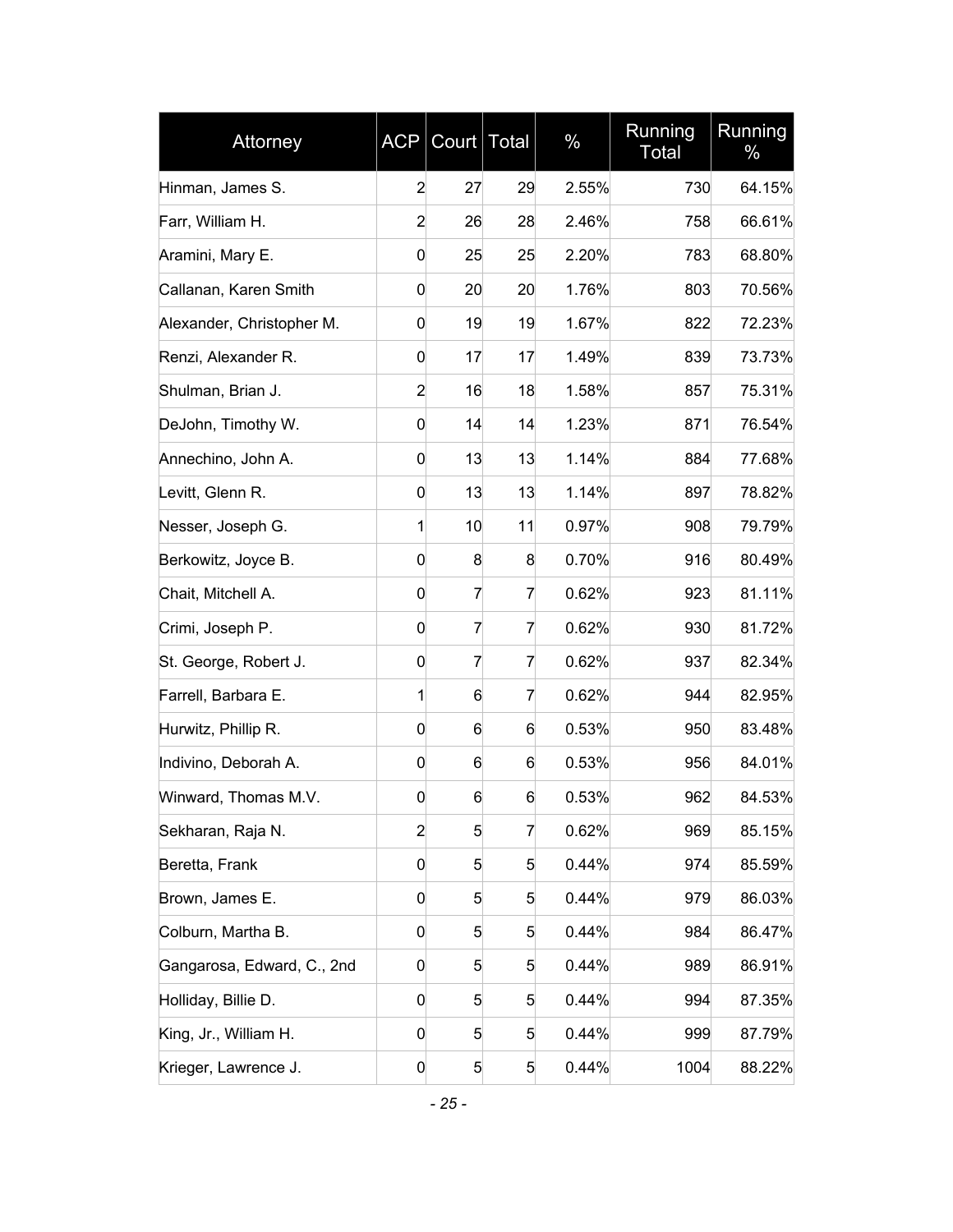| Attorney               | <b>ACP</b>     | Court Total    |                | $\%$  | Running<br><b>Total</b> | Running<br>$\%$ |
|------------------------|----------------|----------------|----------------|-------|-------------------------|-----------------|
| Colombo, Jeanne M.     | 1              | 4              | 5              | 0.44% | 1009                    | 88.66%          |
| Cooper, Jennie M.      | 1              | 4              | 5              | 0.44% | 1014                    | 89.10%          |
| Arena, Patrick M.      | 0              | 4              | 4              | 0.35% | 1018                    | 89.46%          |
| Flowerday, Michael D.  | 0              | 4              | 4              | 0.35% | 1022                    | 89.81%          |
| Pappalardo, Fauna M.   | 0              | 4              | 4              | 0.35% | 1026                    | 90.16%          |
| Schiano, Margaret A.   | 1              | 3              | 4              | 0.35% | 1030                    | 90.51%          |
| Aquilina, Vivian M.    | 0              | 3              | 3              | 0.26% | 1033                    | 90.77%          |
| Dentino, Anthony A.    | 0              | 3              | 3              | 0.26% | 1036                    | 91.04%          |
| Krane, Joel N.         | 0              | 3              | 3              | 0.26% | 1039                    | 91.30%          |
| Leichtner, Edward J.   | 0              | 3              | 3              | 0.26% | 1042                    | 91.56%          |
| Tirone, Gregg M.       | 0              | 3              | 3              | 0.26% | 1045                    | 91.83%          |
| Buettner, Brian C.     | 4              | $\overline{2}$ | 6              | 0.53% | 1051                    | 92.36%          |
| Jain, Rekha            | 3              | $\overline{a}$ | 5              | 0.44% | 1056                    | 92.79%          |
| Laragy, Christopher J. | 3              | $\overline{a}$ | 5              | 0.44% | 1061                    | 93.23%          |
| Dinolfo, Joseph F.     | 1              | $\overline{c}$ | 3              | 0.26% | 1064                    | 93.50%          |
| Kristal, Peter L.      | 1              | $\overline{a}$ | 3              | 0.26% | 1067                    | 93.76%          |
| Zunno, Harriet L.      | 1              | $\overline{a}$ | 3              | 0.26% | 1070                    | 94.02%          |
| Crowder, Debra A.      | $\mathbf 0$    | $\overline{a}$ | $\overline{a}$ | 0.18% | 1072                    | 94.20%          |
| Morris, Lisa B.        | 0              | $\overline{c}$ | $\overline{2}$ | 0.18% | 1074                    | 94.38%          |
| Nacca, John            | $\mathbf 0$    | $\overline{2}$ | $\overline{2}$ | 0.18% | 1076                    | 94.55%          |
| Parks, Anthony         | 0              | $\overline{c}$ | $\overline{a}$ | 0.18% | 1078                    | 94.73%          |
| Scibetta, Michael P.   | 0              | $\overline{c}$ | $\overline{a}$ | 0.18% | 1080                    | 94.90%          |
| Obiorah, Edwin S.C.    | $\overline{a}$ | 1              | 3              | 0.26% | 1083                    | 95.17%          |
| Snodgrass, Cynthia L.  | $\overline{2}$ | 1              | 3              | 0.26% | 1086                    | 95.43%          |
| Album, Betsy L.        | 1              | 1              | $\overline{a}$ | 0.18% | 1088                    | 95.61%          |
| Bertram, Dudley M.     | 1              | 1              | $\overline{a}$ | 0.18% | 1090                    | 95.78%          |
| Lahman, Janice A.      | 1              | 1              | $\overline{a}$ | 0.18% | 1092                    | 95.96%          |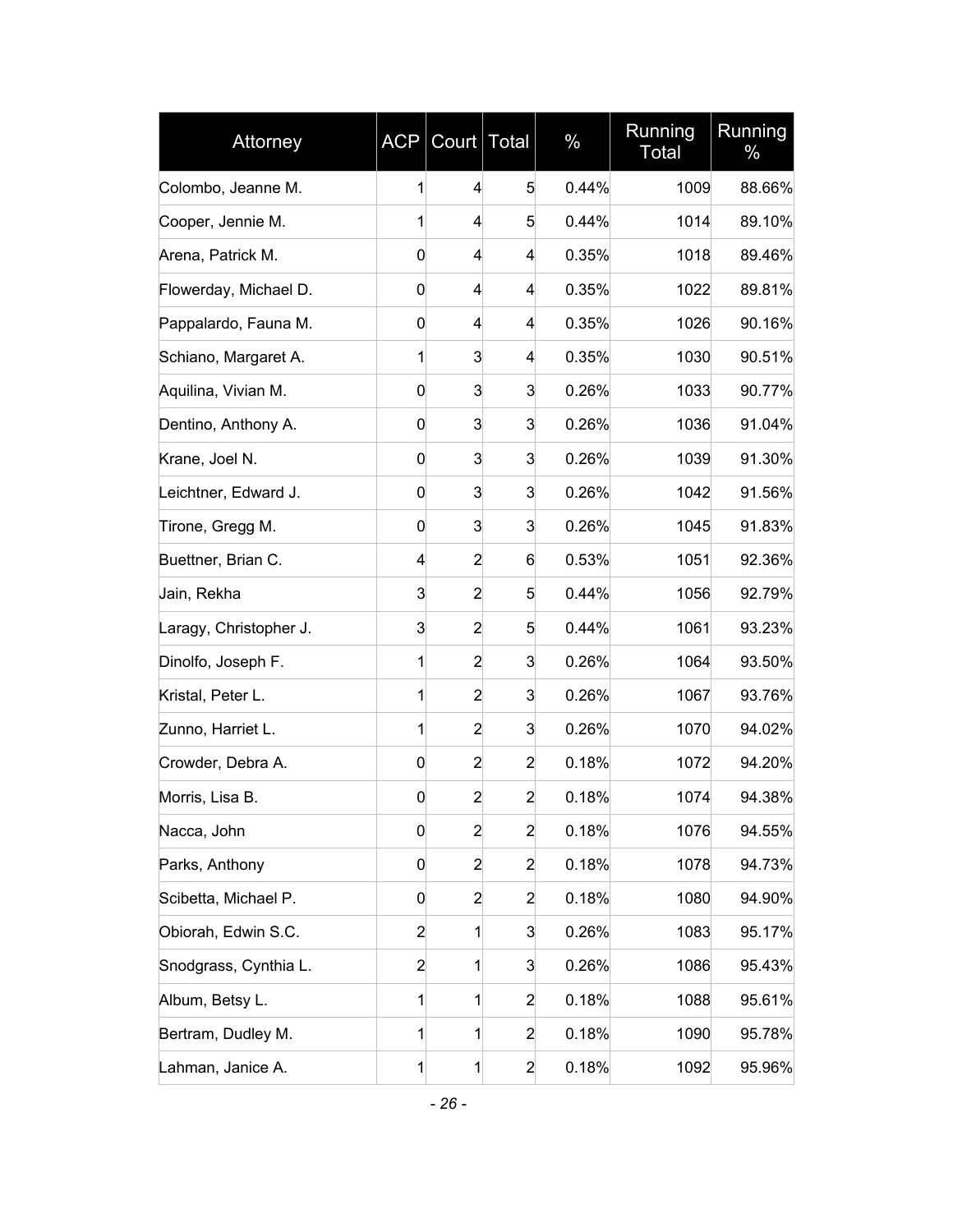| Attorney               | <b>ACP</b>     | Count | <b>Total</b>   | $\%$  | Running<br><b>Total</b> | Running<br>$\%$ |
|------------------------|----------------|-------|----------------|-------|-------------------------|-----------------|
| Misseritti, Giuliana   | 1              | 1     | $\overline{2}$ | 0.18% | 1094                    | 96.13%          |
| Schell, George A.      | 1              | 1     | $\overline{a}$ | 0.18% | 1096                    | 96.31%          |
| Stacy, Michael P.      | 1              | 1     | $\overline{2}$ | 0.18% | 1098                    | 96.49%          |
| Burt, Margaret A.      | 0              | 1     | 1              | 0.09% | 1099                    | 96.57%          |
| Gravitz, Jennifer L.   | 0              | 1     | 1              | 0.09% | 1100                    | 96.66%          |
| Hanlon, Garry Stephen  | 0              | 1     | 1              | 0.09% | 1101                    | 96.75%          |
| Khuns, Kevin M.        | 0              | 1     | 1              | 0.09% | 1102                    | 96.84%          |
| Pilato, Louis P.       | 0              | 1     | 1              | 0.09% | 1103                    | 96.92%          |
| Pineau, Maureen A.     | 0              | 1     | 1              | 0.09% | 1104                    | 97.01%          |
| Plovanich, Charles     | 0              | 1     | 1              | 0.09% | 1105                    | 97.10%          |
| Rizzo, James J.        | 0              | 1     | 1              | 0.09% | 1106                    | 97.19%          |
| Sammons, Elizabeth A.  | 0              | 1     | 1              | 0.09% | 1107                    | 97.28%          |
| Schell, Jr., George A. | 0              | 1     | 1              | 0.09% | 1108                    | 97.36%          |
| Seidman, Steven J.     | 0              | 1     | 1              | 0.09% | 1109                    | 97.45%          |
| Vazzana, James A.      | 0              | 1     | 1              | 0.09% | 1110                    | 97.54%          |
| Wishengrad, Marcia H.  | 0              | 1     | 1              | 0.09% | 1111                    | 97.63%          |
| Owens, David L.        | 5              | 0     | 5              | 0.44% | 1116                    | 98.07%          |
| Dimassimo, James D.    | 3              | 0     | 3              | 0.26% | 1119                    | 98.33%          |
| Bernacki, Jr., John E. | $\overline{c}$ | 0     | $\overline{a}$ | 0.18% | 1121                    | 98.51%          |
| Bryant, Kevin C.       | $\overline{a}$ | 0     | $\overline{2}$ | 0.18% | 1123                    | 98.68%          |
| D'Arpino, John Joseph  | $\overline{c}$ | 0     | $\overline{2}$ | 0.18% | 1125                    | 98.86%          |
| Gaesser, David A.      | $\overline{2}$ | 0     | $\overline{a}$ | 0.18% | 1127                    | 99.03%          |
| Wisner, Todd J.W.      | $\overline{2}$ | 0     | $\overline{2}$ | 0.18% | 1129                    | 99.21%          |
| Castellano, June       | 1              | 0     | 1              | 0.09% | 1130                    | 99.30%          |
| Costello, Paul Keely   | 1              | 0     | 1              | 0.09% | 1131                    | 99.38%          |
| Goel, Vinita           | 1              | 0     | 1              | 0.09% | 1132                    | 99.47%          |
| Jones, Jr., Michael A. | 1              | 0     | 1              | 0.09% | 1133                    | 99.56%          |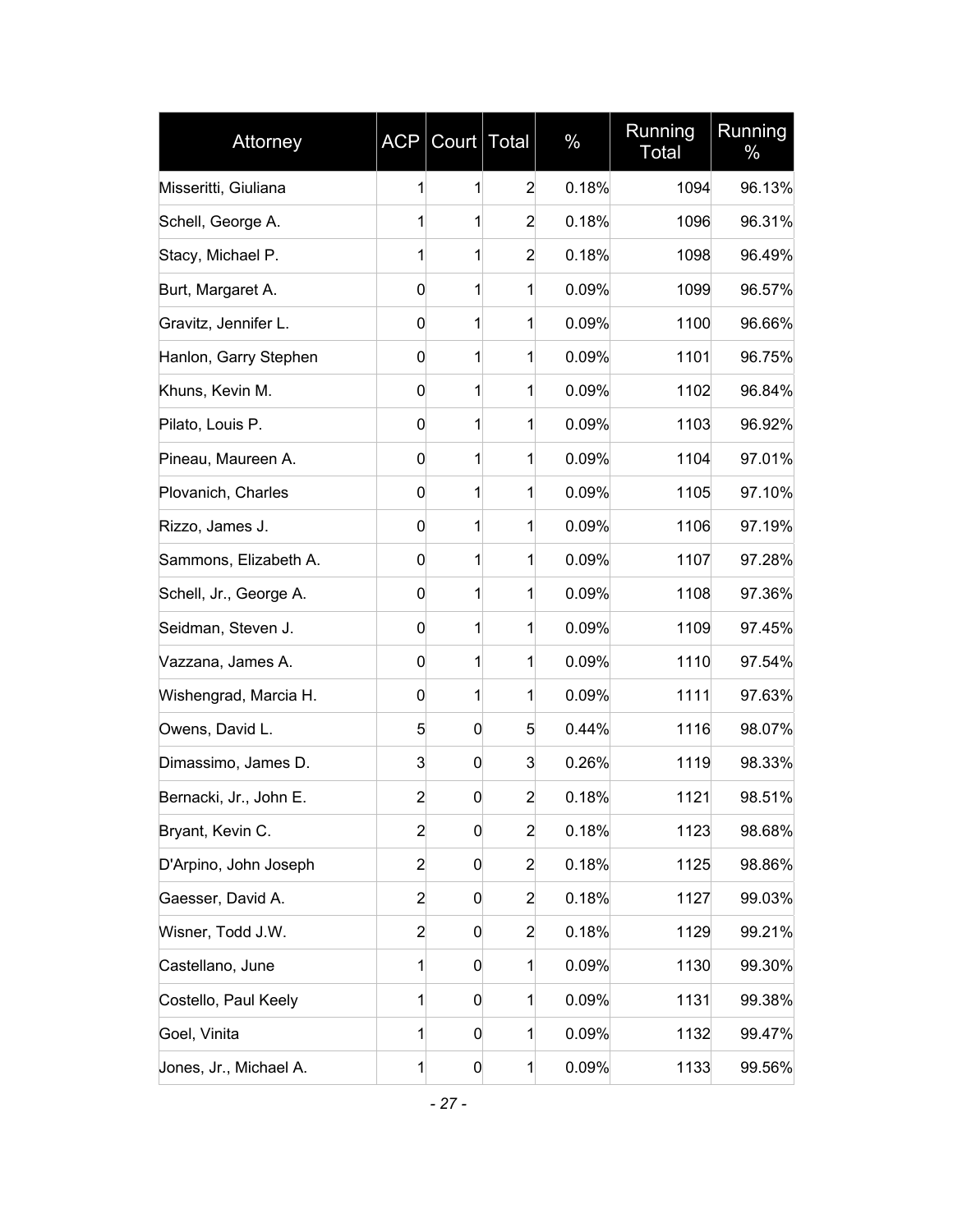| Attorney              | <b>ACP</b> | Court   Total |      | $\%$  | Running<br>Total | Running<br>$\%$ |
|-----------------------|------------|---------------|------|-------|------------------|-----------------|
| Kosoff-Roth, Karen L. |            |               |      | 0.09% | 1134             | 99.65%          |
| Palmiere, David M.    |            |               |      | 0.09% | 1135             | 99.74%          |
| Teator, Mary E.       |            |               |      | 0.09% | 1136             | 99.82%          |
| Vacca, James P.       |            |               |      | 0.09% | 1137             | 99.91%          |
| West, John R.         |            |               |      | 0.09% | 1138             | 100.00%         |
| <b>TOTAL</b>          | 70         | 1068          | 1138 |       |                  |                 |

### <span id="page-28-0"></span>**2000 Table of Program Use by Judiciary**

The table below shows the number of assignments for each Judge making at least one assignment during 2000. The table divides the assignments between those made through the Assigned Counsel Program and those made directly by the Judge. The last column shows the percentage of the total assignments that the Judge made through the Assigned Counsel Program. The statistics clearly show that Rochester City Court, which assigns the greatest number of cases in the County, is very high in percentage of cases assigned through the Assigned Counsel Program. In 2000 more Local Criminal Courts assigned exclusively through the Assigned Counsel Program. These facts directly correlate to the fact that the distribution of cases among the attorneys is greatest for criminal cases. Conversely, the statistics show that Family Court has a very low percentage of cases assigned through the Assigned Counsel Program. Therefore, Family Court has a very uneven distribution of cases among the attorneys. During 2000 there was a one percent (1%) increase in the number of court assigned cases. This is attributable in great part to the decreasing number of participating attorneys. As it becomes more difficult to maintain a sufficient number of qualified attorneys willing to accept assigned cases, more and more judges will deem it necessary to prevail upon qualified attorneys courts to accept assignments from the bench.

| Judge                      |    |   |    | ACP   Court   Total   % ACP |
|----------------------------|----|---|----|-----------------------------|
| Genier, Hon. Joseph T.     | 38 |   | 38 | 100.00%                     |
| Campbell, Hon. Vincent     | 25 | 0 | 25 | 100.00%                     |
| Egan, Hon. David D.        | 20 |   | 20 | 100.00%                     |
| Lomenzo, Jr., Hon. John P. | 15 |   | 15 | 100.00%                     |
| Depferd, Hon. Mark R.      | 11 |   | 11 | 100.00%                     |
| Morris, Hon. Karen         | 10 |   | 10 | 100.00%                     |
| Farber, Hon. Sidney T.     | 9  |   | 9  | 100.00%                     |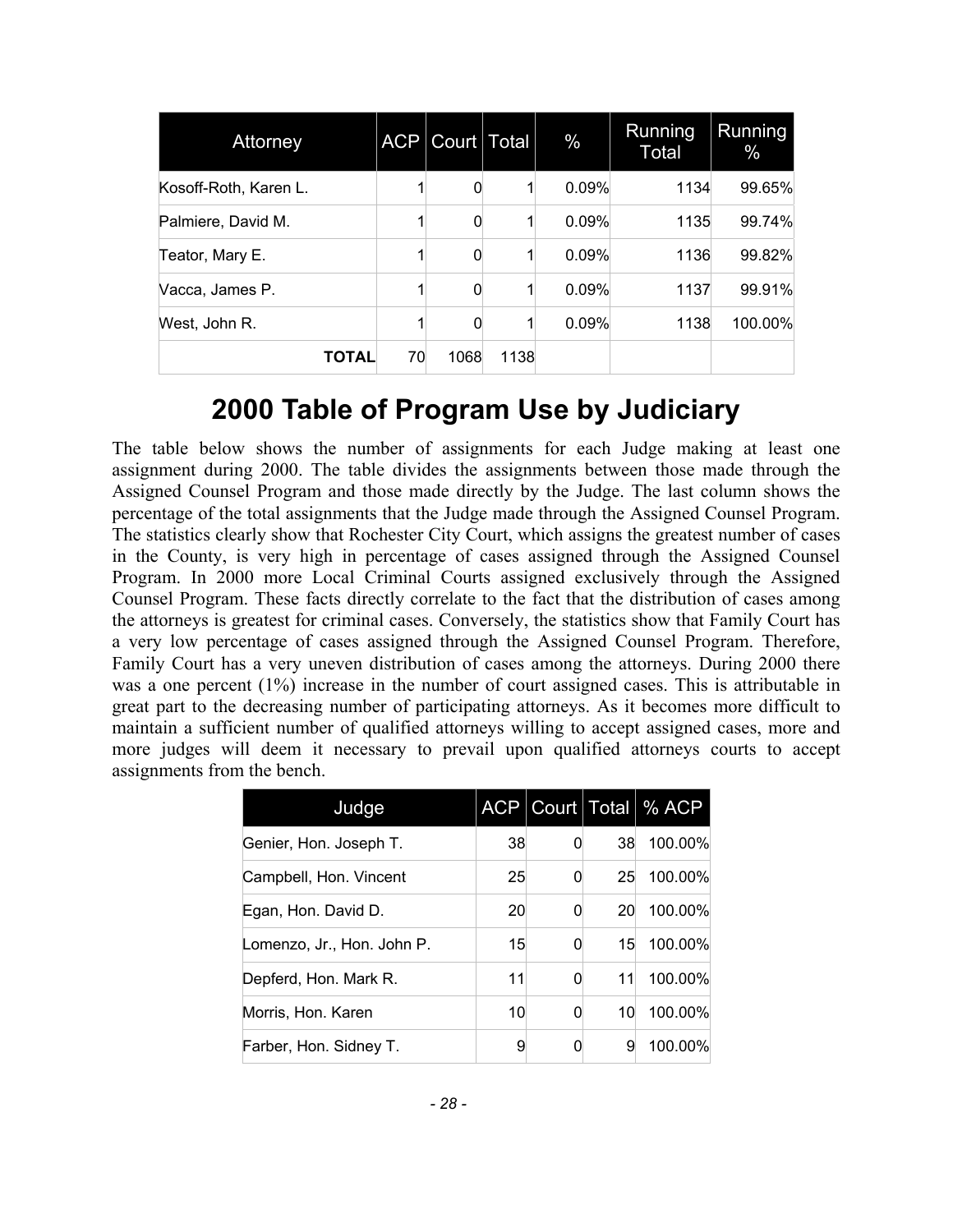| Judge                         | <b>ACP</b> | Court Total |     | % ACP   |
|-------------------------------|------------|-------------|-----|---------|
| Morris, Hon. James E.         | 9          | 0           | 9   | 100.00% |
| Schiano, Hon. Michael Patrick | 7          | 0           | 7   | 100.00% |
| Barrett, Hon. John M.         | 6          | 0           | 6   | 100.00% |
| Michel, Hon. F. Robert        | 6          | 0           | 6   | 100.00% |
| Coapman, Hon. Carl A.         | 5          | 0           | 5   | 100.00% |
| Amarosa, Hon. Louis           | 3          | 0           | 3   | 100.00% |
| Cipolla, Hon. Salvatore       | 3          | 0           | 3   | 100.00% |
| Mullaly, Hon. Kathleen        | 3          | 0           | 3   | 100.00% |
| Alexander, Hon. Richard F.    | 2          | 0           | 2   | 100.00% |
| Hallock, Hon. Timothy         | 2          | 0           | 2   | 100.00% |
| LaRonde, Hon. William         | 2          | 0           | 2   | 100.00% |
| Wright, Hon. Gordon           | 2          | 0           | 2   | 100.00% |
| Arnold, Hon. Michael H.       | 1          | 0           | 1   | 100.00% |
| Barone, Hon. Vincent M.       | 1          | 0           | 1   | 100.00% |
| Connelly, Hon. James A.       | 1          | 0           | 1   | 100.00% |
| Gallina, Hon. Fred S.         | 1          | 0           | 1   | 100.00% |
| Hall, Hon. Robert E.          | 1          | 0           | 1   | 100.00% |
| Lunn, Hon. Robert J.          | 1          | 0           | 1   | 100.00% |
| Murante, Hon. David A.        | 1          | 0           | 1   | 100.00% |
| Pogroszewski, Hon. Stanley    | 1          | 0           | 1   | 100.00% |
| Rath, Hon. Paul W.            | 1          | 0           | 1   | 100.00% |
| Rood, Hon. Gary Wm.           | 1          | 0           | 1   | 100.00% |
| Vanstrydonck, Hon. Thomas M.  | 1          | 0           | 1   | 100.00% |
| King, Hon. Roy Wheatley       | 294        | 7           | 301 | 97.67%  |
| Pfeiffer, Hon. Ann E.         | 247        | 7           | 254 | 97.24%  |
| Byrnes, Hon. Marjorie L.      | 241        | 7           | 248 | 97.18%  |
| Schwartz, Hon. John R.        | 183        | 6           | 189 | 96.83%  |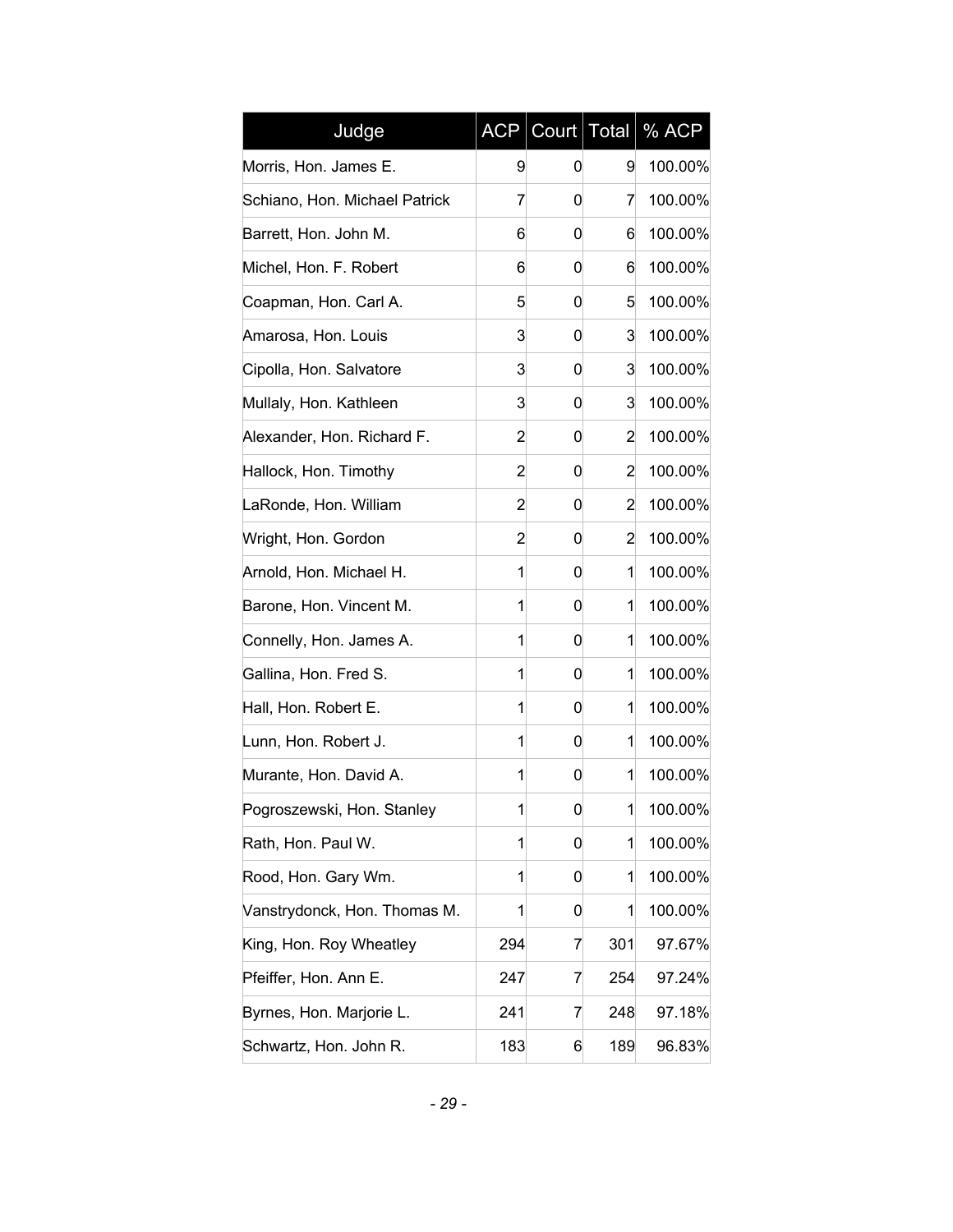| Judge                      | <b>ACP</b>     | Count | Total | % ACP  |
|----------------------------|----------------|-------|-------|--------|
| Rogers, Hon. Charles W.    | 29             | 1     | 30    | 96.67% |
| Johnson, Hon. Teresa D.    | 305            | 12    | 317   | 96.21% |
| Diraddo, Hon. Raymond S.   | 31             | 2     | 33    | 93.94% |
| Appellate Division, Hon.   | 68             | 5     | 73    | 93.15% |
| Valentino, Hon. Joseph D.  | 44             | 4     | 48    | 91.67% |
| Geraci, Jr., Hon. Frank P. | 32             | 3     | 35    | 91.43% |
| Corretore, Hon. David      | 10             | 1     | 11    | 90.91% |
| Morse, Hon. Thomas Rainbow | 283            | 32    | 315   | 89.84% |
| Kehoe, Hon. Sharon M.      | 8              | 1     | 9     | 88.89% |
| Castro, Hon. Melchor E.    | 294            | 54    | 348   | 84.48% |
| Bellini, Hon. Elma A.      | 13             | 3     | 16    | 81.25% |
| Maloy, Hon. Charles T.     | 44             | 13    | 57    | 77.19% |
| Marks, Hon. Patricia D.    | 28             | 15    | 43    | 65.12% |
| Enos, Hon. Christopher J.  | 22             | 14    | 36    | 61.11% |
| Fisher, Hon. Kenneth R.    | 6              | 4     | 10    | 60.00% |
| Klonick, Hon. Thomas A     | 4              | 3     | 7     | 57.14% |
| Mark, Hon. Donald J.       | 11             | 9     | 20    | 55.00% |
| Renzi, Hon. Alexander      | 20             | 19    | 39    | 51.28% |
| Bristol, Hon. William H.   | 11             | 11    | 22    | 50.00% |
| Pisaturo, Hon. John J.     | 12             | 14    | 26    | 46.15% |
| Pericak, Hon. John G.      | 9              | 11    | 20    | 45.00% |
| Rivoli, Hon. John J.       | 7              | 9     | 16    | 43.75% |
| Dinolfo, Hon. Vincent M.   | 14             | 20    | 34    | 41.18% |
| Morabito, Hon. Ralph       | 1              | 2     | 3     | 33.33% |
| Connell, Hon. John J.      | 15             | 33    | 48    | 31.25% |
| Gordon, Hon. Julie Anne    | $\overline{2}$ | 5     | 7     | 28.57% |
| Kohout, Hon. Joan S.       | 65             | 180   | 245   | 26.53% |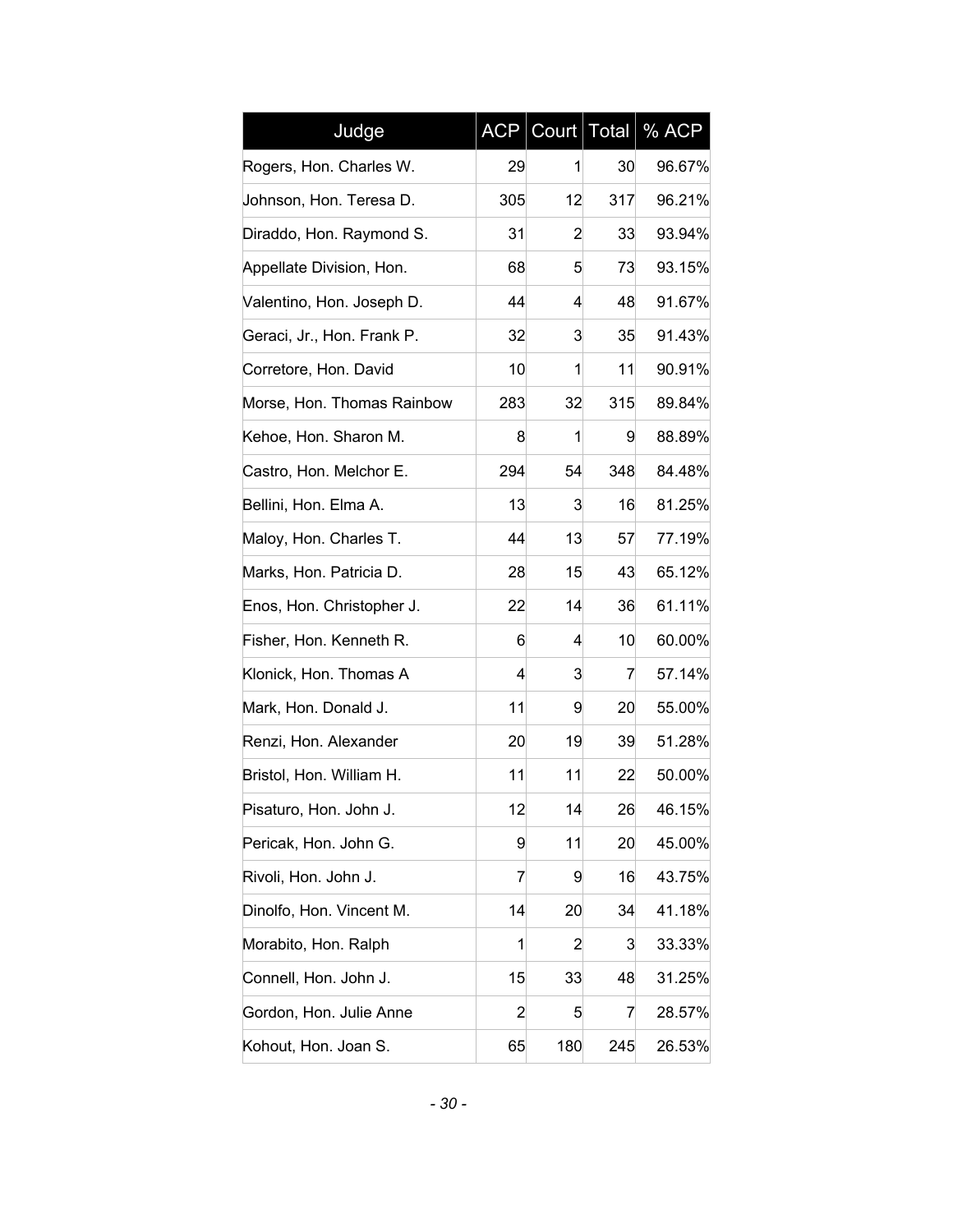| Judge                          | <b>ACP</b>     | Court   Total  |     | % ACP    |
|--------------------------------|----------------|----------------|-----|----------|
| Odorisi, Hon. J. Scott         | 2              | 6              | 8   | 25.00%   |
| Ark, Hon. John J.              | 1              | 3              | 4   | 25.00%   |
| Pietropaoli, Hon. Patrick      | 4              | 14             | 18  | 22.22%   |
| Kopacki, Hon. John             | 5              | 29             | 34  | 14.71%   |
| Olver, Hon. Melvin L.          | 1              | 6              | 7   | 14.29%   |
| Bonadio, Hon. Anthony F.       | 1              | 12             | 13  | 7.69%    |
| Donofrio, Hon. Gail            | 2              | 130            | 132 | 1.52%    |
| Taddeo, Hon. Ann Marie         | $\overline{2}$ | 186            | 188 | 1.06%    |
| Sciolino, Hon. Anthony J.      | 1              | 153            | 154 | 0.65%    |
| Miles, Hon. Paul I.            | 1              | 169            | 170 | 0.59%    |
| Miller, Hon. Michael J.        | 0              | 139            | 139 | 0.00%    |
| Willis, Hon. Charles L.        | 0              | 48             | 48  | 0.00%    |
| Strobridge, Hon. Maurice E.    | 0              | 35             | 35  | $0.00\%$ |
| Morton, Hon. Glenn R.          | 0              | 18             | 18  | 0.00%    |
| Doran, Hon. Craig J.           | 0              | 7              | 7   | 0.00%    |
| Irizarry, Hon. Diana M.        | 0              | $\overline{2}$ | 2   | 0.00%    |
| Keenan, Hon. Richard A.        | 0              | 1              | 1   | 0.00%    |
| O'Connor, Hon. Marilyn Hoffman | 0              | 1              | 1   | 0.00%    |
| Sirkin, Hon. Stephen R.        | 0              | 1              | 1   | 0.00%    |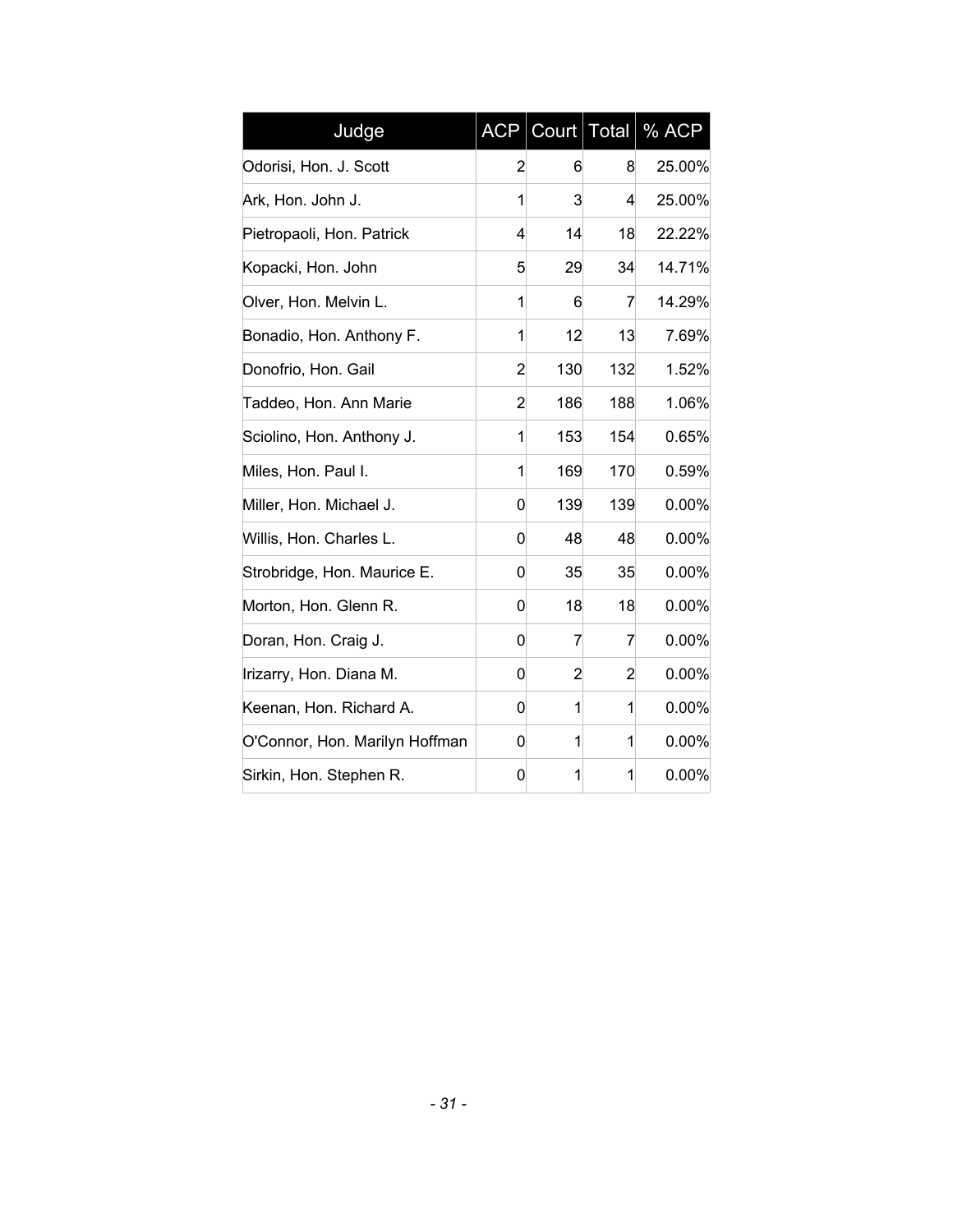

### <span id="page-32-0"></span>**Graphs of Program Use by Judiciary**



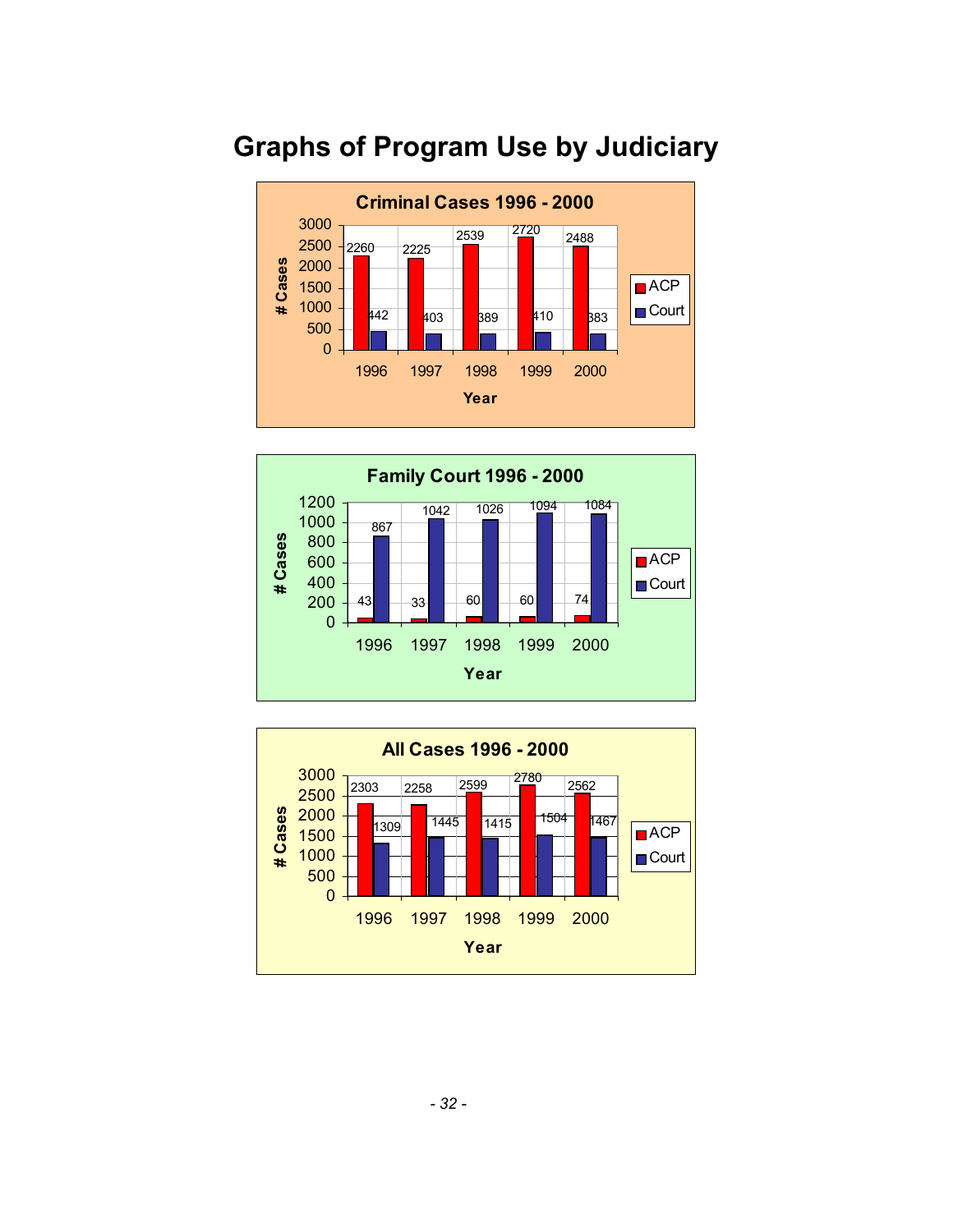### <span id="page-33-0"></span> **Types of Cases Assigned in 2000[1](#page-33-1)**

| <b>Crime</b>                         | <b>Total</b> |
|--------------------------------------|--------------|
| Custody/Visitation                   | 484          |
| <b>Child Protective Proceeding</b>   | 460          |
| Crim. Poss. Controlled Substance 3   | 274          |
| <b>Petit Larceny</b>                 | 233          |
| Assault 3                            | 145          |
| Crim. Poss. Controlled Substance 7   | 141          |
| Harassment 2                         | 119          |
| <b>Family Offense</b>                | 118          |
| <b>Violation Probation</b>           | 109          |
| Robbery 1                            | 86           |
| Crim. Sale of Controlled Substance 3 | 83           |
| Unauthorized Use Motor Vehicle 3     | 78           |
| <b>Parole Violation</b>              | 75           |
| <b>Criminal Mischief 4</b>           | 73           |
| Loitering 1                          | 65           |
| Assault 2                            | 56           |
| <b>Disorderly Conduct</b>            | 54           |
| Agg. Harassment 2                    | 47           |
| Appeal-Criminal Court (Fel.)         | 45           |
| Crim. Poss. Stolen Property 4        | 44           |
| <b>Criminal Contempt 2</b>           | 43           |
| Robbery 2                            | 43           |
| <b>Burglary 2</b>                    | 42           |

<span id="page-33-1"></span><sup>&</sup>lt;sup>1</sup> Based on cases referred to ACP for assignment. Assignment numbers are higher because during the pendency of a *referred case, more than one attorney may be assigned to that case.* 

 $\overline{a}$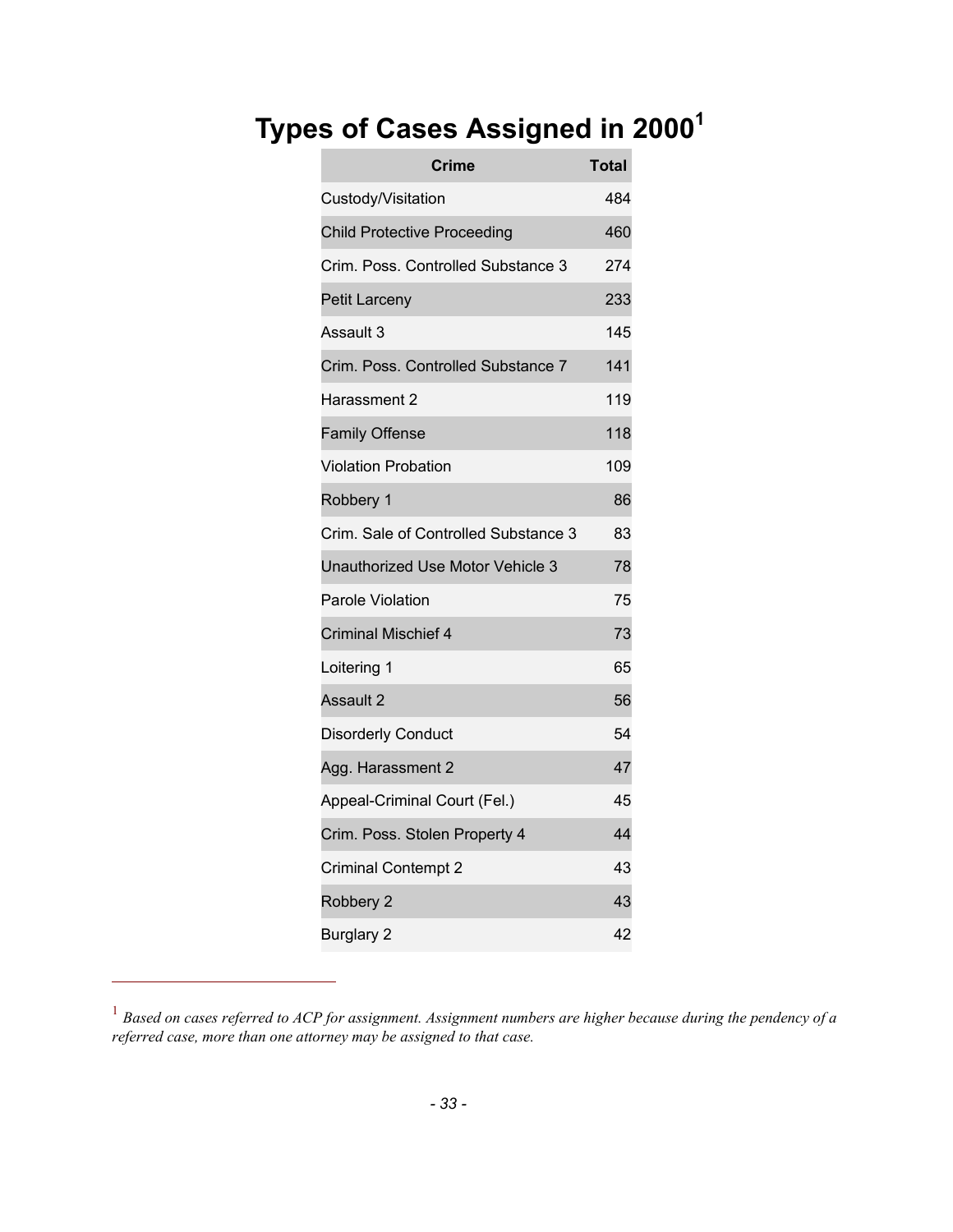| <b>Crime</b>                   | <b>Total</b> |
|--------------------------------|--------------|
| Crim. Poss. Stolen Property 5  | 39           |
| <b>Criminal Contempt 1</b>     | 35           |
| <b>Burglary 3</b>              | 31           |
| Forgery 2                      | 31           |
| Agg. Unlicensed Operation 2    | 30           |
| Grand Larceny 4                | 30           |
| Unlawful Poss. Marihuana       | 29           |
| Paternity                      | 28           |
| Agg. Unlicensed Operation 3    | 26           |
| Menacing 2                     | 25           |
| Crim. Sale Marihuana 4         | 23           |
| Crim. Poss. Weapon 2           | 22           |
| Crim. Trespass 2               | 21           |
| Driving While Intoxicated      | 21           |
| <b>Witness</b>                 | 21           |
| Crim. Poss. Marihuana 5        | 20           |
| Crim. Poss. Stolen Property 3  | 20           |
| Crim. Poss. Weapon 3           | 20           |
| Assault 1                      | 17           |
| Crim. Poss. Marihuana 4        | 17           |
| End. Welfare Child             | 17           |
| Murder <sub>2</sub>            | 17           |
| <b>Resisting Arrest</b>        | 17           |
| <b>Burglary 1</b>              | 16           |
| Crim. Use Drug Paraphernalia 2 | 16           |
| <b>Criminal Mischief 3</b>     | 16           |
| Guardianship                   | 15           |
| <b>False Personation</b>       | 14           |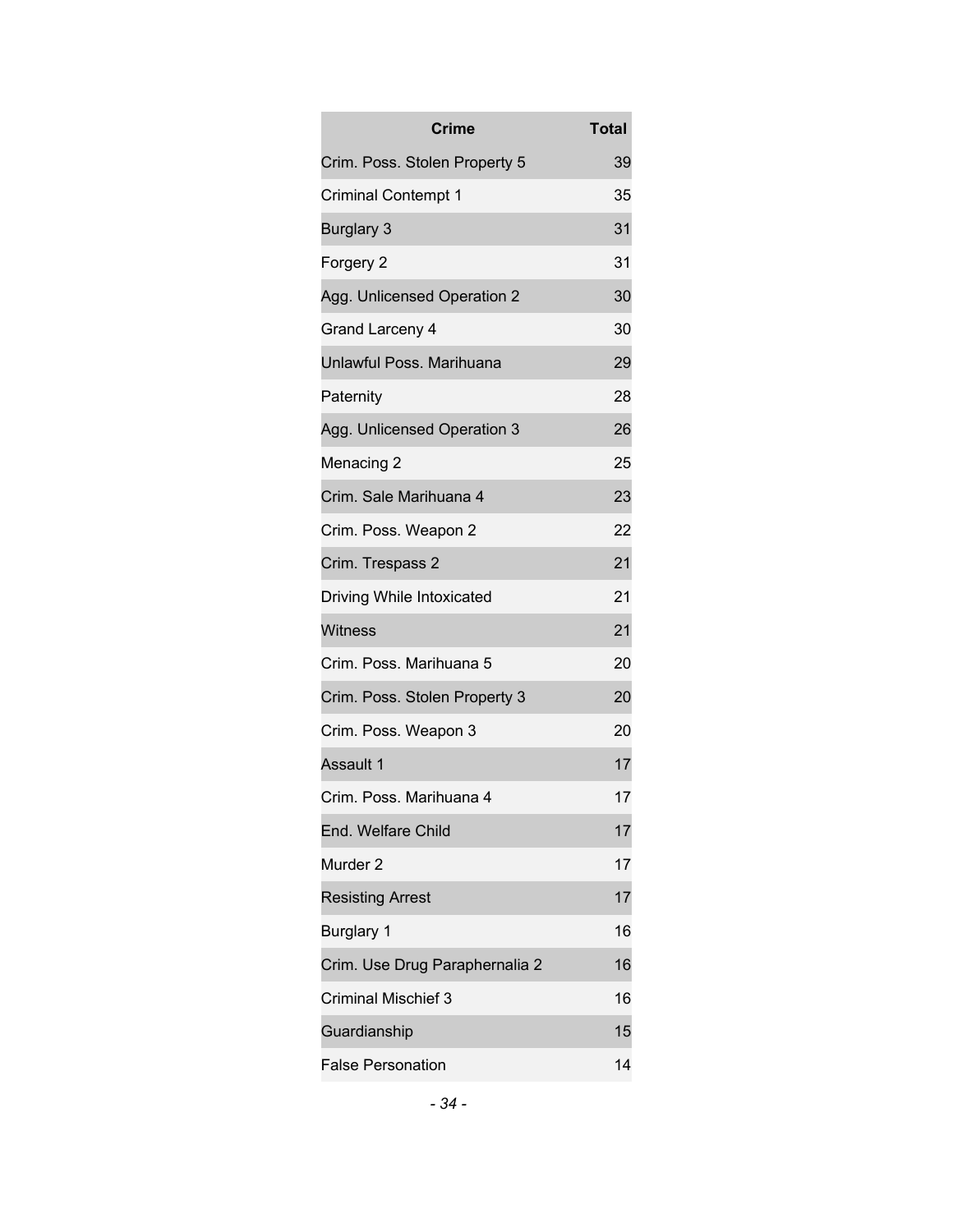| Crime                                      | <b>Total</b>   |
|--------------------------------------------|----------------|
| Crim. Trespass 3                           | 13             |
| Poss. Imitation Controlled Substance       | 13             |
| Robbery 3                                  | 13             |
| Crim. Poss. Forged Instrument 2            | 12             |
| <b>Obstructing Govt'l Administration 2</b> | 12             |
| Criminal Impersonation 2                   | 11             |
| Rape 1                                     | 10             |
| <b>Reckless Endangerment 1</b>             | 9              |
| Trespass                                   | 9              |
| Alcoholic Beverage Control                 | 8              |
| Driving While Intoxicated (Fel.)           | 8              |
| <b>Foster Care</b>                         | 8              |
| <b>Grand Larceny 3</b>                     | 8              |
| <b>Appeal-Family Court</b>                 | 7              |
| Crim. Poss. Weapon 4                       | $\overline{7}$ |
| Loitering                                  | 7              |
| Crim. Poss. Marihuana 2                    | 6              |
| <b>Criminal Mischief 2</b>                 | 6              |
| <b>Criminal Nuisance 2</b>                 | 6              |
| Poss. Burglar's Tools                      | 6              |
| Crim. Poss. Controlled Substance 1         | 5              |
| Prostitution                               | 5              |
| Sodomy 1                                   | 5              |
| 722-c Order                                | 4              |
| Adoption                                   | 4              |
| Agg. Unlicensed Operation 1                | 4              |
| Conspiracy 2                               | 4              |
| Crim. Poss. Controlled Substance 4         | 4              |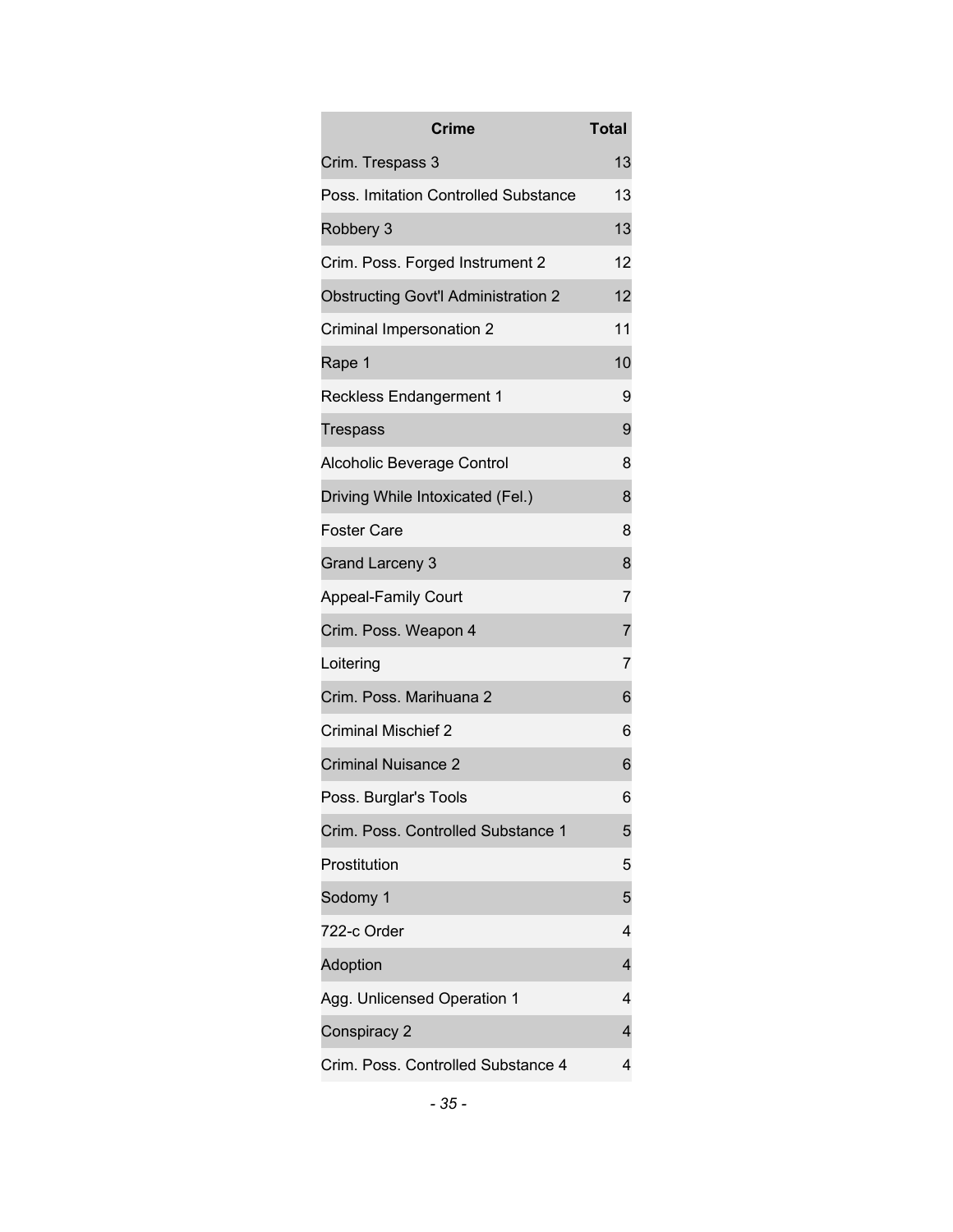| <b>Crime</b>                       | Total                   |
|------------------------------------|-------------------------|
| Crim. Poss. Marihuana 3            | 4                       |
| Crim. Sale Marihuana 5             | 4                       |
| <b>Criminal Facilitation 4</b>     | 4                       |
| <b>Issuing a Bad Check</b>         | 4                       |
| Sexual Abuse 2                     | 4                       |
| Support                            | 4                       |
| Arson 3                            | 3                       |
| Crim. Poss. Controlled Substance 2 | 3                       |
| Crim. Use Firearm 2                | 3                       |
| Criminal Contempt 1, Aggravated    | 3                       |
| <b>Post-Conviction Motion</b>      | 3                       |
| <b>Public Lewdness</b>             | 3                       |
| Robbery 1, Att.                    | 3                       |
| Sexual Abuse 1                     | 3                       |
| Sexual Abuse 3                     | 3                       |
| <b>Tampering Physical Evidence</b> | 3                       |
| Appeal-Criminal Court (Misd.)      | $\overline{\mathbf{c}}$ |
| Burglary 3, Att.                   | $\overline{c}$          |
| <b>Fail Exercise Control of</b>    | $\overline{\mathbf{c}}$ |
| Grand Larceny 3, Att.              | $\overline{2}$          |
| Loitering to Promote Prostitution  | $\overline{c}$          |
| <b>Misapplication Property</b>     | $\overline{c}$          |
| Pins-Intervenor/FC                 | $\overline{c}$          |
| Promoting Prison Contraband 2      | $\overline{c}$          |
| Rape 1, Att.                       | $\overline{\mathbf{c}}$ |
| Rape 2                             | $\overline{c}$          |
| Rape 3                             | $\overline{\mathbf{c}}$ |
| <b>Reckless Endangerment 2</b>     | $\overline{2}$          |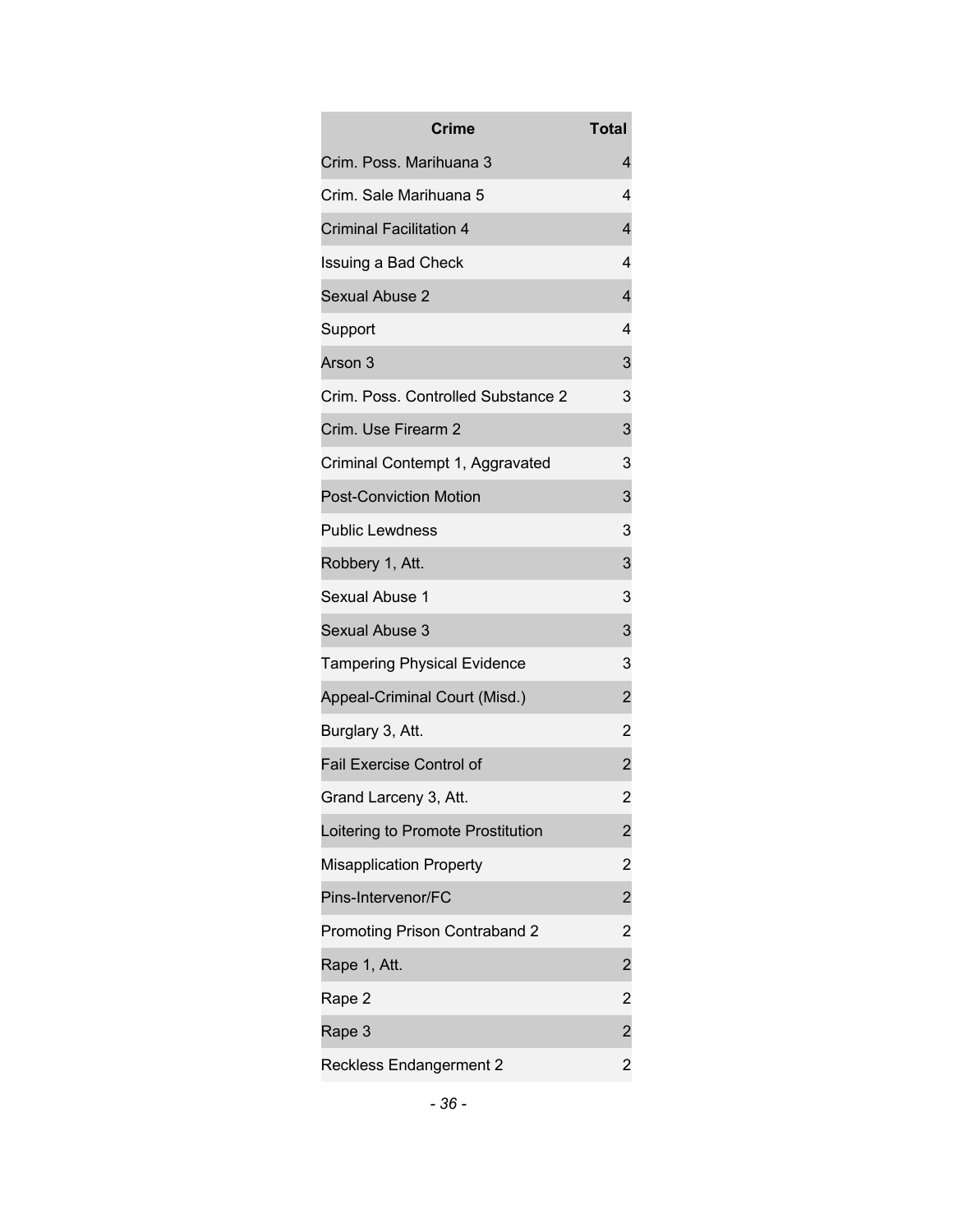| <b>Crime</b>                         | Total          |
|--------------------------------------|----------------|
| <b>Sexual Misconduct</b>             | 2              |
| <b>Suspended Registration</b>        | 2              |
| Torturing & Injuring Animals         | $\overline{c}$ |
| Unlawfully Deal w/Child 2            | $\overline{2}$ |
| Abandonment of a Child               | 1              |
| Aggravated Cruelty to Animals        | 1              |
| Appeal - Court of Appeals            | 1              |
| Arson 2                              | 1              |
| Assault 1, Att.                      | 1              |
| Assault 2, Att.                      | 1              |
| Assault 3, Att.                      | 1              |
| Bail Jumping 3                       | 1              |
| Burglary 2, Att.                     | 1              |
| <b>Course of Sexual Conduct 1st</b>  | 1              |
| Crim. Poss. Controlled Substance 5   | 1              |
| Crim. Poss. Forged Instrument 1      | 1              |
| Crim. Poss. Hypodermic Instrument    | 1              |
| Crim. Sale of Controlled Substance 1 | 1              |
| Crim. Sale of Controlled Substance 2 | 1              |
| Crim. Solicitation 5                 | 1              |
| Crim. Use Firearm 1                  | 1              |
| Custodial Interference 1             | 1              |
| Driving While Ability Impaired       | 1              |
| Driving While Ability Impaired-Drugs | 1              |
| Endangering Health of Other          | 1              |
| Escape 3                             | 1              |
| <b>Falsely Reporting Incident 2</b>  | 1              |
| Forgery 2, Att.                      | 1              |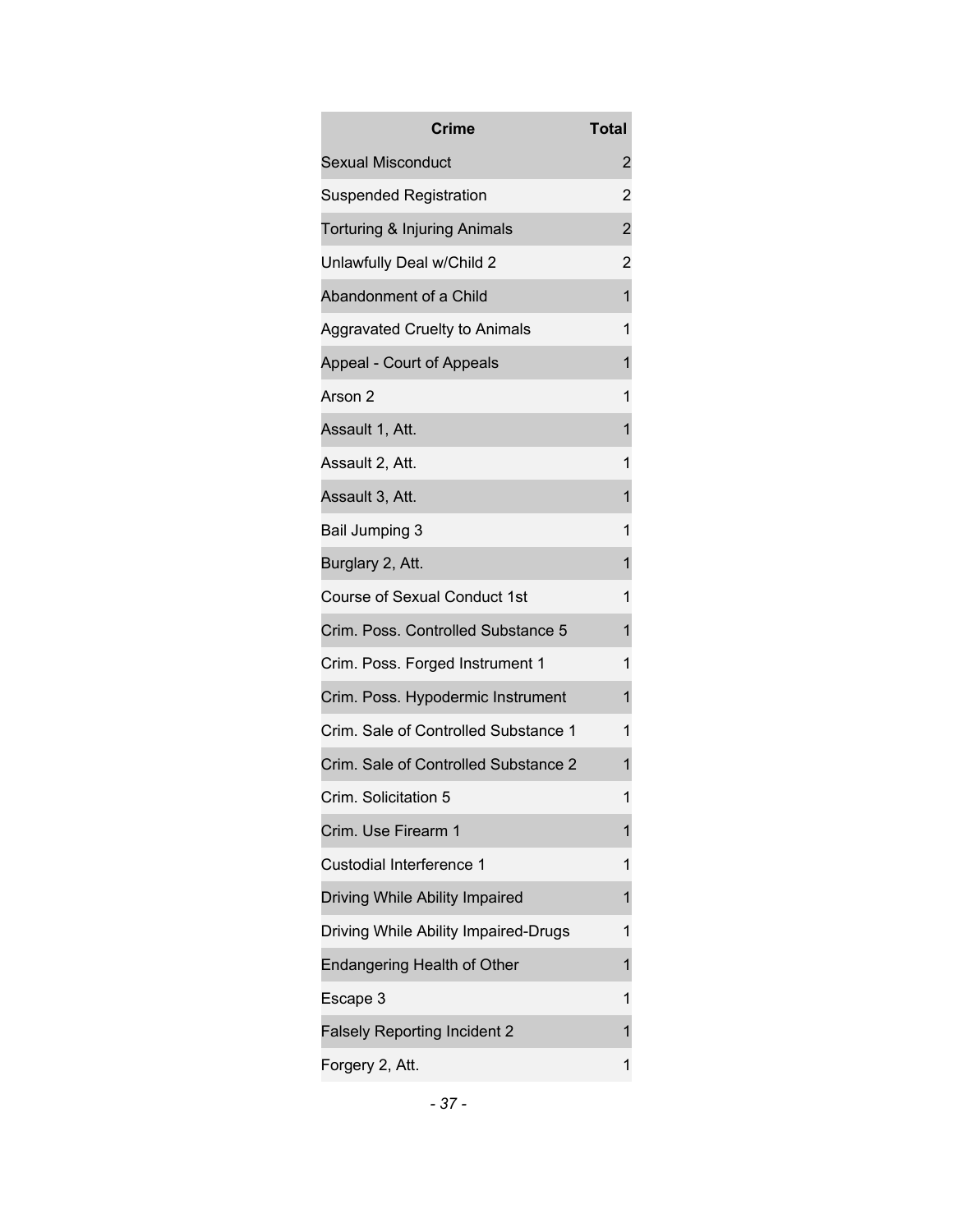| <b>Crime</b>                   | <b>Total</b> |
|--------------------------------|--------------|
| Forgery 3                      | 1            |
| Fugitive                       | 1            |
| Intimidating Victim/Witness 3  | 1            |
| Kidnapping 2                   | 1            |
| Loitering on School Grounds    | 1            |
| Manslaughter 2                 | 1            |
| <b>Mental Health Retention</b> | 1            |
| Murder 1                       | 1            |
| Murder 2, Att.                 | 1            |
| Patronizing a Prostitute 4     | 1            |
| <b>Reckless Driving</b>        | 1            |
| Robbery 2, Att.                | 1            |
| Sodomy 1, Att.                 | 1            |
| Stalking 4                     | 1            |
| <b>Theft of Services</b>       | 1            |
| Unlawful Imprisonment 2        | 1            |
| <b>Unlicensed Operator</b>     | 1            |
| Welfare Fraud - Fel.           | 1            |
| <b>Welfare Fraud 3</b>         | 1            |
| <b>Grand Total</b>             | 3894         |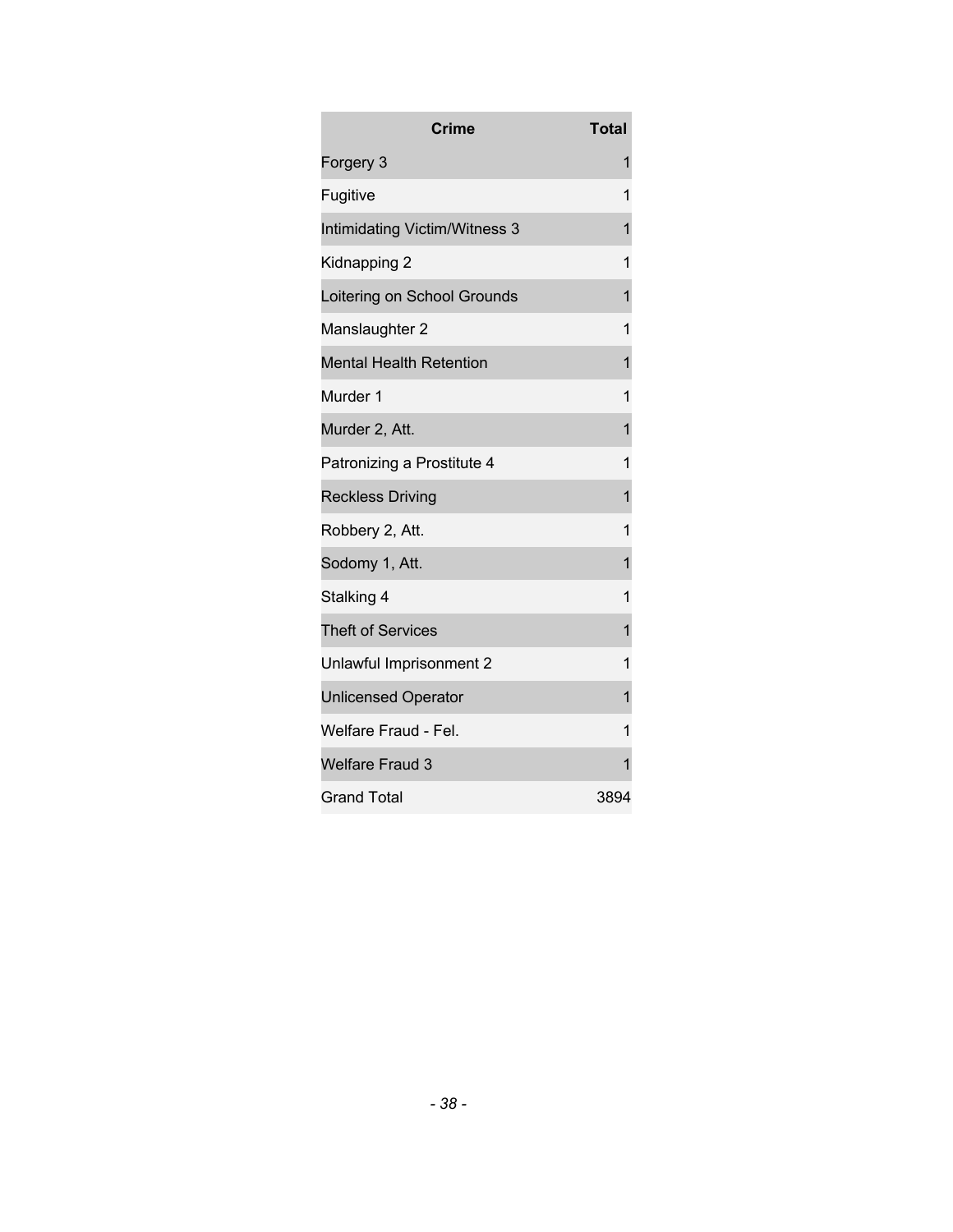## **Total Dispostions by Panel[2](#page-39-1)**

|                                    |     |                | <b>Panel</b>   |                                                           |                |
|------------------------------------|-----|----------------|----------------|-----------------------------------------------------------|----------------|
| <b>Disposition</b>                 |     |                |                | ABC Felony DE Felony Family Court Misdemeanor Grand Total |                |
| A.C.D.                             | 3   | 5              | 30             | 330                                                       | 368            |
| <b>Admit Petition</b>              |     |                | 57             |                                                           | 58             |
| <b>Alford Plea</b>                 |     |                |                | 3                                                         | 3              |
| <b>Bench Trial - Acquittal</b>     | 7   | 4              |                | 13                                                        | 24             |
| Bench Trial - Guilty Lesser        |     |                |                | 2                                                         | 3              |
| Bench Trial - Guilty Original      |     |                |                |                                                           |                |
| <b>Bench Warrant</b>               | 16  | 5              | 1              | 69                                                        | 91             |
| <b>Client Retained Own Counsel</b> | 58  | 10             | 3              | 26                                                        | 97             |
| Conflict of Interest               | 1   |                |                |                                                           |                |
| Consolidated - Other Charges       | 16  | 21             |                | 27                                                        | 64             |
| Dismissed - CPL 30.30              | 87  | 27             |                | 74                                                        | 188            |
| Dismissed - Felony Complaint       | 30  | 16             |                | 4                                                         | 50             |
| Dismissed - Indictment             | 20  | $\overline{a}$ |                |                                                           | 22             |
| Dismissed - Information            | 5   | 7              |                | 222                                                       | 234            |
| Dismissed - Plea in Other Court    | 36  | 24             |                | 75                                                        | 135            |
| Incompetent to Stand Trial         |     |                |                | $\overline{2}$                                            | $\overline{2}$ |
| Jury Trial - Acquittal             | 25  | 12             |                | 8                                                         | 45             |
| Jury Trial - Guilty Lesser         | 19  | $\overline{2}$ |                |                                                           | 21             |
| Jury Trial - Guilty Original       | 43  | 7              |                | 3                                                         | 53             |
| No Bill - Grand Jury               | 123 | 58             |                |                                                           | 182            |
| No Conflict - PD Continued         | 4   |                |                |                                                           | 6              |
| Other                              | 3   |                | $\overline{2}$ |                                                           | 6              |

<span id="page-39-1"></span>*<sup>2</sup> All dispositions are reported by the assigned attorney when the attorney submits the claim voucher. These statistics are based solely on those reported dispositions.* 

<span id="page-39-0"></span> $\overline{a}$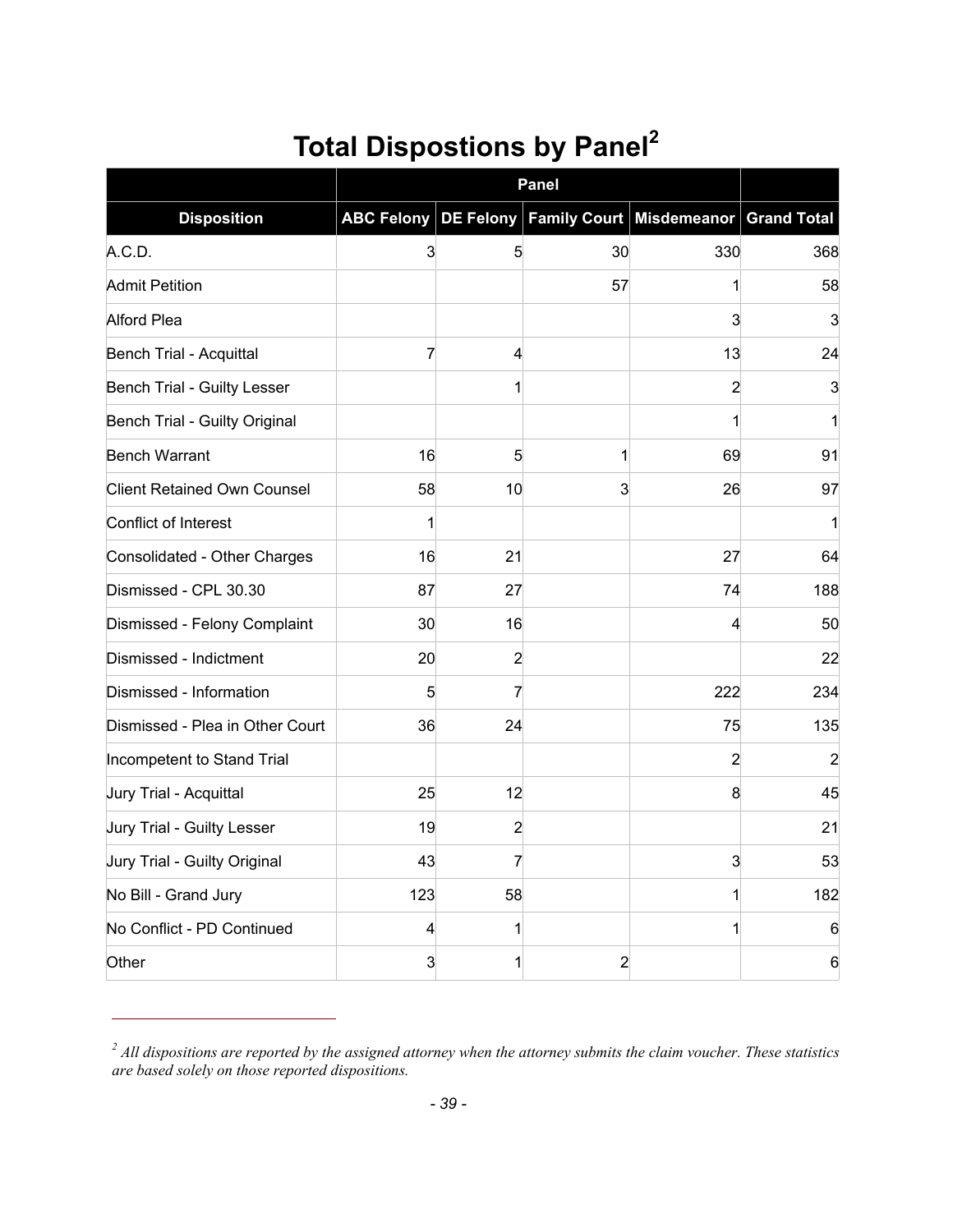|                                     |     | <b>Panel</b> |      |                                                           |      |  |  |
|-------------------------------------|-----|--------------|------|-----------------------------------------------------------|------|--|--|
| <b>Disposition</b>                  |     |              |      | ABC Felony DE Felony Family Court Misdemeanor Grand Total |      |  |  |
| <b>Petition Dismissed</b>           |     |              | 304  |                                                           | 304  |  |  |
| <b>Petition Found After Hearing</b> |     |              | 78   |                                                           | 78   |  |  |
| Plea To Reduced Charge              | 362 | 166          |      | 513                                                       | 1041 |  |  |
| Plea To Top Charge                  | 68  | 60           |      | 286                                                       | 414  |  |  |
| Relieved By Court                   |     |              | 11   |                                                           | 14   |  |  |
| <b>Stipulated Settlement</b>        |     |              | 816  |                                                           | 817  |  |  |
| <b>Transfer to Family Court</b>     | 4   |              |      | $\overline{2}$                                            | 7    |  |  |
| Y.O. Adjudication                   | 35  | 9            |      | 32                                                        | 76   |  |  |
| <b>Grand Total</b>                  | 965 | 441          | 1303 | 1696                                                      | 4405 |  |  |

# <span id="page-40-0"></span>**Total Dispostions Other Cases**

| # Cases                            |                  |              | <b>Panel</b>            |                    |
|------------------------------------|------------------|--------------|-------------------------|--------------------|
| <b>Disposition</b>                 | <b>Appellate</b> | <b>Other</b> | <b>Probation/Parole</b> | <b>Grand Total</b> |
| <b>Admit Petition</b>              |                  |              | 109                     | 109                |
| Appeal Judgement - Discontinued    |                  |              |                         |                    |
| Appeal Judgment - Affirmed         | 34               |              |                         | 34                 |
| Appeal Judgment - Modified         | 2                |              |                         | 3                  |
| Appeal Judgment - Reversed         |                  |              |                         | $\overline{2}$     |
| Appeal Sentence - Affirmed         | 10               |              |                         | 10                 |
| <b>Bench Warrant</b>               |                  |              |                         |                    |
| <b>Client Retained Own Counsel</b> |                  |              | 4                       | 5                  |
| Consolidated - Other Charges       |                  |              | 6                       | 6                  |
| Dismissed - Information            |                  | 1            |                         | 2                  |
| Dismissed - Plea in Other Court    |                  |              | 3                       | 3                  |
| Jury Trial - Guilty Original       |                  |              |                         |                    |
| No Conflict - PD Continued         |                  |              | 3                       | 4                  |
| Other                              |                  | 21           |                         | 21                 |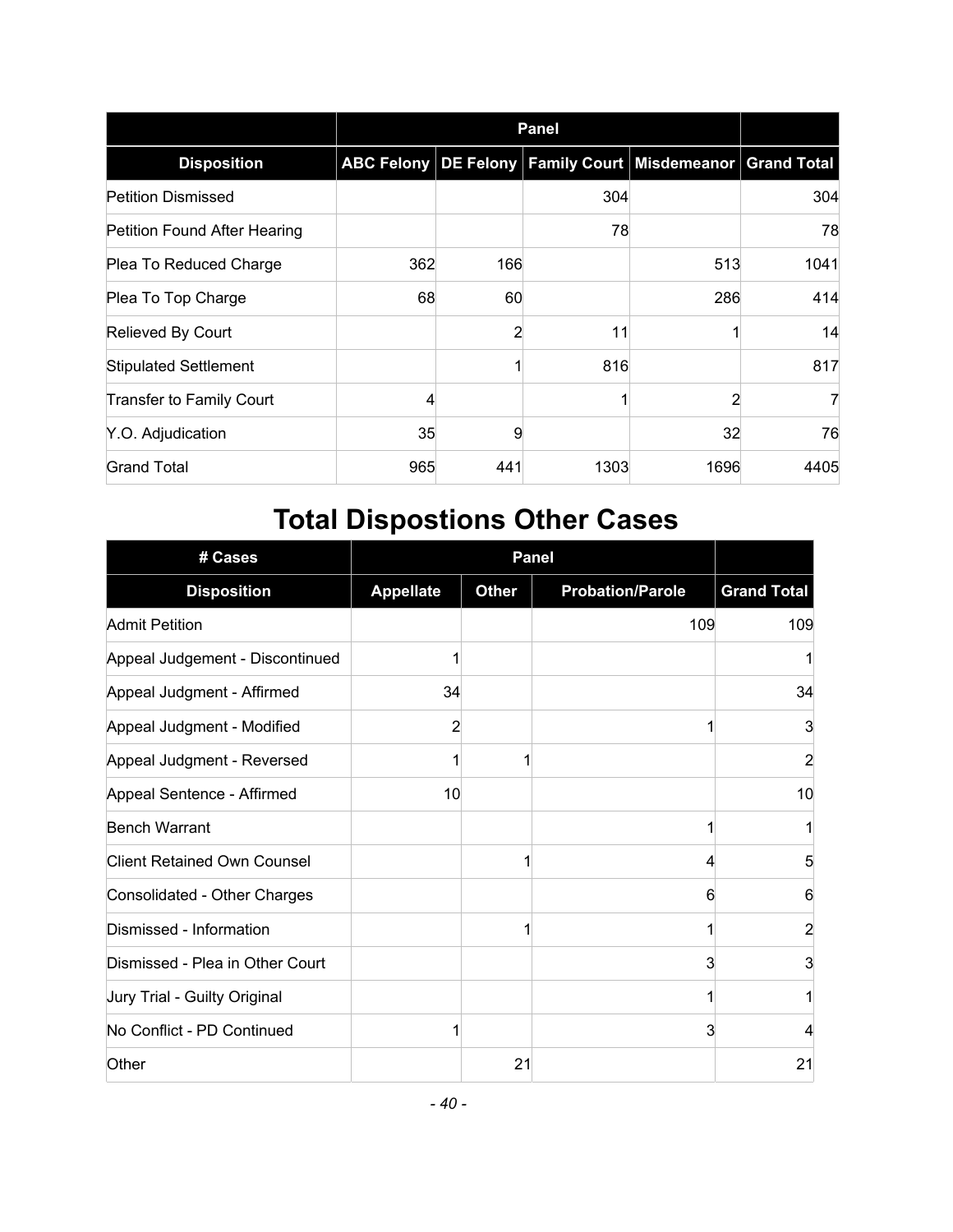| # Cases                      |                  |              |                         |                    |
|------------------------------|------------------|--------------|-------------------------|--------------------|
| <b>Disposition</b>           | <b>Appellate</b> | <b>Other</b> | <b>Probation/Parole</b> | <b>Grand Total</b> |
| <b>Petition Dismissed</b>    |                  |              | 17                      | 19                 |
| Petition Found After Hearing |                  |              |                         | $\overline{2}$     |
| Plea To Reduced Charge       |                  |              |                         | $\overline{2}$     |
| Plea To Top Charge           |                  |              |                         | 3                  |
| Relieved By Court            |                  |              |                         |                    |
| <b>Grand Total</b>           | 52               | 24           | 153                     | 229                |

# <span id="page-41-0"></span>**2000 Case Costs by Panel[3](#page-41-1)**

| 2000 Costs          |                                    | <b>Type of Cost</b>                               |          |                       |  |  |  |  |
|---------------------|------------------------------------|---------------------------------------------------|----------|-----------------------|--|--|--|--|
| <b>Panel</b>        | <b>Attorney</b><br><b>Expenses</b> | <b>Attorney</b><br><b>Vendor Expenses</b><br>Fees |          | Grand<br><b>Total</b> |  |  |  |  |
| <b>ABC Felony</b>   | \$3,145                            | \$476,904                                         | \$55,711 | \$535,761             |  |  |  |  |
| Appellate           | \$4,141                            | \$101,808                                         | \$7,838  | \$113,786             |  |  |  |  |
| DE Felony           | \$1,296                            | \$156,847                                         | \$6,860  | \$165,003             |  |  |  |  |
| <b>Family Court</b> | \$3,545                            | \$342,928                                         | \$7,119  | \$353,592             |  |  |  |  |
| Misdemeanor         | \$1,638                            | \$384,003                                         | \$2,056  | \$387,697             |  |  |  |  |
| Other               | \$14                               | \$3,481                                           | \$5,602  | \$9,097               |  |  |  |  |
| Probation/Parole    | \$517                              | \$43,342                                          | \$1,254  | \$45,112              |  |  |  |  |
| <b>Grand Total</b>  | \$14,296                           | \$1,509,313                                       | \$86,439 | \$1,610,048           |  |  |  |  |

 $\overline{a}$ 

<span id="page-41-1"></span><sup>&</sup>lt;sup>3</sup> Includes all cases closed and paid in 2000 even if-assigned in a prior year.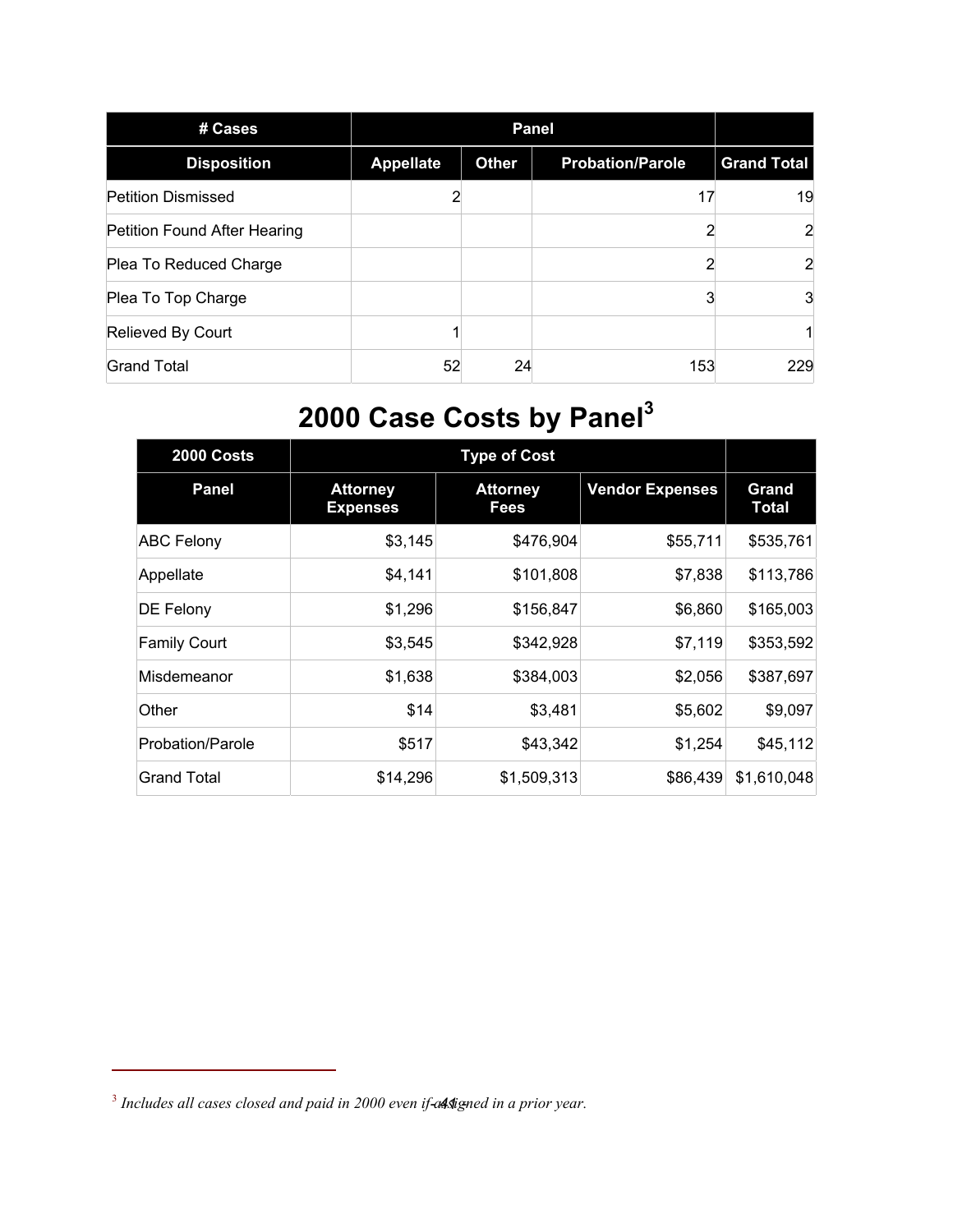## <span id="page-42-0"></span>**2000 Costs by Case Disposition**

| <b>Panel</b>      | <b>Disposition</b>                 |       | <b>Attorney</b><br><b>Data Expenses</b> | <b>Fees</b>  | Vendor<br><b>Expenses</b> | <b>Grand</b><br><b>Total</b> |
|-------------------|------------------------------------|-------|-----------------------------------------|--------------|---------------------------|------------------------------|
| <b>ABC Felony</b> | A.C.D.                             | Total |                                         | \$1,498      |                           | \$1,498                      |
|                   |                                    | Avg   |                                         | \$499        |                           | \$499                        |
|                   |                                    | Max   |                                         | \$628        |                           | \$628                        |
|                   |                                    | Min   |                                         | \$333        |                           | \$333                        |
|                   |                                    | #     |                                         | 3            |                           | 3                            |
|                   | Bench Trial - Acquittal            | Total | \$10                                    | \$2,137      | \$300                     | \$2,447                      |
|                   |                                    | Avg   | \$10                                    | \$534        | \$300                     | \$408                        |
|                   |                                    | Max   | \$10                                    | \$761        | \$300                     | \$761                        |
|                   |                                    | Min   | \$10                                    | \$219        | \$300                     | \$10                         |
|                   |                                    | #     | 1                                       | 4            | 1                         | $6\phantom{1}6$              |
|                   | <b>Bench Warrant</b>               | Total | \$6                                     | \$3,117      | \$165                     | \$3,288                      |
|                   |                                    | Avg   | \$2                                     | \$283        | \$165                     | \$219                        |
|                   |                                    | Max   | \$3                                     | \$800        | \$165                     | \$800                        |
|                   |                                    | Min   | \$1                                     | \$35         | \$165                     | \$1                          |
|                   |                                    | #     | 3                                       | 11           | 1                         | 15                           |
|                   | <b>Client Retained Own Counsel</b> | Total | \$26                                    | \$10,498     | \$278                     | \$10,802                     |
|                   |                                    | Avg   | \$4                                     | \$276        | \$70                      | \$220                        |
|                   |                                    | Max   | \$9                                     | \$3,857      | \$108                     | \$3,857                      |
|                   |                                    | Min   | \$1                                     | \$25         | \$40                      | \$1                          |
|                   |                                    | #     | $\overline{7}$                          | 38           | 4                         | 49                           |
|                   | Conflict of Interest               | Total |                                         | \$40         |                           | \$40                         |
|                   |                                    | Avg   |                                         | \$40         |                           | \$40                         |
|                   |                                    | Max   |                                         | \$40         |                           | \$40                         |
|                   |                                    | Min   |                                         | \$40         |                           | \$40                         |
|                   |                                    | #     |                                         | $\mathbf{1}$ |                           | $\mathbf{1}$                 |
|                   | Consolidated - Other Charges       | Total | \$12                                    | \$3,308      |                           | \$3,320                      |
|                   |                                    | Avg   | \$4                                     | \$236        |                           | \$195                        |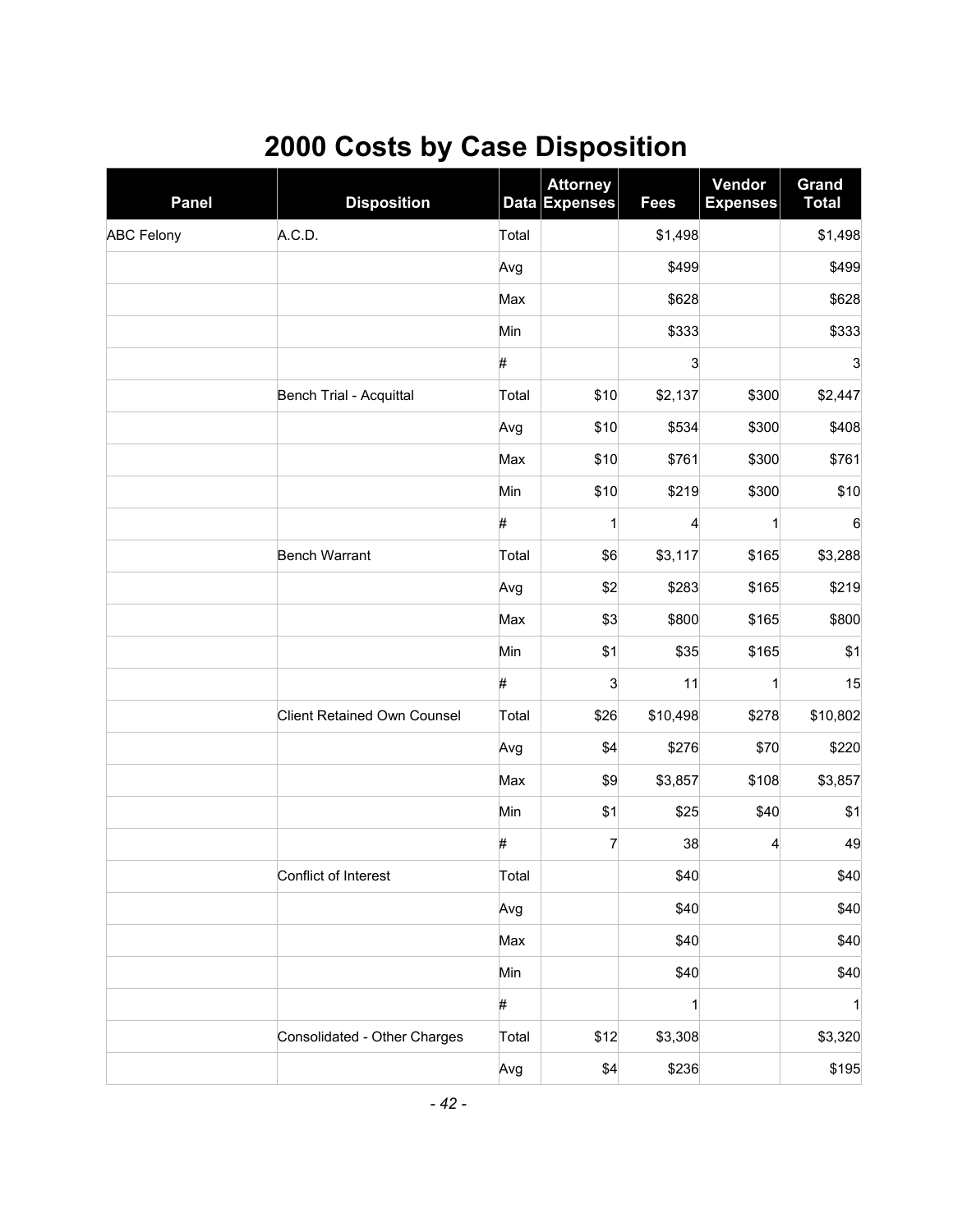| <b>Panel</b> | <b>Disposition</b>              |       | <b>Attorney</b><br>Data Expenses | <b>Fees</b> | Vendor<br><b>Expenses</b> | <b>Grand</b><br><b>Total</b> |
|--------------|---------------------------------|-------|----------------------------------|-------------|---------------------------|------------------------------|
|              |                                 | Max   | \$12                             | \$802       |                           | \$802                        |
|              |                                 | Min   | \$0                              | \$40        |                           | \$0                          |
|              |                                 | #     | 3                                | 14          |                           | 17                           |
|              | Dismissed - CPL 30.30           | Total | \$113                            | \$16,450    | \$677                     | \$17,240                     |
|              |                                 | Avg   | \$6                              | \$284       | \$226                     | \$218                        |
|              |                                 | Max   | \$21                             | \$1,034     | \$270                     | \$1,034                      |
|              |                                 | Min   | \$0                              | \$43        | \$202                     | \$0                          |
|              |                                 | #     | 18                               | 58          | 3                         | 79                           |
|              | Dismissed - Felony Complaint    | Total | \$66                             | \$6,488     | \$16                      | \$6,570                      |
|              |                                 | Avg   | \$6                              | \$360       | \$16                      | \$219                        |
|              |                                 | Max   | \$11                             | \$999       | \$16                      | \$999                        |
|              |                                 | Min   | \$2                              | \$40        | \$16                      | \$2                          |
|              |                                 | #     | 11                               | 18          | 1                         | 30                           |
|              | Dismissed - Indictment          | Total | \$108                            | \$11,967    | \$616                     | \$12,691                     |
|              |                                 | Avg   | \$22                             | \$997       | \$205                     | \$635                        |
|              |                                 | Max   | \$47                             | \$4,579     | \$300                     | \$4,579                      |
|              |                                 | Min   | \$2                              | \$109       | \$16                      | \$2                          |
|              |                                 | #     | 5                                | 12          | $\mathbf{3}$              | 20                           |
|              | Dismissed - Information         | Total | \$11                             | \$1,433     | \$356                     | \$1,800                      |
|              |                                 | Avg   | \$11                             | \$478       | \$178                     | \$300                        |
|              |                                 | Max   | \$11                             | \$788       | \$290                     | \$788                        |
|              |                                 | Min   | \$11                             | \$257       | \$66                      | \$11                         |
|              |                                 | #     | 1                                | 3           | $\overline{a}$            | $\,6$                        |
|              | Dismissed - Plea in Other Court | Total | \$29                             | \$5,237     |                           | \$5,266                      |
|              |                                 | Avg   | \$5                              | \$187       |                           | \$155                        |
|              |                                 | Max   | \$16                             | \$720       |                           | \$720                        |
|              |                                 | Min   | \$0                              | \$34        |                           | \$0                          |
|              |                                 | #     | 6                                | 28          |                           | 34                           |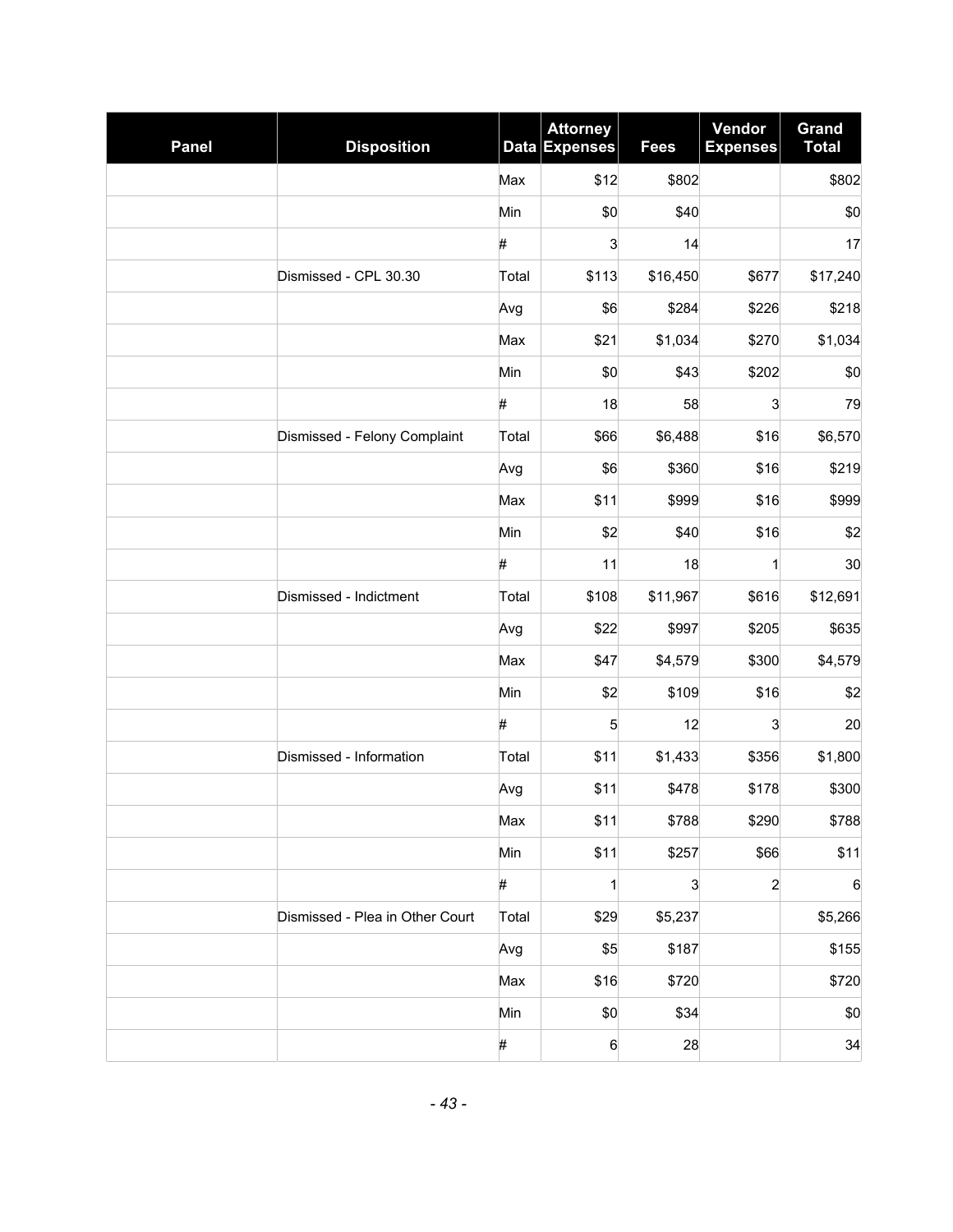| <b>Panel</b> | <b>Disposition</b>           |       | <b>Attorney</b><br><b>Data Expenses</b> | <b>Fees</b> | Vendor<br><b>Expenses</b> | Grand<br><b>Total</b>   |
|--------------|------------------------------|-------|-----------------------------------------|-------------|---------------------------|-------------------------|
|              | Jury Trial - Acquittal       | Total | \$286                                   | \$33,403    | \$5,663                   | \$39,353                |
|              |                              | Avg   | \$72                                    | \$3,340     | \$809                     | \$1,874                 |
|              |                              | Max   | \$100                                   | \$5,947     | \$2,671                   | \$5,947                 |
|              |                              | Min   | \$50                                    | \$1,534     | \$14                      | \$14                    |
|              |                              | #     | 4                                       | 10          | 7                         | 21                      |
|              | Jury Trial - Guilty Lesser   | Total | \$142                                   | \$21,198    | \$9,569                   | \$30,909                |
|              |                              | Avg   | \$142                                   | \$2,650     | \$1,595                   | \$2,061                 |
|              |                              | Max   | \$142                                   | \$4,604     | \$7,725                   | \$7,725                 |
|              |                              | Min   | \$142                                   | \$230       | \$90                      | \$90                    |
|              |                              | #     | $\mathbf{1}$                            | 8           | 6                         | 15                      |
|              | Jury Trial - Guilty Original | Total | \$464                                   | \$57,640    | \$9,514                   | \$67,618                |
|              |                              | Avg   | \$66                                    | \$2,745     | \$595                     | \$1,537                 |
|              |                              | Max   | \$149                                   | \$6,140     | \$1,577                   | \$6,140                 |
|              |                              | Min   | \$29                                    | \$228       | \$64                      | \$29                    |
|              |                              | #     | 7                                       | 21          | 16                        | 44                      |
|              | No Bill - Grand Jury         | Total | \$96                                    | \$21,183    | \$452                     | \$21,731                |
|              |                              | Avg   | \$5                                     | \$214       | \$226                     | \$181                   |
|              |                              | Max   | \$53                                    | \$1,004     | \$330                     | \$1,004                 |
|              |                              | Min   | \$0                                     | \$28        | \$122                     | \$0                     |
|              |                              | #     | 19                                      | 99          | $\overline{c}$            | 120                     |
|              | No Conflict - PD Continued   | Total |                                         | \$217       |                           | \$217                   |
|              |                              | Avg   |                                         | \$54        |                           | \$54                    |
|              |                              | Max   |                                         | \$80        |                           | \$80                    |
|              |                              | Min   |                                         | \$25        |                           | \$25                    |
|              |                              | #     |                                         | 4           |                           | $\overline{\mathbf{r}}$ |
|              | Other                        | Total | \$93                                    | \$19,155    | \$4,779                   | \$24,026                |
|              |                              | Avg   | \$93                                    | \$19,155    | \$4,779                   | \$8,009                 |
|              |                              | Max   | \$93                                    | \$19,155    | \$4,779                   | \$19,155                |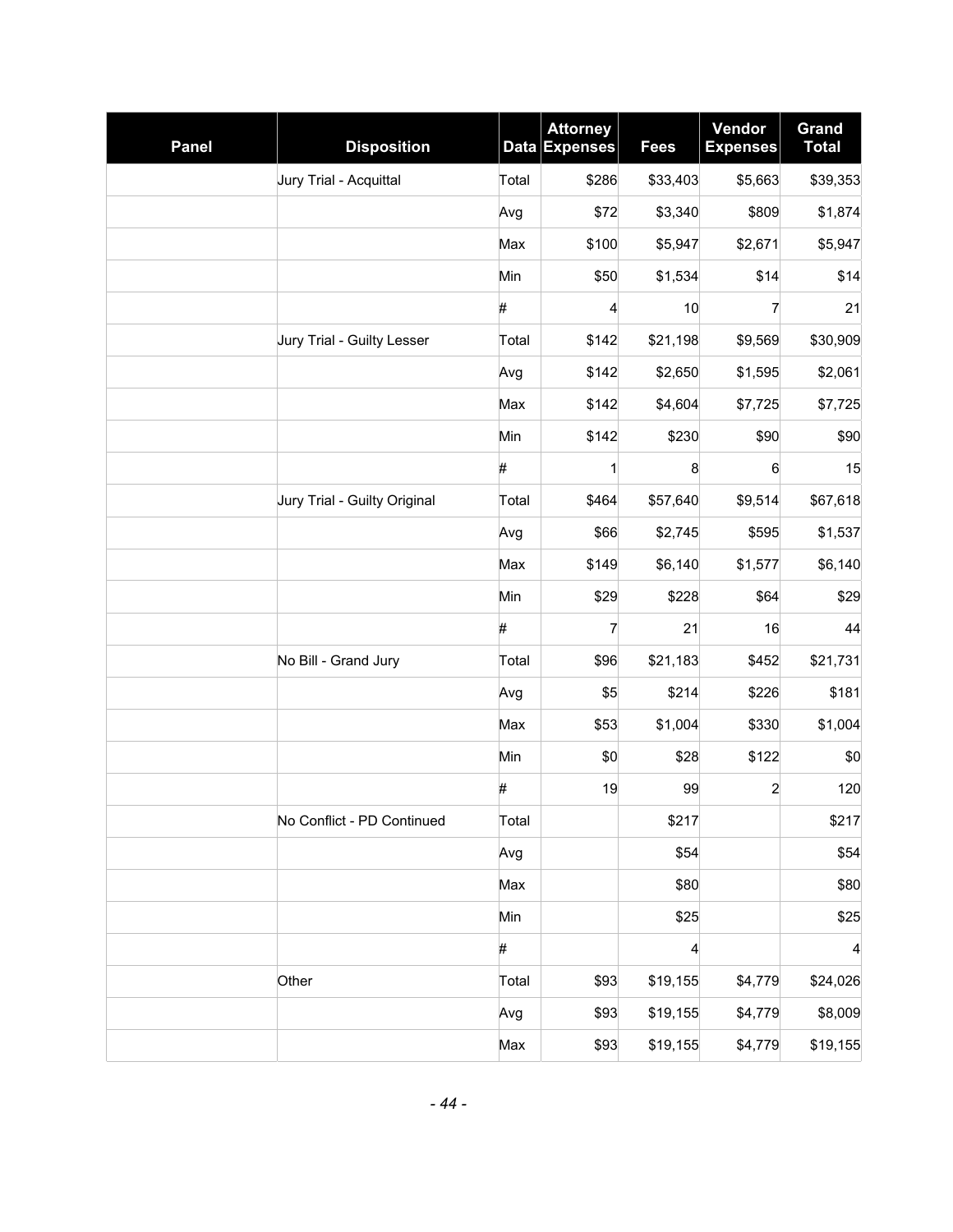| <b>Panel</b>                 | <b>Disposition</b>              |       | <b>Attorney</b><br>Data Expenses | <b>Fees</b>  | Vendor<br><b>Expenses</b> | <b>Grand</b><br><b>Total</b> |
|------------------------------|---------------------------------|-------|----------------------------------|--------------|---------------------------|------------------------------|
|                              |                                 | Min   | \$93                             | \$19,155     | \$4,779                   | \$93                         |
|                              |                                 | #     | 1                                | $\mathbf{1}$ | $\mathbf{1}$              | 3                            |
|                              | Plea To Reduced Charge          | Total | \$1,064                          | \$140,168    | \$6,904                   | \$148,136                    |
|                              |                                 | Avg   | \$17                             | \$517        | \$216                     | \$404                        |
|                              |                                 | Max   | \$198                            | \$4,089      | \$768                     | \$4,089                      |
|                              |                                 | Min   | \$0                              | \$35         | \$20                      | \$0                          |
|                              |                                 | #     | 64                               | 271          | 32                        | 367                          |
|                              | Plea To Top Charge              | Total | \$411                            | \$40,789     | \$3,976                   | \$45,176                     |
|                              |                                 | Avg   | \$37                             | \$995        | \$284                     | \$684                        |
|                              |                                 | Max   | \$95                             | \$5,040      | \$983                     | \$5,040                      |
|                              |                                 | Min   | \$2                              | \$128        | \$24                      | \$2                          |
|                              |                                 | #     | 11                               | 41           | 14                        | 66                           |
|                              | Transfer to Family Court        | Total |                                  | \$802        | \$198                     | \$1,000                      |
|                              |                                 | Avg   |                                  | \$267        | \$198                     | \$250                        |
|                              |                                 | Max   |                                  | \$411        | \$198                     | \$411                        |
|                              |                                 | Min   |                                  | \$76         | \$198                     | \$76                         |
|                              |                                 | #     |                                  | 3            | 1                         | 4                            |
|                              | Y.O. Adjudication               | Total | \$29                             | \$13,572     | \$112                     | \$13,713                     |
|                              |                                 | Avg   | \$6                              | \$565        | \$37                      | \$429                        |
|                              |                                 | Max   | \$15                             | \$3,454      | \$80                      | \$3,454                      |
|                              |                                 | Min   | \$0                              | \$111        | \$12                      | \$0                          |
|                              |                                 | #     | 5                                | 24           | 3                         | 32                           |
| <b>ABC Felony Total Fees</b> |                                 |       | \$2,967                          | \$410,299    | \$43,575                  | \$456,840                    |
| <b>ABC Felony Avg</b>        |                                 |       | \$18                             | \$611        | \$449                     | \$488                        |
| <b>ABC Felony Max</b>        |                                 |       | \$198                            | \$19,155     | \$7,725                   | \$19,155                     |
| <b>ABC Felony Min</b>        |                                 |       | \$0                              | \$25         | \$12                      | \$0                          |
| ABC Felony # Cases           |                                 |       | 167                              | 672          | 97                        | 936                          |
| Appellate                    | Appeal Judgement - Discontinued | Total | \$79                             | \$976        |                           | \$1,055                      |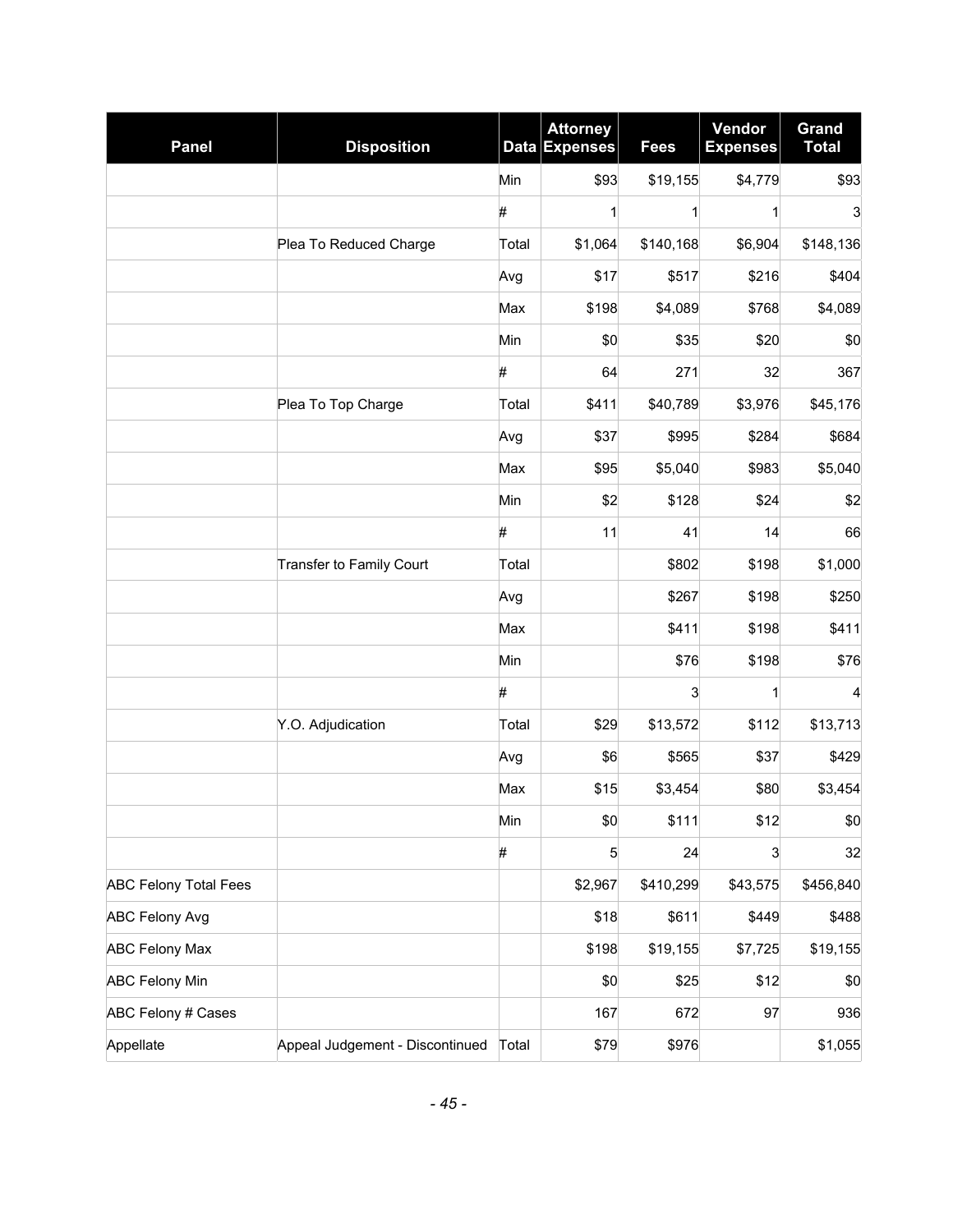| <b>Panel</b> | <b>Disposition</b>         |       | <b>Attorney</b><br>Data Expenses | <b>Fees</b>    | Vendor<br><b>Expenses</b> | <b>Grand</b><br><b>Total</b> |
|--------------|----------------------------|-------|----------------------------------|----------------|---------------------------|------------------------------|
|              |                            | Avg   | \$39                             | \$488          |                           | \$264                        |
|              |                            | Max   | \$69                             | \$824          |                           | \$824                        |
|              |                            | Min   | \$10                             | \$152          |                           | \$10                         |
|              |                            | #     | 2                                | $\overline{c}$ |                           | 4                            |
|              | Appeal Judgment - Affirmed | Total | \$2,459                          | \$48,246       | \$1,868                   | \$52,573                     |
|              |                            | Avg   | \$72                             | \$1,419        | \$187                     | \$674                        |
|              |                            | Max   | \$316                            | \$6,912        | \$400                     | \$6,912                      |
|              |                            | Min   | \$2                              | \$26           | \$52                      | \$2                          |
|              |                            | #     | 34                               | 34             | 10                        | 78                           |
|              | Appeal Judgment - Modified | Total |                                  | \$1,584        |                           | \$1,584                      |
|              |                            | Avg   |                                  | \$1,584        |                           | \$1,584                      |
|              |                            | Max   |                                  | \$1,584        |                           | \$1,584                      |
|              |                            | Min   |                                  | \$1,584        |                           | \$1,584                      |
|              |                            | #     |                                  | 1              |                           | 1                            |
|              | Appeal Judgment - Reversed | Total | \$24                             | \$458          | \$163                     | \$644                        |
|              |                            | Avg   | \$24                             | \$229          | \$163                     | \$161                        |
|              |                            | Max   | \$24                             | \$234          | \$163                     | \$234                        |
|              |                            | Min   | \$24                             | \$224          | \$163                     | \$24                         |
|              |                            | #     | 1                                | 2              | 1                         | 4                            |
|              | Appeal Sentence - Affirmed | Total | \$972                            | \$23,178       |                           | \$24,150                     |
|              |                            | Avg   | \$97                             | \$1,932        |                           | \$1,098                      |
|              |                            | Max   | \$335                            | \$5,200        |                           | \$5,200                      |
|              |                            | Min   | \$2                              | \$80           |                           | \$2                          |
|              |                            | #     | 10                               | 12             |                           | 22                           |
|              | Appeal Sentence - Modified | Total |                                  | \$916          |                           | \$916                        |
|              |                            | Avg   |                                  | \$916          |                           | \$916                        |
|              |                            | Max   |                                  | \$916          |                           | \$916                        |
|              |                            | Min   |                                  | \$916          |                           | \$916                        |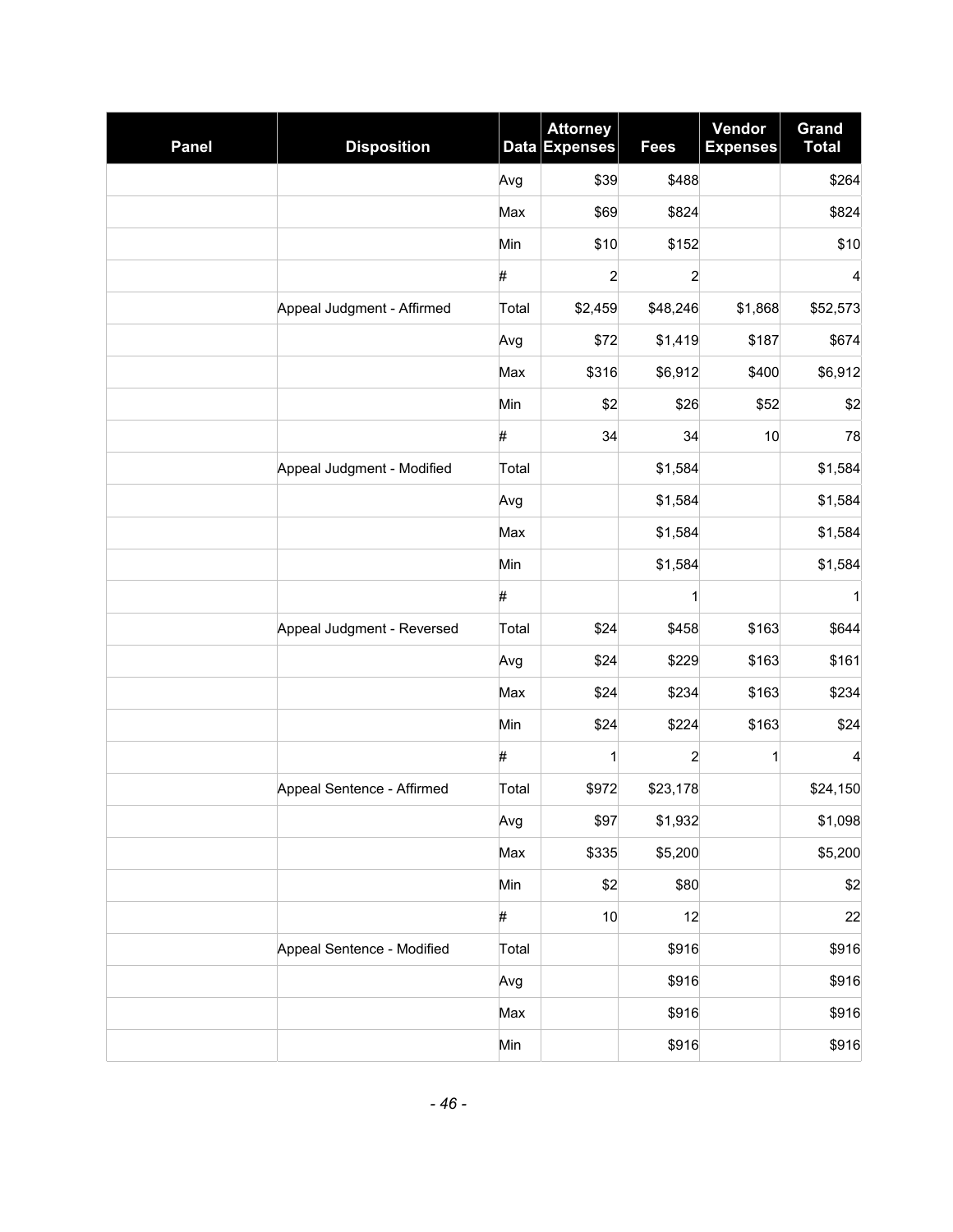| <b>Panel</b>         | <b>Disposition</b>          | Data  | <b>Attorney</b><br><b>Expenses</b> | <b>Fees</b> | Vendor<br><b>Expenses</b> | Grand<br><b>Total</b> |
|----------------------|-----------------------------|-------|------------------------------------|-------------|---------------------------|-----------------------|
|                      |                             | #     |                                    | 1           |                           | 1                     |
|                      | Petition Dismissed          | Total | \$8                                | \$192       |                           | \$200                 |
|                      |                             | Avg   | \$8                                | \$192       |                           | \$100                 |
|                      |                             | Max   | \$8                                | \$192       |                           | \$192                 |
|                      |                             | Min   | \$8                                | \$192       |                           | \$8                   |
|                      |                             | #     | 1                                  | 1           |                           | $\overline{c}$        |
|                      | Relieved By Court           | Total |                                    | \$1,116     |                           | \$1,116               |
|                      |                             | Avg   |                                    | \$1,116     |                           | \$1,116               |
|                      |                             | Max   |                                    | \$1,116     |                           | \$1,116               |
|                      |                             | Min   |                                    | \$1,116     |                           | \$1,116               |
|                      |                             | #     |                                    | 1           |                           | 1                     |
| Appellate Total Fees |                             |       | \$3,542                            | \$76,666    | \$2,031                   | \$82,238              |
| Appellate Avg        |                             |       | \$74                               | \$1,420     | \$185                     | \$728                 |
| Appellate Max        |                             |       | \$335                              | \$6,912     | \$400                     | \$6,912               |
| Appellate Min        |                             |       | \$2                                | \$26        | \$52                      | \$2                   |
| Appellate # Cases    |                             |       | 48                                 | 54          | 11                        | 113                   |
| DE Felony            | A.C.D.                      | Total | \$10                               | \$879       |                           | \$889                 |
|                      |                             | Avg   | \$10                               | \$220       |                           | \$178                 |
|                      |                             | Max   | \$10                               | \$354       |                           | \$354                 |
|                      |                             | Min   | \$10                               | \$146       |                           | \$10                  |
|                      |                             | #     | 1                                  | 4           |                           | 5                     |
|                      | Bench Trial - Acquittal     | Total | \$47                               | \$2,357     | \$568                     | \$2,972               |
|                      |                             | Avg   | \$47                               | \$1,179     | \$568                     | \$743                 |
|                      |                             | Max   | \$47                               | \$1,469     | \$568                     | \$1,469               |
|                      |                             | Min   | \$47                               | \$888       | \$568                     | \$47                  |
|                      |                             | #     | 1                                  | 2           | 1                         | 4                     |
|                      | Bench Trial - Guilty Lesser | Total |                                    | \$1,423     |                           | \$1,423               |
|                      |                             | Avg   |                                    | \$1,423     |                           | \$1,423               |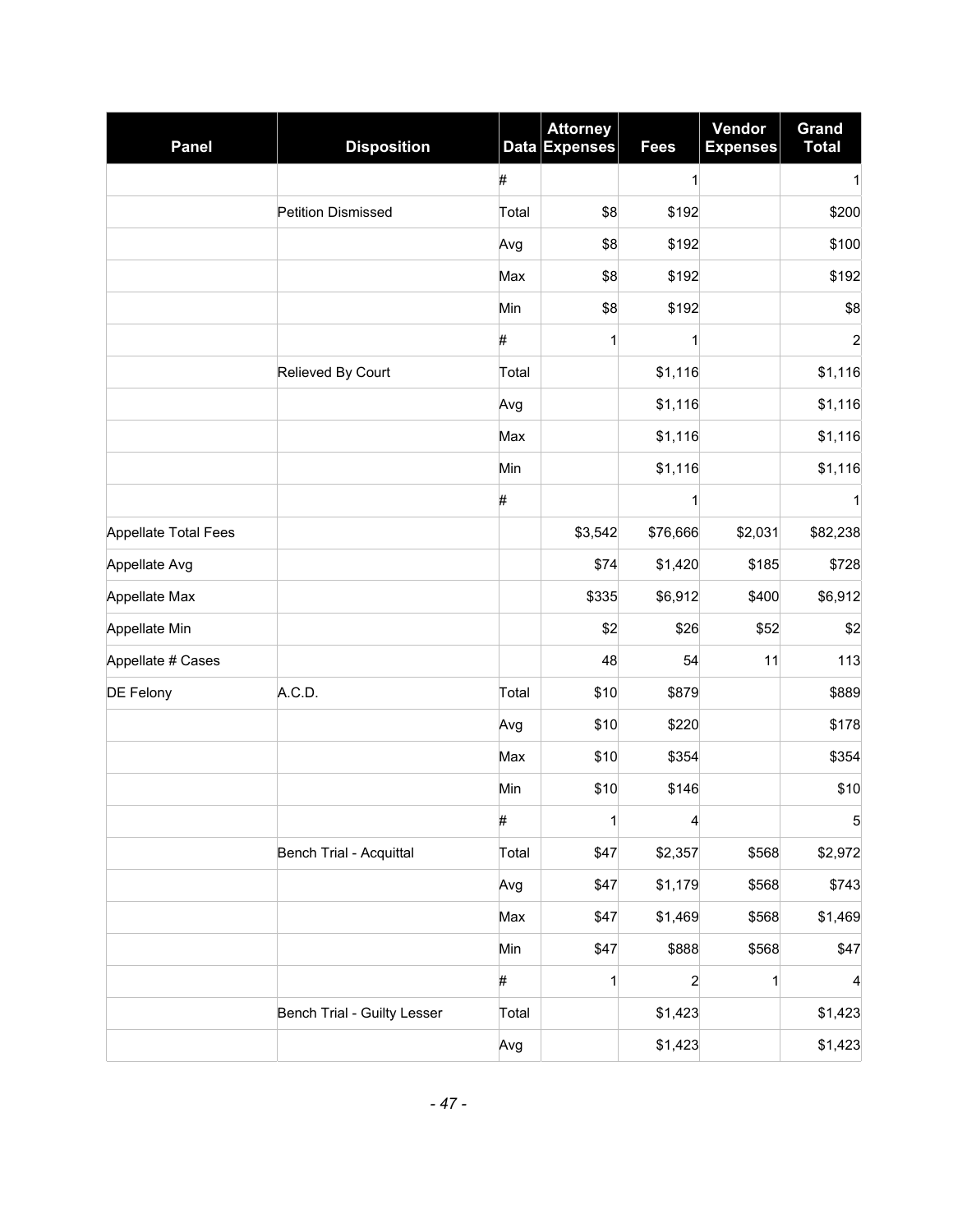| <b>Panel</b> | <b>Disposition</b>                 |       | <b>Attorney</b><br>Data Expenses | <b>Fees</b> | Vendor<br><b>Expenses</b> | <b>Grand</b><br><b>Total</b> |
|--------------|------------------------------------|-------|----------------------------------|-------------|---------------------------|------------------------------|
|              |                                    | Max   |                                  | \$1,423     |                           | \$1,423                      |
|              |                                    | Min   |                                  | \$1,423     |                           | \$1,423                      |
|              |                                    | #     |                                  | 1           |                           | 1                            |
|              | <b>Bench Warrant</b>               | Total | \$9                              | \$1,606     |                           | \$1,615                      |
|              |                                    | Avg   | \$9                              | \$401       |                           | \$323                        |
|              |                                    | Max   | \$9                              | \$707       |                           | \$707                        |
|              |                                    | Min   | \$9                              | \$100       |                           | \$9                          |
|              |                                    | #     | 1                                | 4           |                           | 5                            |
|              | <b>Client Retained Own Counsel</b> | Total | \$1                              | \$1,085     |                           | \$1,085                      |
|              |                                    | Avg   | \$1                              | \$121       |                           | \$109                        |
|              |                                    | Max   | \$1                              | \$254       |                           | \$254                        |
|              |                                    | Min   | \$1                              | \$29        |                           | \$1                          |
|              |                                    | #     | 1                                | 9           |                           | 10                           |
|              | Consolidated - Other Charges       | Total | \$114                            | \$5,260     | \$453                     | \$5,827                      |
|              |                                    | Avg   | \$57                             | \$292       | \$227                     | \$265                        |
|              |                                    | Max   | \$113                            | \$1,614     | \$295                     | \$1,614                      |
|              |                                    | Min   | \$1                              | \$13        | \$158                     | \$1                          |
|              |                                    | $\#$  | $\overline{a}$                   | 18          | $\overline{c}$            | 22                           |
|              | Dismissed - CPL 30.30              | Total | \$70                             | \$5,788     | \$50                      | \$5,908                      |
|              |                                    | Avg   | \$12                             | \$322       | \$50                      | \$236                        |
|              |                                    | Max   | \$42                             | \$1,276     | \$50                      | \$1,276                      |
|              |                                    | Min   | \$0                              | \$26        | \$50                      | \$0                          |
|              |                                    | $\#$  | 6                                | 18          | 1                         | 25                           |
|              | Dismissed - Felony Complaint       | Total | \$45                             | \$3,335     |                           | \$3,380                      |
|              |                                    | Avg   | \$9                              | \$303       |                           | \$211                        |
|              |                                    | Max   | \$17                             | \$681       |                           | \$681                        |
|              |                                    | Min   | \$2                              | \$81        |                           | \$2                          |
|              |                                    | #     | 5                                | 11          |                           | 16                           |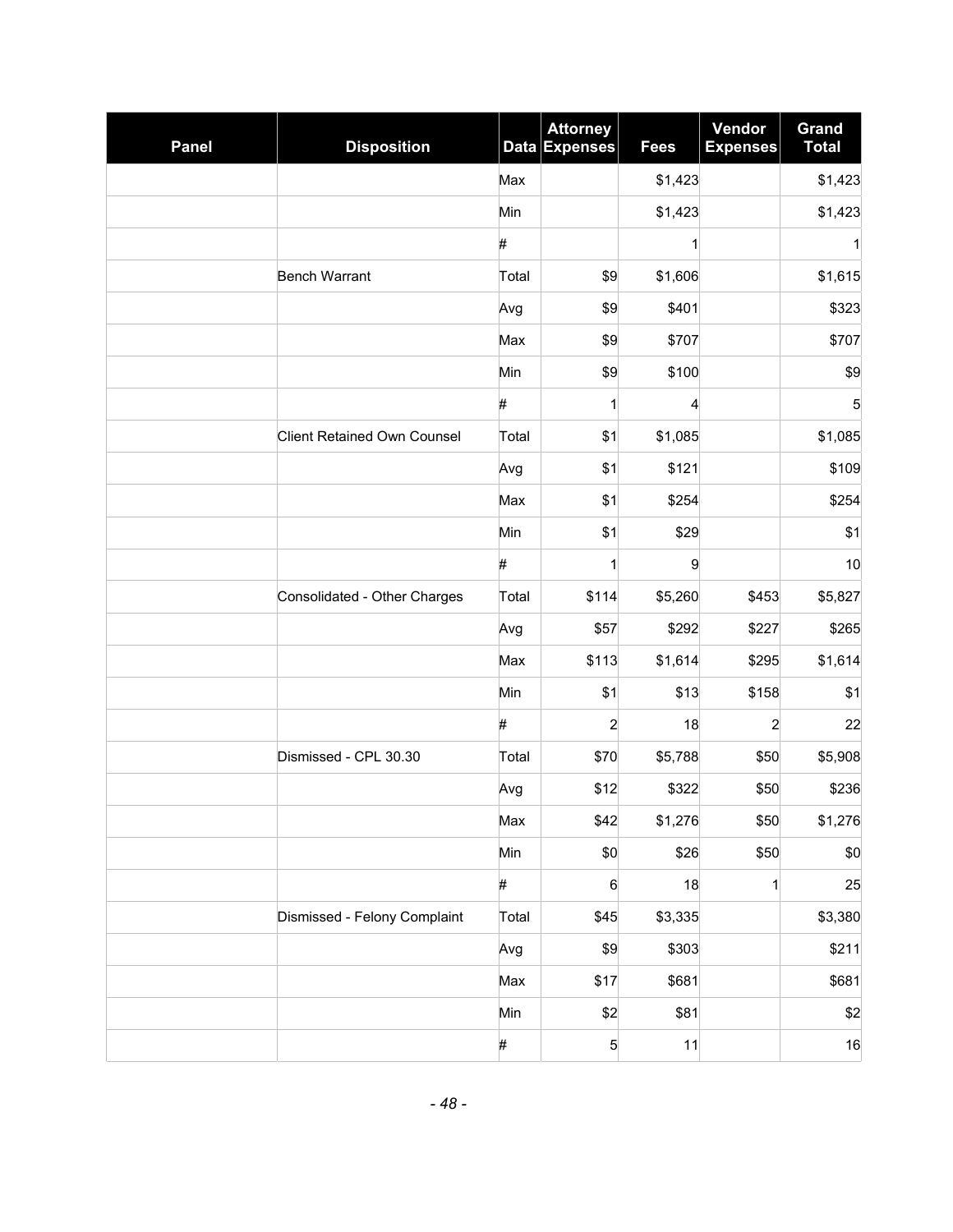| <b>Panel</b> | <b>Disposition</b>              |       | <b>Attorney</b><br>Data Expenses | <b>Fees</b>    | Vendor<br><b>Expenses</b> | <b>Grand</b><br><b>Total</b> |
|--------------|---------------------------------|-------|----------------------------------|----------------|---------------------------|------------------------------|
|              | Dismissed - Indictment          | Total |                                  | \$249          |                           | \$249                        |
|              |                                 | Avg   |                                  | \$124          |                           | \$124                        |
|              |                                 | Max   |                                  | \$127          |                           | \$127                        |
|              |                                 | Min   |                                  | \$121          |                           | \$121                        |
|              |                                 | #     |                                  | $\overline{c}$ |                           | $\overline{\mathbf{c}}$      |
|              | Dismissed - Information         | Total |                                  | \$1,883        |                           | \$1,883                      |
|              |                                 | Avg   |                                  | \$269          |                           | \$269                        |
|              |                                 | Max   |                                  | \$505          |                           | \$505                        |
|              |                                 | Min   |                                  | \$35           |                           | \$35                         |
|              |                                 | #     |                                  | 7              |                           | 7                            |
|              | Dismissed - Plea in Other Court | Total | \$106                            | \$3,929        |                           | \$4,035                      |
|              |                                 | Avg   | \$35                             | \$196          |                           | \$175                        |
|              |                                 | Max   | \$81                             | \$743          |                           | \$743                        |
|              |                                 | Min   | \$2                              | \$17           |                           | \$2                          |
|              |                                 | #     | 3                                | 20             |                           | 23                           |
|              | Jury Trial - Acquittal          | Total | \$90                             | \$6,310        | \$872                     | \$7,272                      |
|              |                                 | Avg   | \$45                             | \$2,103        | \$872                     | \$1,212                      |
|              |                                 | Max   | \$60                             | \$2,819        | \$872                     | \$2,819                      |
|              |                                 | Min   | \$30                             | \$902          | \$872                     | \$30                         |
|              |                                 | #     | 2                                | 3              | 1                         | $\,6$                        |
|              | Jury Trial - Guilty Lesser      | Total |                                  | \$3,170        |                           | \$3,170                      |
|              |                                 | Avg   |                                  | \$1,585        |                           | \$1,585                      |
|              |                                 | Max   |                                  | \$1,755        |                           | \$1,755                      |
|              |                                 | Min   |                                  | \$1,415        |                           | \$1,415                      |
|              |                                 | $\#$  |                                  | $\overline{a}$ |                           | $\overline{c}$               |
|              | Jury Trial - Guilty Original    | Total | \$42                             | \$8,444        | \$641                     | \$9,126                      |
|              |                                 | Avg   | \$42                             | \$2,815        | \$214                     | \$1,304                      |
|              |                                 | Max   | \$42                             | \$4,390        | \$335                     | \$4,390                      |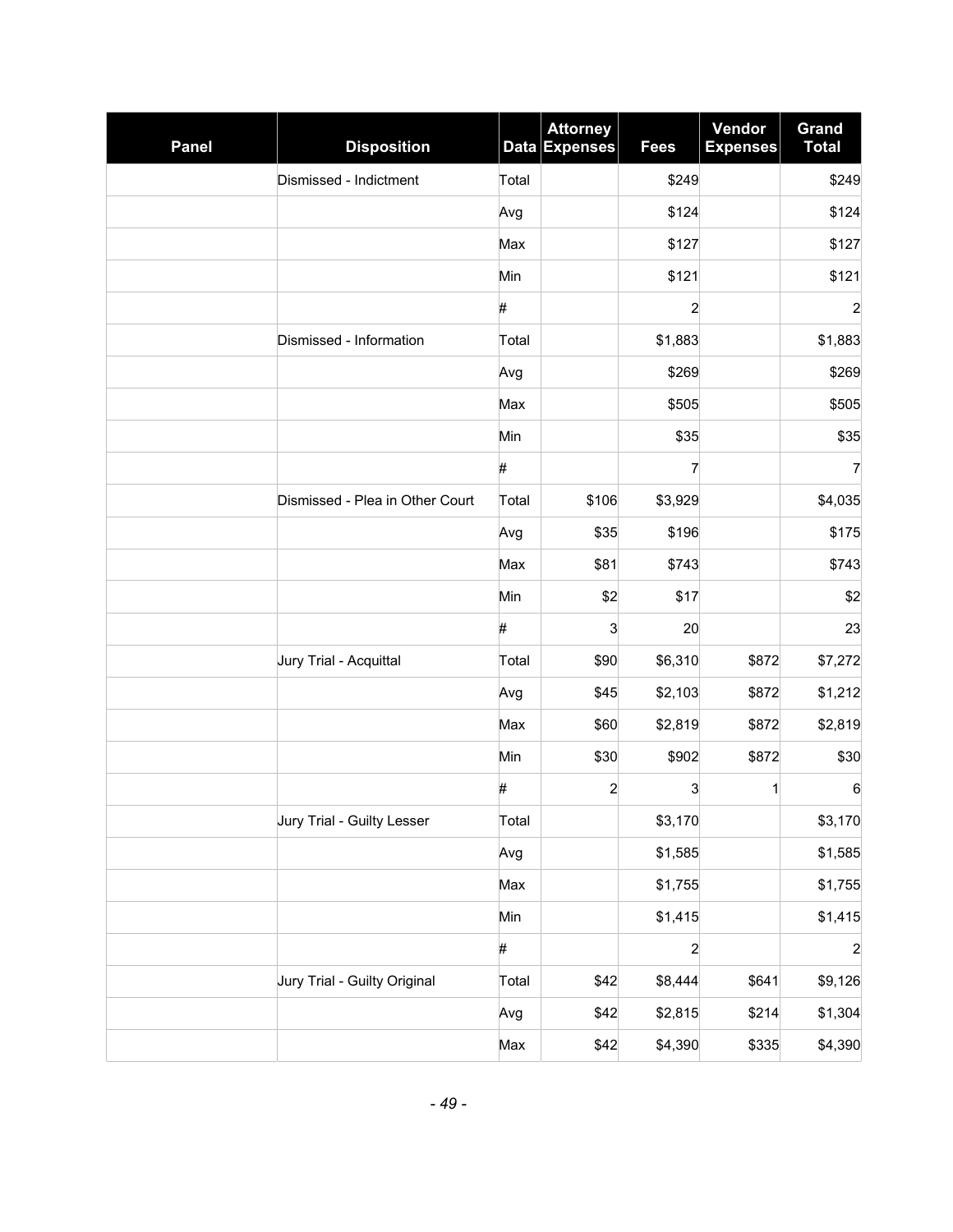| <b>Panel</b> | <b>Disposition</b>         |       | <b>Attorney</b><br><b>Data Expenses</b> | <b>Fees</b>  | Vendor<br><b>Expenses</b> | Grand<br><b>Total</b> |
|--------------|----------------------------|-------|-----------------------------------------|--------------|---------------------------|-----------------------|
|              |                            | Min   | \$42                                    | \$1,588      | \$106                     | \$42                  |
|              |                            | #     | $\mathbf{1}$                            | 3            | 3                         | $\overline{7}$        |
|              | No Bill - Grand Jury       | Total | \$45                                    | \$12,314     | \$236                     | \$12,595              |
|              |                            | Avg   | \$6                                     | \$268        | \$118                     | \$225                 |
|              |                            | Max   | \$21                                    | \$956        | \$216                     | \$956                 |
|              |                            | Min   | \$1                                     | \$83         | \$20                      | \$1                   |
|              |                            | #     | 8                                       | 46           | $\overline{c}$            | 56                    |
|              | No Conflict - PD Continued | Total |                                         | \$435        | \$45                      | \$480                 |
|              |                            | Avg   |                                         | \$435        | \$45                      | \$240                 |
|              |                            | Max   |                                         | \$435        | \$45                      | \$435                 |
|              |                            | Min   |                                         | \$435        | \$45                      | \$45                  |
|              |                            | #     |                                         | 1            | 1                         | $\overline{c}$        |
|              | Other                      | Total |                                         | \$16         |                           | \$16                  |
|              |                            | Avg   |                                         | \$16         |                           | \$16                  |
|              |                            | Max   |                                         | \$16         |                           | \$16                  |
|              |                            | Min   |                                         | \$16         |                           | \$16                  |
|              |                            | #     |                                         | $\mathbf{1}$ |                           | 1                     |
|              | Plea To Reduced Charge     | Total | \$461                                   | \$59,135     | \$1,360                   | \$60,955              |
|              |                            | Avg   | \$19                                    | \$481        | \$136                     | \$388                 |
|              |                            | Max   | \$135                                   | \$2,419      | \$566                     | \$2,419               |
|              |                            | Min   | \$0                                     | \$78         | \$6                       | \$0                   |
|              |                            | #     | 24                                      | 123          | 10                        | 157                   |
|              | Plea To Top Charge         | Total | \$167                                   | \$19,664     | \$236                     | \$20,068              |
|              |                            | Avg   | \$15                                    | \$468        | \$79                      | \$358                 |
|              |                            | Max   | \$116                                   | \$1,939      | \$125                     | \$1,939               |
|              |                            | Min   | \$0                                     | \$93         | \$44                      | \$0                   |
|              |                            | $\#$  | 11                                      | 42           | 3                         | 56                    |
|              | Relieved By Court          | Total |                                         | \$135        |                           | \$135                 |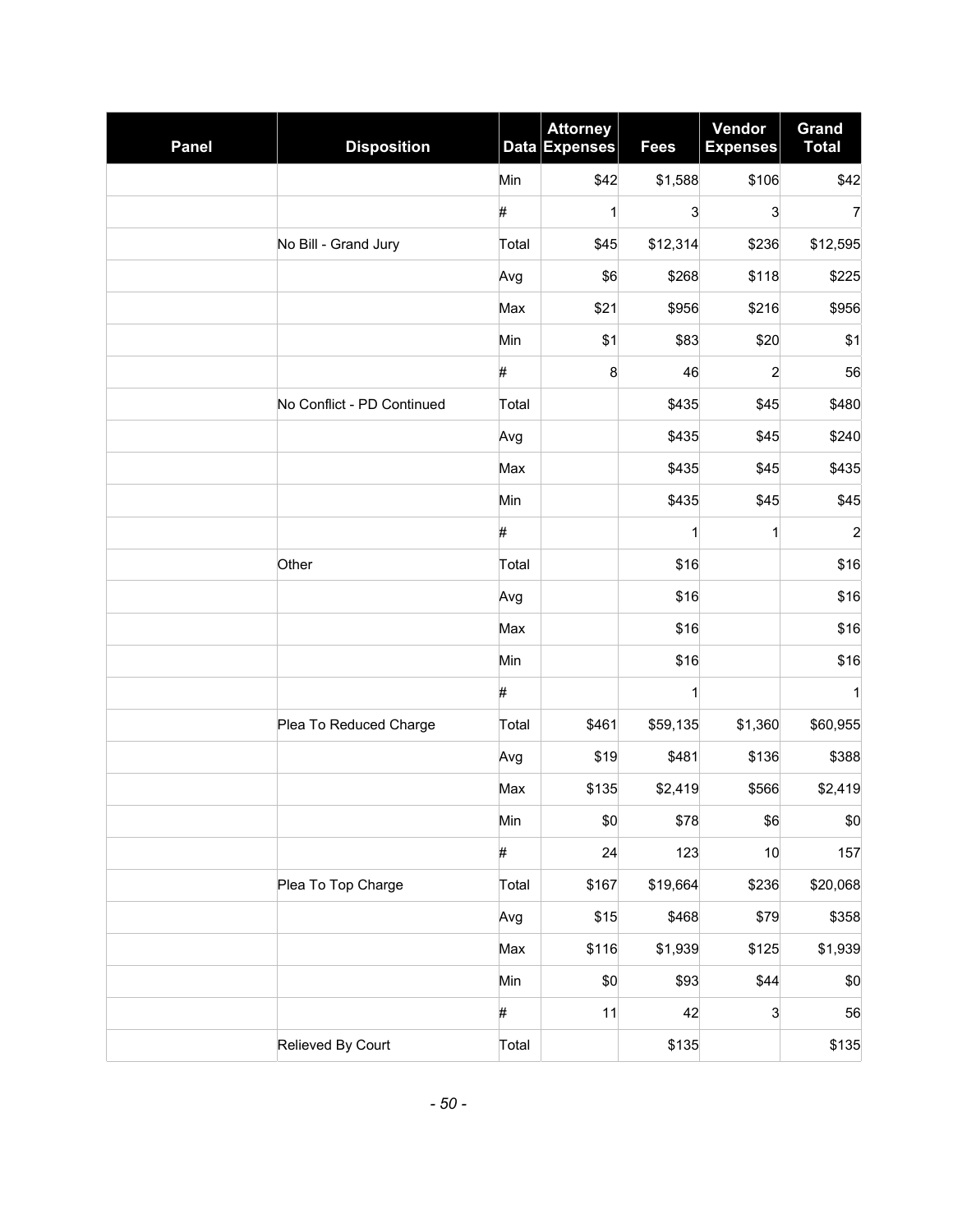| <b>Panel</b>           | <b>Disposition</b>           | <b>Data</b> | <b>Attorney</b><br><b>Expenses</b> | <b>Fees</b>    | Vendor<br><b>Expenses</b> | Grand<br><b>Total</b> |
|------------------------|------------------------------|-------------|------------------------------------|----------------|---------------------------|-----------------------|
|                        |                              | Avg         |                                    | \$67           |                           | \$67                  |
|                        |                              | Max         |                                    | \$98           |                           | \$98                  |
|                        |                              | Min         |                                    | \$37           |                           | \$37                  |
|                        |                              | #           |                                    | $\overline{c}$ |                           | $\overline{a}$        |
|                        | <b>Stipulated Settlement</b> | Total       |                                    | \$386          |                           | \$386                 |
|                        |                              | Avg         |                                    | \$386          |                           | \$386                 |
|                        |                              | Max         |                                    | \$386          |                           | \$386                 |
|                        |                              | Min         |                                    | \$386          |                           | \$386                 |
|                        |                              | #           |                                    | 1              |                           | 1                     |
|                        | Y.O. Adjudication            | Total       |                                    | \$2,002        |                           | \$2,002               |
|                        |                              | Avg         |                                    | \$250          |                           | \$250                 |
|                        |                              | Max         |                                    | \$588          |                           | \$588                 |
|                        |                              | Min         |                                    | \$50           |                           | \$50                  |
|                        |                              | #           |                                    | 8              |                           | 8                     |
| <b>DE Felony Total</b> |                              |             | \$1,208                            | \$139,803      | \$4,461                   | \$145,472             |
| DE Felony Avg          |                              |             | \$18                               | \$426          | \$186                     | \$348                 |
| DE Felony Max          |                              |             | \$135                              | \$4,390        | \$872                     | \$4,390               |
| DE Felony Min          |                              |             | \$0                                | \$13           | \$6                       | \$0                   |
| DE Felony # Cases      |                              |             | 66                                 | 328            | 24                        | 418                   |
| <b>Family Court</b>    | A.C.D.                       | Total       | \$18                               | \$7,946        |                           | \$7,964               |
|                        |                              | Avg         | \$3                                | \$418          |                           | \$306                 |
|                        |                              | Max         | \$8                                | \$1,488        |                           | \$1,488               |
|                        |                              | Min         | \$0                                | \$84           |                           | \$0                   |
|                        |                              | #           | 7                                  | 19             |                           | 26                    |
|                        | <b>Admit Petition</b>        | Total       | \$31                               | \$9,434        | \$14                      | \$9,478               |
|                        |                              | Avg         | \$3                                | \$262          | \$14                      | \$193                 |
|                        |                              | Max         | \$6                                | \$945          | \$14                      | \$945                 |
|                        |                              | Min         | \$1                                | \$34           | \$14                      | \$1                   |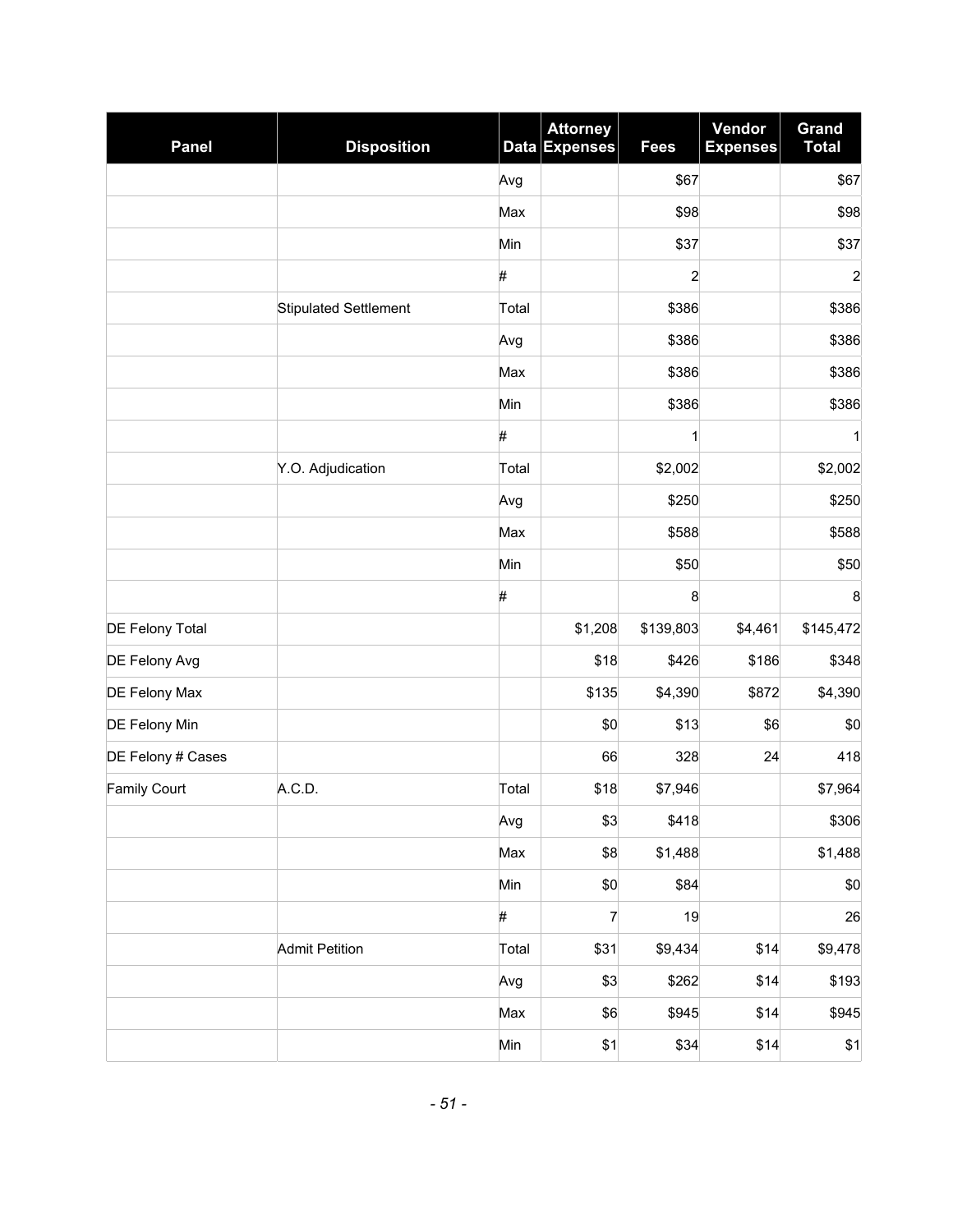| <b>Panel</b> | <b>Disposition</b>                 |       | <b>Attorney</b><br>Data Expenses | <b>Fees</b>    | Vendor<br><b>Expenses</b> | <b>Grand</b><br><b>Total</b> |
|--------------|------------------------------------|-------|----------------------------------|----------------|---------------------------|------------------------------|
|              |                                    | $\#$  | 12                               | 36             | 1                         | 49                           |
|              | <b>Bench Warrant</b>               | Total | \$1                              |                |                           | \$1                          |
|              |                                    | Avg   | \$1                              |                |                           | \$1                          |
|              |                                    | Max   | \$1                              |                |                           | \$1                          |
|              |                                    | Min   | \$1                              |                |                           | \$1                          |
|              |                                    | #     | 1                                |                |                           | 1                            |
|              | <b>Client Retained Own Counsel</b> | Total | \$1                              | \$440          |                           | \$441                        |
|              |                                    | Avg   | \$1                              | \$220          |                           | \$147                        |
|              |                                    | Max   | \$1                              | \$408          |                           | \$408                        |
|              |                                    | Min   | \$1                              | \$33           |                           | \$1                          |
|              |                                    | #     | 1                                | $\overline{c}$ |                           | 3                            |
|              | Other                              | Total | \$30                             | \$1,370        |                           | \$1,400                      |
|              |                                    | Avg   | \$30                             | \$1,370        |                           | \$700                        |
|              |                                    | Max   | \$30                             | \$1,370        |                           | \$1,370                      |
|              |                                    | Min   | \$30                             | \$1,370        |                           | \$30                         |
|              |                                    | #     | 1                                | 1              |                           | $\overline{c}$               |
|              | <b>Petition Dismissed</b>          | Total | \$817                            | \$59,237       | \$1,258                   | \$61,311                     |
|              |                                    | Avg   | \$13                             | \$268          | \$314                     | \$211                        |
|              |                                    | Max   | \$230                            | \$2,483        | \$782                     | \$2,483                      |
|              |                                    | Min   | \$0                              | \$8            | \$52                      | \$0                          |
|              |                                    | $\#$  | 65                               | 221            | 4                         | 290                          |
|              | Petition Found After Hearing       | Total | \$177                            | \$20,668       | \$242                     | \$21,087                     |
|              |                                    | Avg   | \$8                              | \$413          | \$121                     | \$289                        |
|              |                                    | Max   | \$36                             | \$2,359        | \$230                     | \$2,359                      |
|              |                                    | Min   | \$1                              | \$53           | \$12                      | \$1                          |
|              |                                    | #     | 21                               | 50             | $\overline{a}$            | 73                           |
|              | Relieved By Court                  | Total | \$51                             | \$1,504        |                           | \$1,556                      |
|              |                                    | Avg   | \$17                             | \$251          |                           | \$173                        |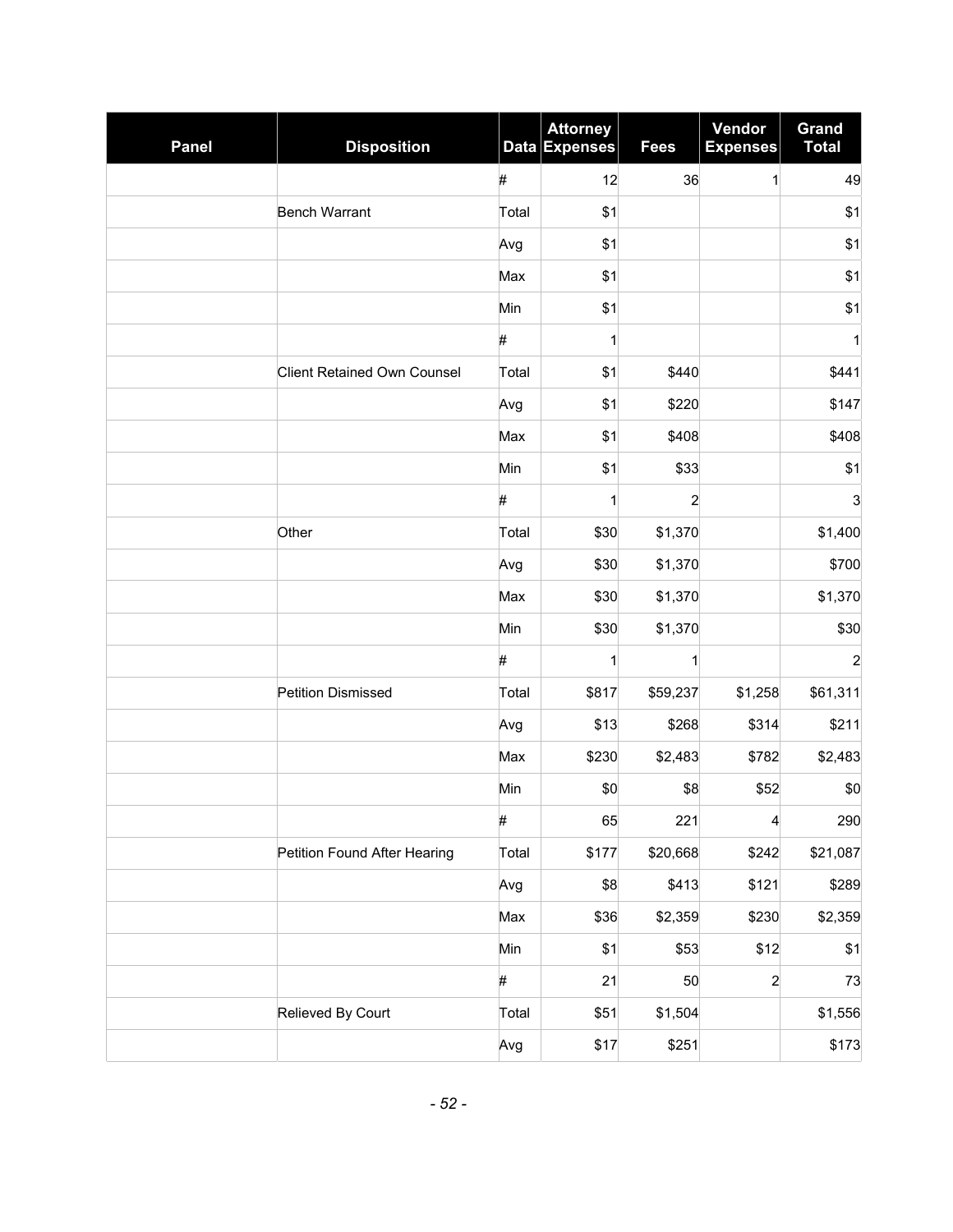| <b>Panel</b>         | <b>Disposition</b>           |       | <b>Attorney</b><br>Data Expenses | <b>Fees</b>    | Vendor<br><b>Expenses</b> | Grand<br><b>Total</b>     |
|----------------------|------------------------------|-------|----------------------------------|----------------|---------------------------|---------------------------|
|                      |                              | Max   | \$48                             | \$625          |                           | \$625                     |
|                      |                              | Min   | \$1                              | \$26           |                           | \$1                       |
|                      |                              | #     | 3                                | 6              |                           | 9                         |
|                      | <b>Stipulated Settlement</b> | Total | \$2,006                          | \$219,609      | \$1,541                   | \$223,156                 |
|                      |                              | Avg   | \$11                             | \$370          | \$171                     | \$286                     |
|                      |                              | Max   | \$305                            | \$3,248        | \$607                     | \$3,248                   |
|                      |                              | Min   | \$0                              | \$15           | \$20                      | \$0                       |
|                      |                              | #     | 176                              | 594            | 9                         | 779                       |
| Family Court Total   |                              |       | \$3,131                          | \$320,208      | \$3,055                   | \$326,394                 |
| Family Court Avg     |                              |       | \$11                             | \$345          | \$191                     | \$265                     |
| Family Court Max     |                              |       | \$305                            | \$3,248        | \$782                     | \$3,248                   |
| Family Court Min     |                              |       | \$0                              | \$8            | \$12                      | \$0                       |
| Family Court # Cases |                              |       | 287                              | 929            | 16                        | 1232                      |
| Misdemeanor          | A.C.D.                       | Total | \$261                            | \$64,877       | \$358                     | \$65,496                  |
|                      |                              | Avg   | \$5                              | \$253          | \$179                     | \$207                     |
|                      |                              | Max   | \$33                             | \$4,113        | \$300                     | \$4,113                   |
|                      |                              | Min   | \$0                              | \$13           | \$58                      | \$0                       |
|                      |                              | #     | 58                               | 256            | $\overline{a}$            | 316                       |
|                      | <b>Admit Petition</b>        | Total |                                  | \$89           |                           | \$89                      |
|                      |                              | Avg   |                                  | \$89           |                           | \$89                      |
|                      |                              | Max   |                                  | \$89           |                           | \$89                      |
|                      |                              | Min   |                                  | \$89           |                           | \$89                      |
|                      |                              | $\#$  |                                  | $\mathbf{1}$   |                           | $\mathbf{1}$              |
|                      | Alford Plea                  | Total | \$1                              | \$1,387        |                           | \$1,388                   |
|                      |                              | Avg   | \$1                              | \$693          |                           | \$463                     |
|                      |                              | Max   | \$1                              | \$1,160        |                           | \$1,160                   |
|                      |                              | Min   | \$1                              | \$227          |                           | \$1                       |
|                      |                              | #     | 1                                | $\overline{c}$ |                           | $\ensuremath{\mathsf{3}}$ |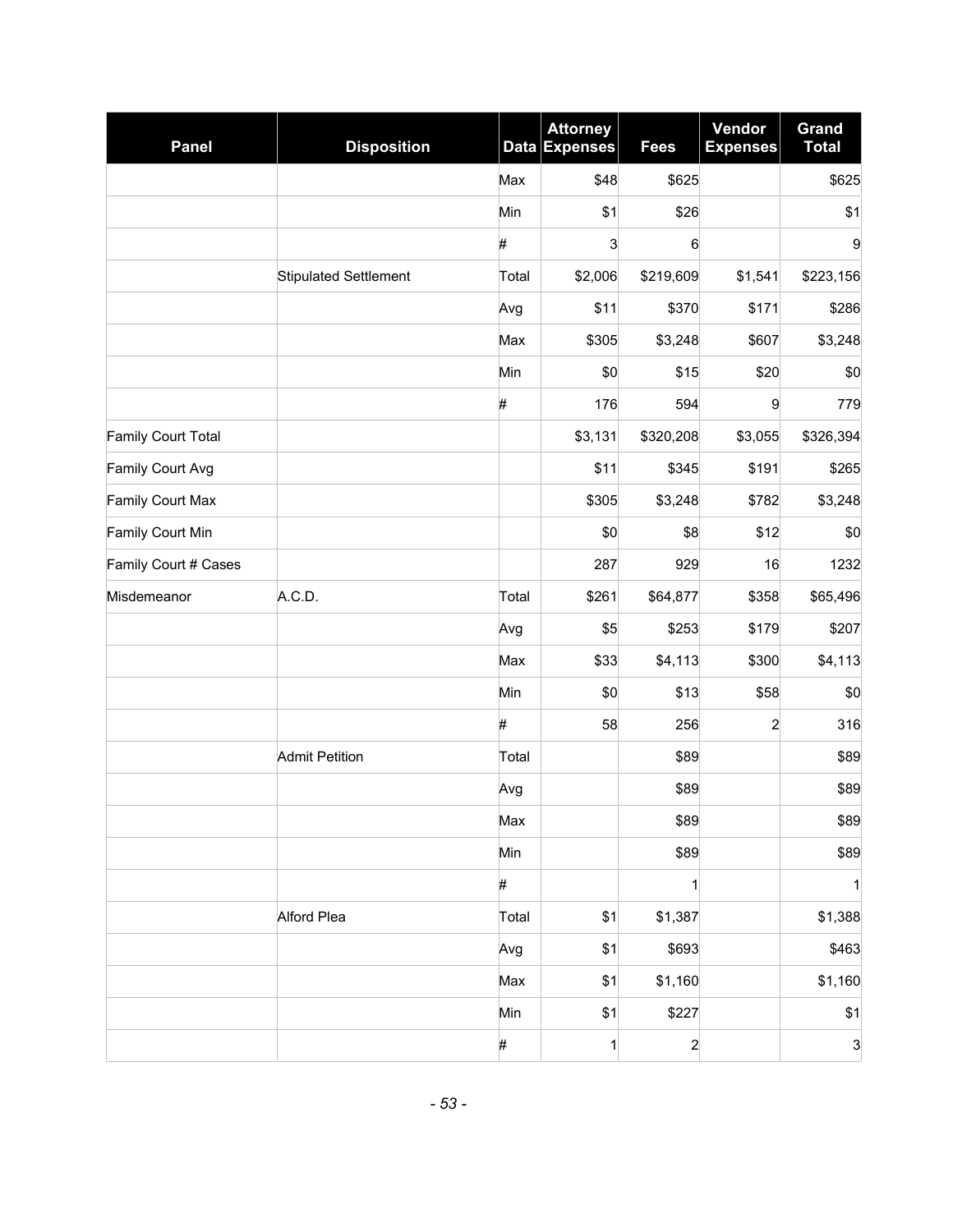| <b>Panel</b> | <b>Disposition</b>                 |       | <b>Attorney</b><br>Data Expenses | <b>Fees</b>             | Vendor<br><b>Expenses</b> | <b>Grand</b><br><b>Total</b> |
|--------------|------------------------------------|-------|----------------------------------|-------------------------|---------------------------|------------------------------|
|              | Bench Trial - Acquittal            | Total | \$1                              | \$3,269                 |                           | \$3,269                      |
|              |                                    | Avg   | \$1                              | \$272                   |                           | \$251                        |
|              |                                    | Max   | \$1                              | \$1,147                 |                           | \$1,147                      |
|              |                                    | Min   | \$1                              | \$71                    |                           | \$1                          |
|              |                                    | #     | 1                                | 12                      |                           | 13                           |
|              | Bench Trial - Guilty Lesser        | Total |                                  | \$690                   |                           | \$690                        |
|              |                                    | Avg   |                                  | \$345                   |                           | \$345                        |
|              |                                    | Max   |                                  | \$357                   |                           | \$357                        |
|              |                                    | Min   |                                  | \$333                   |                           | \$333                        |
|              |                                    | #     |                                  | $\overline{\mathbf{c}}$ |                           | $\overline{a}$               |
|              | Bench Trial - Guilty Original      | Total |                                  | \$800                   |                           | \$800                        |
|              |                                    | Avg   |                                  | \$800                   |                           | \$800                        |
|              |                                    | Max   |                                  | \$800                   |                           | \$800                        |
|              |                                    | Min   |                                  | \$800                   |                           | \$800                        |
|              |                                    | #     |                                  | $\mathbf{1}$            |                           | $\mathbf{1}$                 |
|              | <b>Bench Warrant</b>               | Total | \$84                             | \$11,300                |                           | \$11,384                     |
|              |                                    | Avg   | \$6                              | \$257                   |                           | \$193                        |
|              |                                    | Max   | \$17                             | \$662                   |                           | \$662                        |
|              |                                    | Min   | \$0                              | \$10                    |                           | \$0                          |
|              |                                    | #     | 15                               | 44                      |                           | 59                           |
|              | <b>Client Retained Own Counsel</b> | Total | \$12                             | \$1,811                 |                           | \$1,823                      |
|              |                                    | Avg   | \$2                              | \$121                   |                           | \$91                         |
|              |                                    | Max   | \$10                             | \$678                   |                           | \$678                        |
|              |                                    | Min   | \$0                              | \$20                    |                           | \$0                          |
|              |                                    | $\#$  | 5                                | 15                      |                           | 20                           |
|              | Consolidated - Other Charges       | Total | \$25                             | \$4,495                 |                           | \$4,520                      |
|              |                                    | Avg   | \$5                              | \$204                   |                           | \$167                        |
|              |                                    | Max   | \$10                             | \$503                   |                           | \$503                        |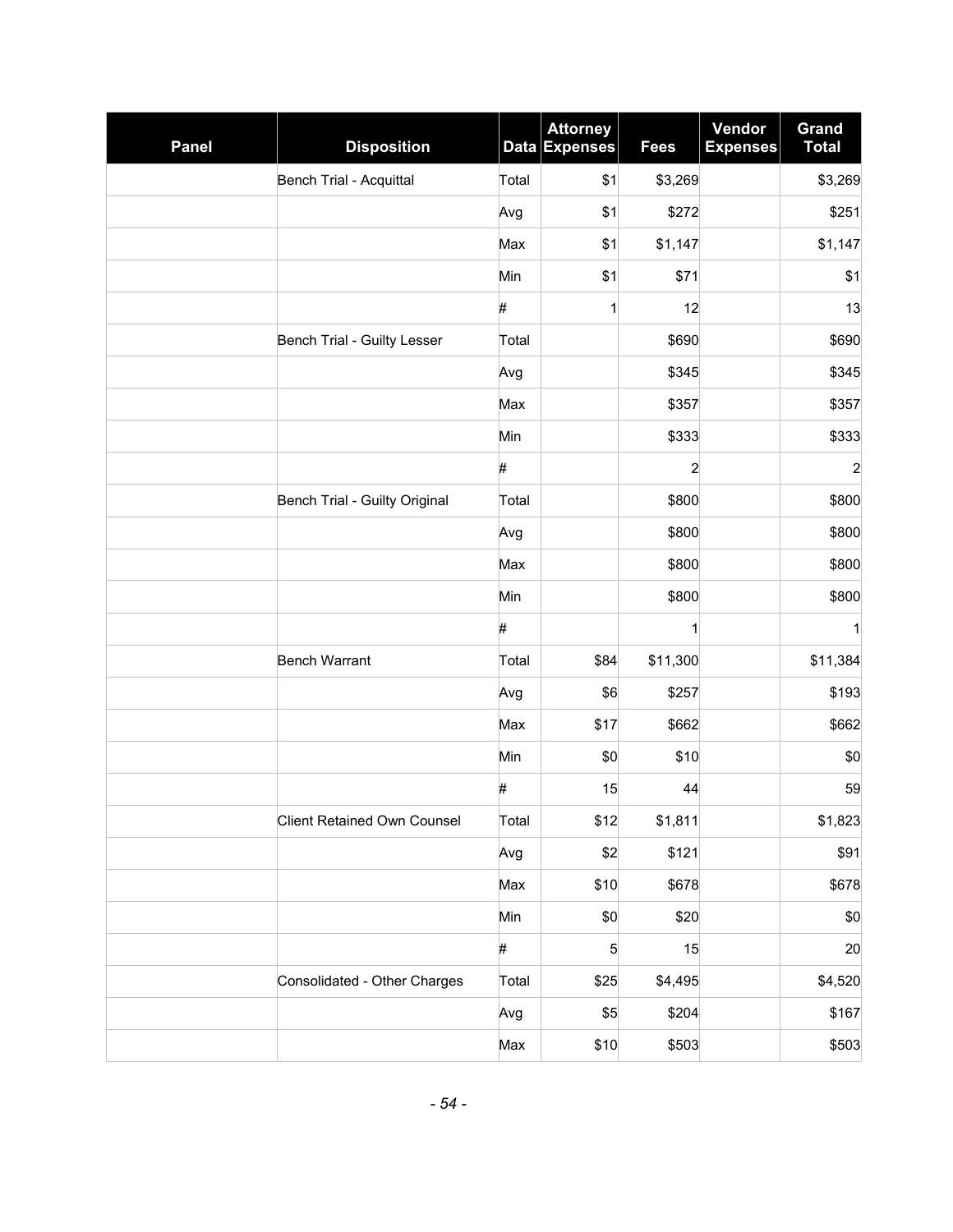| <b>Panel</b> | <b>Disposition</b>              |       | <b>Attorney</b><br>Data Expenses | <b>Fees</b>  | Vendor<br><b>Expenses</b> | <b>Grand</b><br><b>Total</b> |
|--------------|---------------------------------|-------|----------------------------------|--------------|---------------------------|------------------------------|
|              |                                 | Min   | \$2                              | \$23         |                           | \$2                          |
|              |                                 | #     | 5                                | 22           |                           | 27                           |
|              | Dismissed - CPL 30.30           | Total | \$105                            | \$13,990     | \$350                     | \$14,445                     |
|              |                                 | Avg   | \$9                              | \$245        | \$350                     | \$206                        |
|              |                                 | Max   | \$22                             | \$790        | \$350                     | \$790                        |
|              |                                 | Min   | \$0                              | \$27         | \$350                     | \$0                          |
|              |                                 | #     | 12                               | 57           | 1                         | 70                           |
|              | Dismissed - Felony Complaint    | Total | \$3                              | \$1,100      |                           | \$1,103                      |
|              |                                 | Avg   | \$3                              | \$367        |                           | \$276                        |
|              |                                 | Max   | \$3                              | \$782        |                           | \$782                        |
|              |                                 | Min   | \$3                              | \$80         |                           | \$3                          |
|              |                                 | #     | 1                                | 3            |                           | $\overline{4}$               |
|              | Dismissed - Information         | Total | \$391                            | \$44,431     | \$183                     | \$45,005                     |
|              |                                 | Avg   | \$8                              | \$269        | \$92                      | \$209                        |
|              |                                 | Max   | \$45                             | \$935        | \$145                     | \$935                        |
|              |                                 | Min   | \$0                              | \$8          | \$38                      | \$0                          |
|              |                                 | #     | 48                               | 165          | $\overline{c}$            | 215                          |
|              | Dismissed - Plea in Other Court | Total | \$31                             | \$9,711      | \$10                      | \$9,752                      |
|              |                                 | Avg   | \$3                              | \$165        | \$10                      | \$137                        |
|              |                                 | Max   | \$8                              | \$599        | \$10                      | \$599                        |
|              |                                 | Min   | \$0                              | \$8          | \$10                      | \$0                          |
|              |                                 | #     | 11                               | 59           | 1                         | 71                           |
|              | Incompetent to Stand Trial      | Total | \$0                              | \$42         |                           | \$42                         |
|              |                                 | Avg   | \$0                              | \$42         |                           | \$21                         |
|              |                                 | Max   | \$0                              | \$42         |                           | \$42                         |
|              |                                 | Min   | \$0                              | \$42         |                           | \$0                          |
|              |                                 | #     | 1                                | $\mathbf{1}$ |                           | $\overline{a}$               |
|              | Jury Trial - Acquittal          | Total | \$12                             | \$6,133      | \$75                      | \$6,220                      |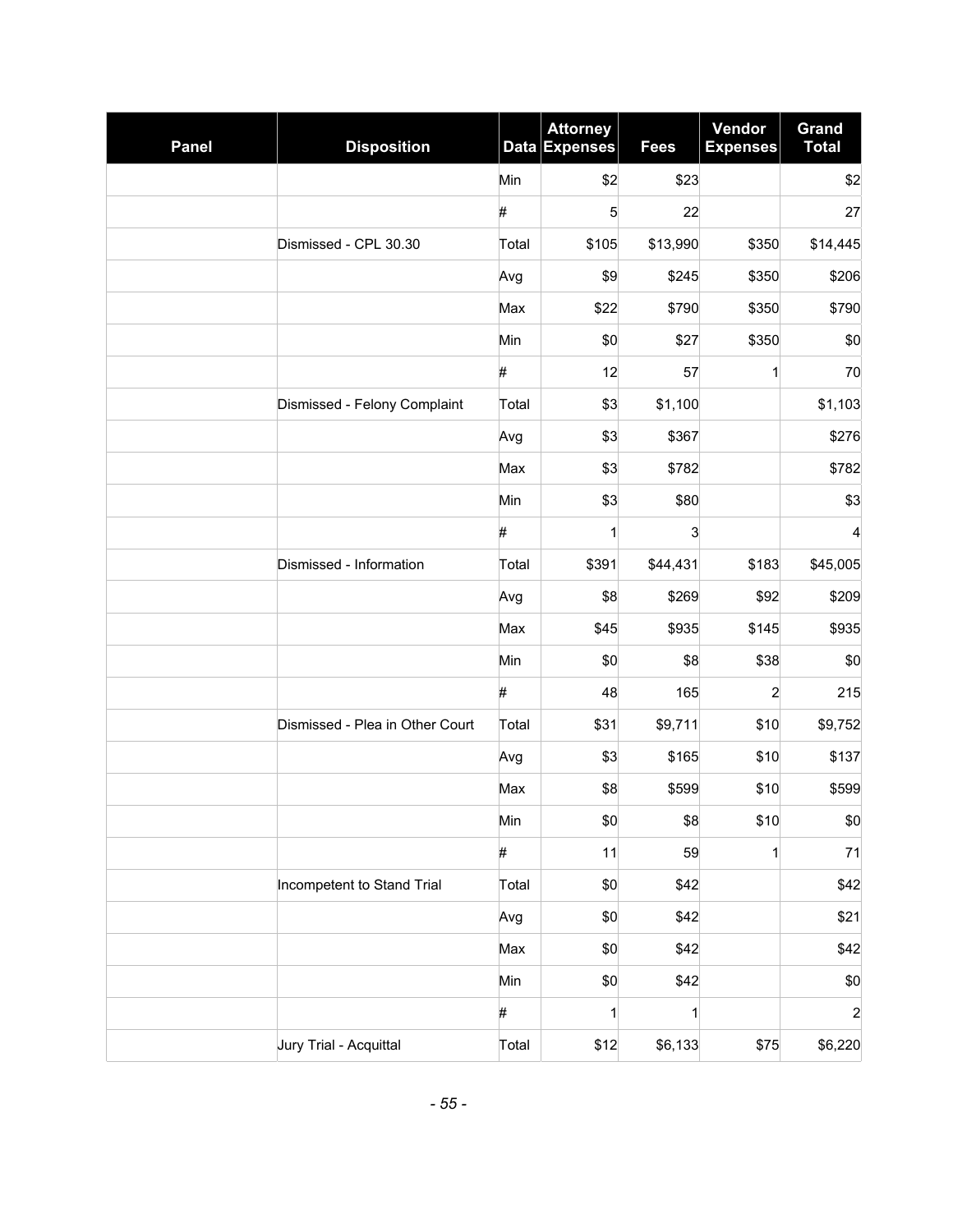| <b>Panel</b> | <b>Disposition</b>           |       | <b>Attorney</b><br>Data Expenses | <b>Fees</b>    | Vendor<br><b>Expenses</b> | <b>Grand</b><br><b>Total</b> |
|--------------|------------------------------|-------|----------------------------------|----------------|---------------------------|------------------------------|
|              |                              | Avg   | \$4                              | \$1,533        | \$75                      | \$777                        |
|              |                              | Max   | \$9                              | \$2,245        | \$75                      | \$2,245                      |
|              |                              | Min   | \$1                              | \$420          | \$75                      | \$1                          |
|              |                              | #     | 3                                | 4              | 1                         | 8                            |
|              | Jury Trial - Guilty Original | Total | \$200                            | \$3,007        |                           | \$3,207                      |
|              |                              | Avg   | \$200                            | \$1,503        |                           | \$1,069                      |
|              |                              | Max   | \$200                            | \$2,065        |                           | \$2,065                      |
|              |                              | Min   | \$200                            | \$941          |                           | \$200                        |
|              |                              | #     | 1                                | $\overline{c}$ |                           | 3                            |
|              | No Bill - Grand Jury         | Total |                                  | \$149          |                           | \$149                        |
|              |                              | Avg   |                                  | \$149          |                           | \$149                        |
|              |                              | Max   |                                  | \$149          |                           | \$149                        |
|              |                              | Min   |                                  | \$149          |                           | \$149                        |
|              |                              | #     |                                  | 1              |                           | 1                            |
|              | No Conflict - PD Continued   | Total |                                  | \$28           |                           | \$28                         |
|              |                              | Avg   |                                  | \$28           |                           | \$28                         |
|              |                              | Max   |                                  | \$28           |                           | \$28                         |
|              |                              | Min   |                                  | \$28           |                           | \$28                         |
|              |                              | #     |                                  | 1              |                           | 1                            |
|              | Plea To Reduced Charge       | Total | \$373                            | \$116,896      | \$664                     | \$117,933                    |
|              |                              | Avg   | \$4                              | \$293          | \$166                     | \$242                        |
|              |                              | Max   | \$16                             | \$2,859        | \$360                     | \$2,859                      |
|              |                              | Min   | \$0                              | \$15           | \$56                      | $\$0$                        |
|              |                              | #     | 85                               | 399            | 4                         | 488                          |
|              | Plea To Top Charge           | Total | \$203                            | \$61,451       | \$50                      | \$61,703                     |
|              |                              | Avg   | \$4                              | \$293          | \$50                      | \$236                        |
|              |                              | Max   | \$55                             | \$1,645        | \$50                      | \$1,645                      |
|              |                              | Min   | \$0                              | \$20           | \$50                      | \$0                          |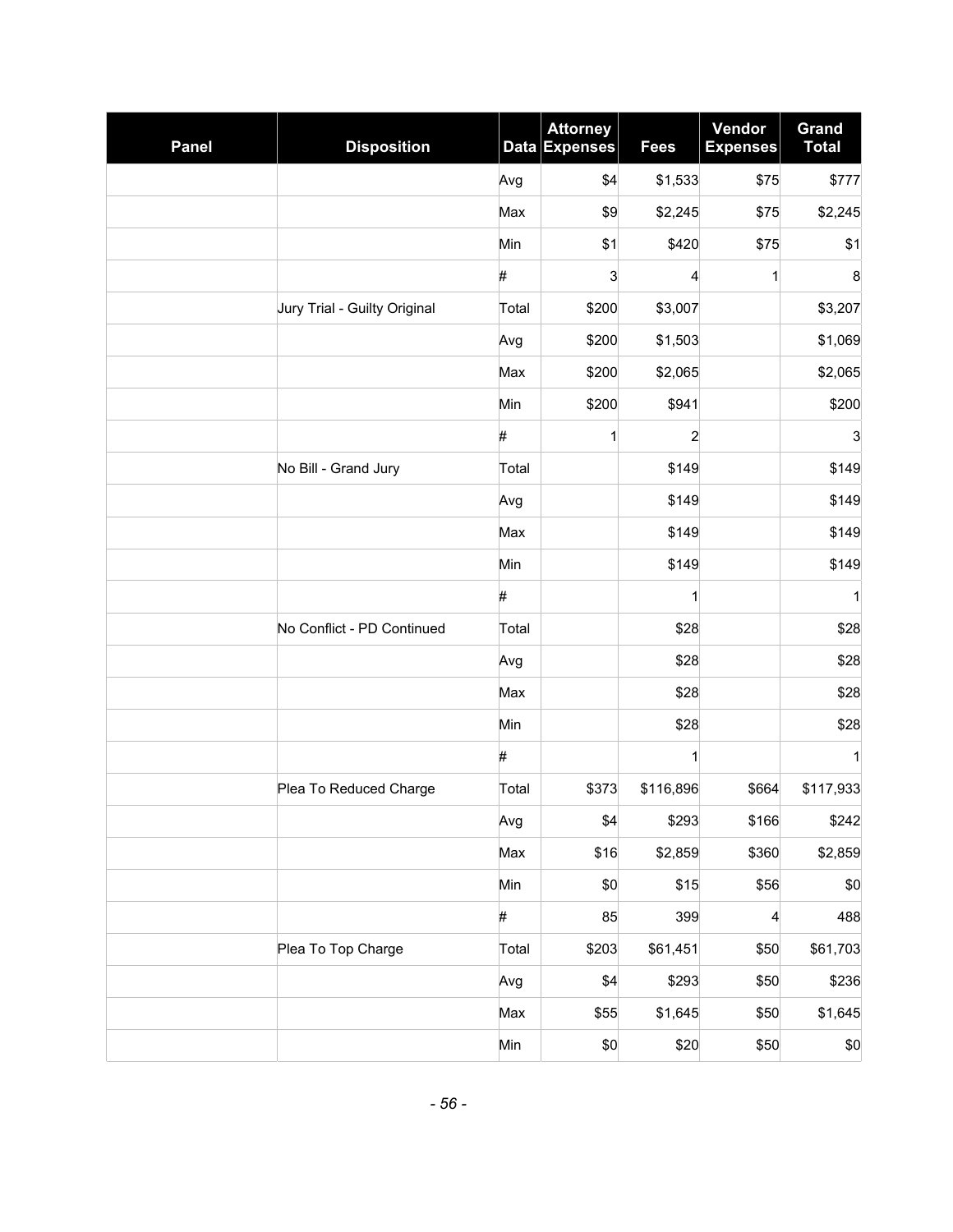| <b>Panel</b>        | <b>Disposition</b>                 |       | <b>Attorney</b><br>Data Expenses | <b>Fees</b>    | Vendor<br><b>Expenses</b> | <b>Grand</b><br><b>Total</b> |
|---------------------|------------------------------------|-------|----------------------------------|----------------|---------------------------|------------------------------|
|                     |                                    | #     | 50                               | 210            | 1                         | 261                          |
|                     | Relieved By Court                  | Total |                                  | \$214          |                           | \$214                        |
|                     |                                    | Avg   |                                  | \$214          |                           | \$214                        |
|                     |                                    | Max   |                                  | \$214          |                           | \$214                        |
|                     |                                    | Min   |                                  | \$214          |                           | \$214                        |
|                     |                                    | #     |                                  | 1              |                           | 1                            |
|                     | Transfer to Family Court           | Total |                                  | \$309          |                           | \$309                        |
|                     |                                    | Avg   |                                  | \$155          |                           | \$155                        |
|                     |                                    | Max   |                                  | \$162          |                           | \$162                        |
|                     |                                    | Min   |                                  | \$147          |                           | \$147                        |
|                     |                                    | $\#$  |                                  | $\overline{c}$ |                           | $\overline{a}$               |
|                     | Y.O. Adjudication                  | Total | \$50                             | \$8,427        | \$12                      | \$8,489                      |
|                     |                                    | Avg   | \$6                              | \$366          | \$12                      | \$265                        |
|                     |                                    | Max   | \$34                             | \$714          | \$12                      | \$714                        |
|                     |                                    | Min   | \$0                              | \$33           | \$12                      | \$0                          |
|                     |                                    | #     | 8                                | 23             | 1                         | 32                           |
| Misdemeanor Total   |                                    |       | \$1,752                          | \$354,606      | \$1,702                   | \$358,060                    |
| Misdemeanor Avg     |                                    |       | \$6                              | \$276          | \$131                     | \$224                        |
| Misdemeanor Max     |                                    |       | \$200                            | \$4,113        | \$360                     | \$4,113                      |
| Misdemeanor Min     |                                    |       | \$0                              | \$8            | \$10                      | \$0                          |
| Misdemeanor # Cases |                                    |       | 305                              | 1283           | 13                        | 1601                         |
| Other               | Appeal Judgment - Affirmed         | Total | \$9                              | \$168          |                           | \$177                        |
|                     |                                    | Avg   | \$9                              | \$168          |                           | \$89                         |
|                     |                                    | Max   | \$9                              | \$168          |                           | \$168                        |
|                     |                                    | Min   | \$9                              | \$168          |                           | \$9                          |
|                     |                                    | #     | 1                                | 1              |                           | $\overline{c}$               |
|                     | <b>Client Retained Own Counsel</b> | Total |                                  |                | \$740                     | \$740                        |
|                     |                                    | Avg   |                                  |                | \$370                     | \$370                        |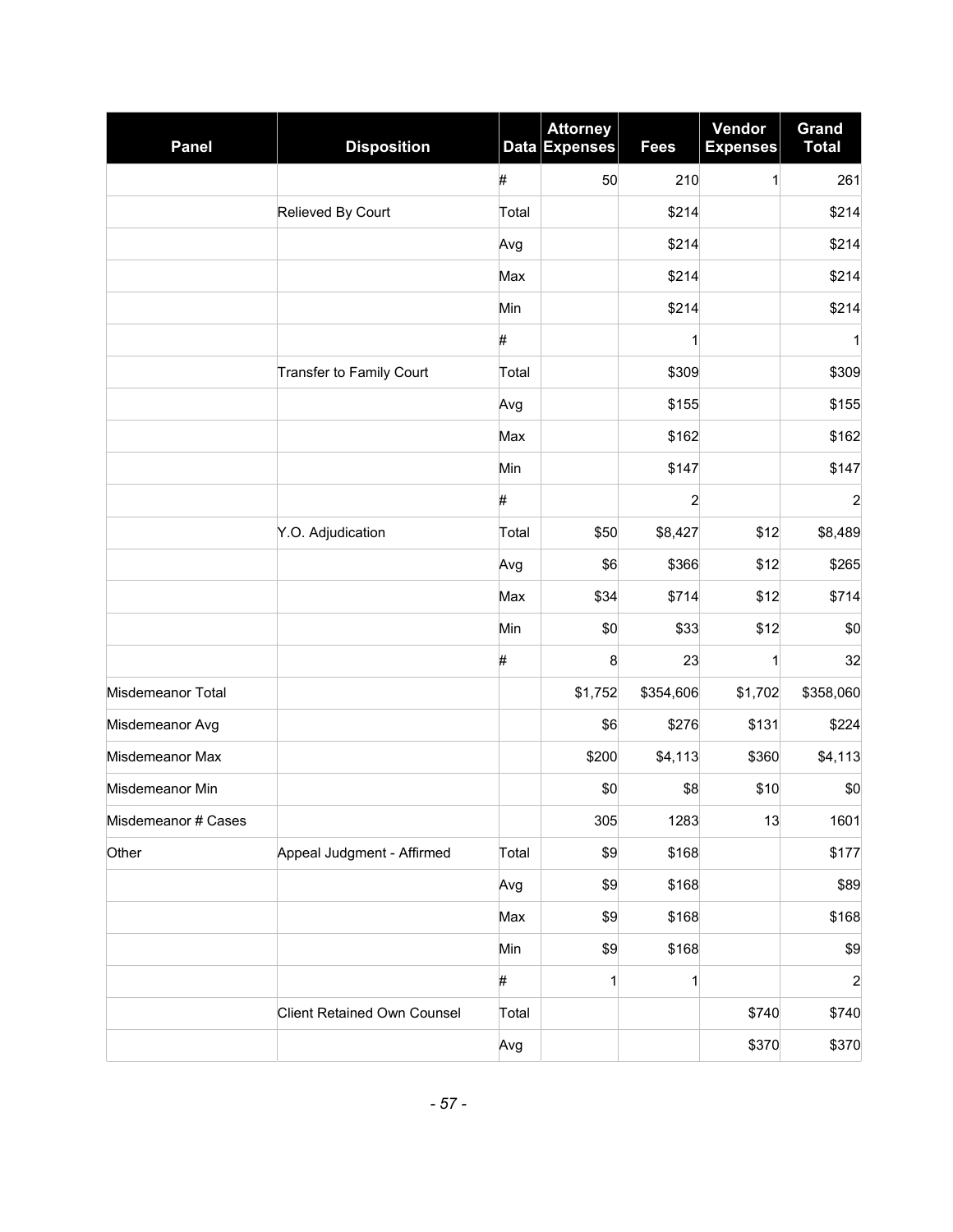| <b>Panel</b>     | <b>Disposition</b>       |       | <b>Attorney</b><br>Data Expenses | <b>Fees</b>  | Vendor<br><b>Expenses</b> | Grand<br><b>Total</b> |
|------------------|--------------------------|-------|----------------------------------|--------------|---------------------------|-----------------------|
|                  |                          | Max   |                                  |              | \$512                     | \$512                 |
|                  |                          | Min   |                                  |              | \$228                     | \$228                 |
|                  |                          | #     |                                  |              | 2                         | $\overline{c}$        |
|                  | Other                    | Total | \$5                              | \$2,948      | \$348                     | \$3,301               |
|                  |                          | Avg   | \$2                              | \$184        | \$174                     | \$165                 |
|                  |                          | Max   | \$5                              | \$398        | \$228                     | \$398                 |
|                  |                          | Min   | \$0                              | \$50         | \$120                     | \$0                   |
|                  |                          | #     | 2                                | 16           | 2                         | 20                    |
|                  | Post Conviction - Denied | Total | \$141                            |              |                           | \$141                 |
|                  |                          | Avg   | \$141                            |              |                           | \$141                 |
|                  |                          | Max   | \$141                            |              |                           | \$141                 |
|                  |                          | Min   | \$141                            |              |                           | \$141                 |
|                  |                          | #     | $\mathbf{1}$                     |              |                           | 1                     |
|                  | Relieved By Court        | Total |                                  | \$280        |                           | \$280                 |
|                  |                          | Avg   |                                  | \$280        |                           | \$280                 |
|                  |                          | Max   |                                  | \$280        |                           | \$280                 |
|                  |                          | Min   |                                  | \$280        |                           | \$280                 |
|                  |                          | $\#$  |                                  | $\mathbf{1}$ |                           | 1                     |
| Other Total      |                          |       | \$155                            | \$3,396      | \$1,088                   | \$4,639               |
| Other Avg        |                          |       | \$39                             | \$189        | \$272                     | \$178                 |
| Other Max        |                          |       | \$141                            | \$398        | \$512                     | \$512                 |
| Other Min        |                          |       | \$0                              | \$50         | \$120                     | \$0                   |
| Other # Cases    |                          |       | 4                                | 18           | 4                         | 26                    |
| Probation/Parole | <b>Admit Petition</b>    | Total | \$54                             | \$30,583     | \$845                     | \$31,481              |
|                  |                          | Avg   | \$3                              | \$232        | \$141                     | \$198                 |
|                  |                          | Max   | \$11                             | \$1,331      | \$575                     | \$1,331               |
|                  |                          | Min   | \$0                              | \$28         | \$8                       | \$0                   |
|                  |                          | #     | 21                               | 132          | $\,6$                     | 159                   |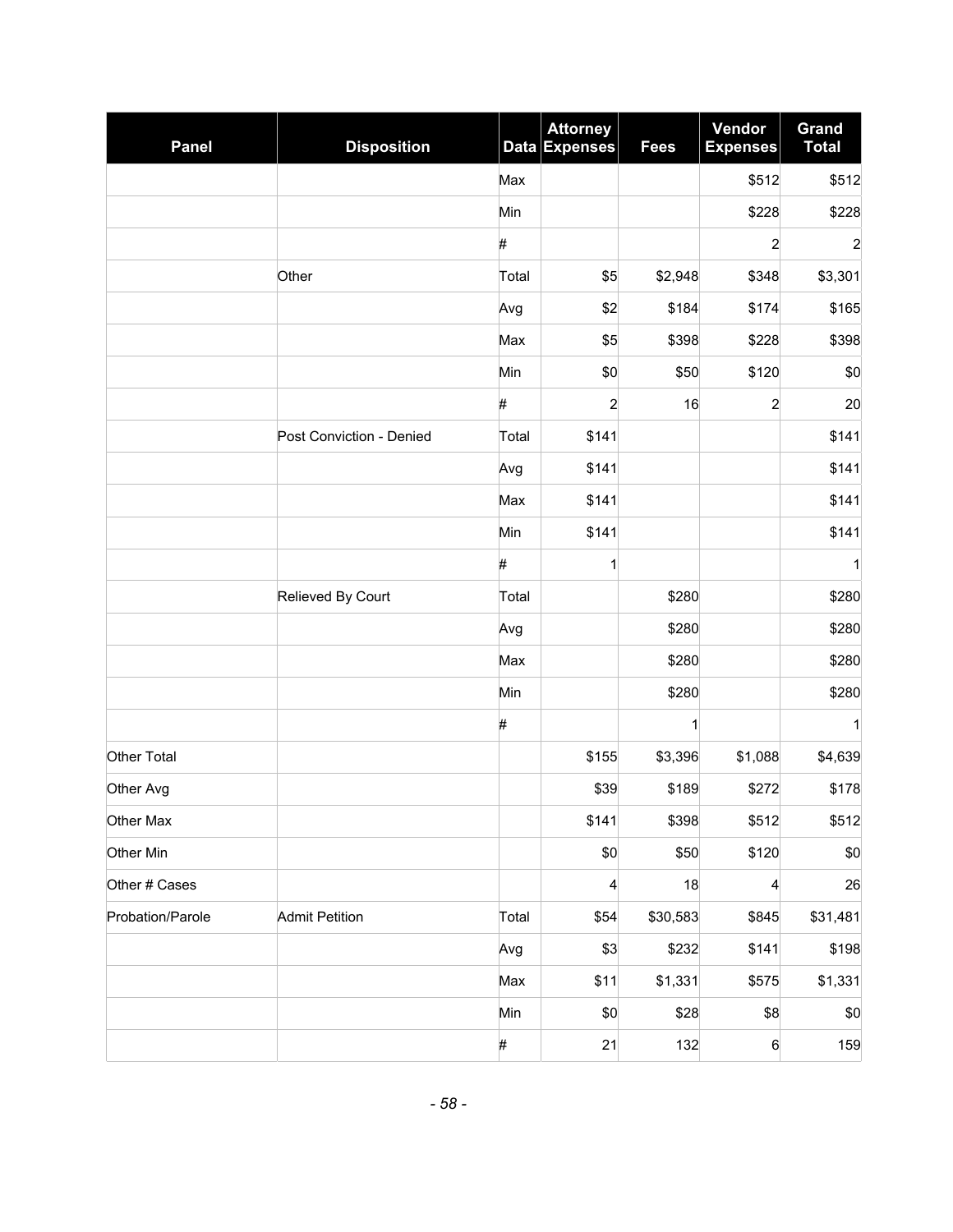| <b>Panel</b> | <b>Disposition</b>                 |       | <b>Attorney</b><br><b>Data Expenses</b> | <b>Fees</b> | Vendor<br><b>Expenses</b> | <b>Grand</b><br><b>Total</b> |
|--------------|------------------------------------|-------|-----------------------------------------|-------------|---------------------------|------------------------------|
|              | Appeal Judgment - Modified         | Total | \$218                                   | \$1,350     |                           | \$1,568                      |
|              |                                    | Avg   | \$218                                   | \$1,350     |                           | \$784                        |
|              |                                    | Max   | \$218                                   | \$1,350     |                           | \$1,350                      |
|              |                                    | Min   | \$218                                   | \$1,350     |                           | \$218                        |
|              |                                    | #     | 1                                       | 1           |                           | $\overline{\mathbf{c}}$      |
|              | Bench Trial - Guilty Original      | Total |                                         | \$343       |                           | \$343                        |
|              |                                    | Avg   |                                         | \$343       |                           | \$343                        |
|              |                                    | Max   |                                         | \$343       |                           | \$343                        |
|              |                                    | Min   |                                         | \$343       |                           | \$343                        |
|              |                                    | #     |                                         | 1           |                           | 1                            |
|              | <b>Bench Warrant</b>               | Total |                                         | \$208       |                           | \$208                        |
|              |                                    | Avg   |                                         | \$208       |                           | \$208                        |
|              |                                    | Max   |                                         | \$208       |                           | \$208                        |
|              |                                    | Min   |                                         | \$208       |                           | \$208                        |
|              |                                    | $\#$  |                                         | 1           |                           | 1                            |
|              | <b>Client Retained Own Counsel</b> | Total |                                         | \$406       |                           | \$406                        |
|              |                                    | Avg   |                                         | \$135       |                           | \$135                        |
|              |                                    | Max   |                                         | \$163       |                           | \$163                        |
|              |                                    | Min   |                                         | \$115       |                           | \$115                        |
|              |                                    | #     |                                         | 3           |                           | 3                            |
|              | Consolidated - Other Charges       | Total | \$10                                    | \$671       |                           | \$681                        |
|              |                                    | Avg   | \$3                                     | \$134       |                           | \$85                         |
|              |                                    | Max   | \$7                                     | \$278       |                           | \$278                        |
|              |                                    | Min   | \$2                                     | \$35        |                           | \$2                          |
|              |                                    | #     | 3                                       | 5           |                           | 8                            |
|              | Dismissed - Information            | Total | \$2                                     | \$38        |                           | \$40                         |
|              |                                    | Avg   | \$2                                     | \$38        |                           | \$20                         |
|              |                                    | Max   | \$2                                     | \$38        |                           | \$38                         |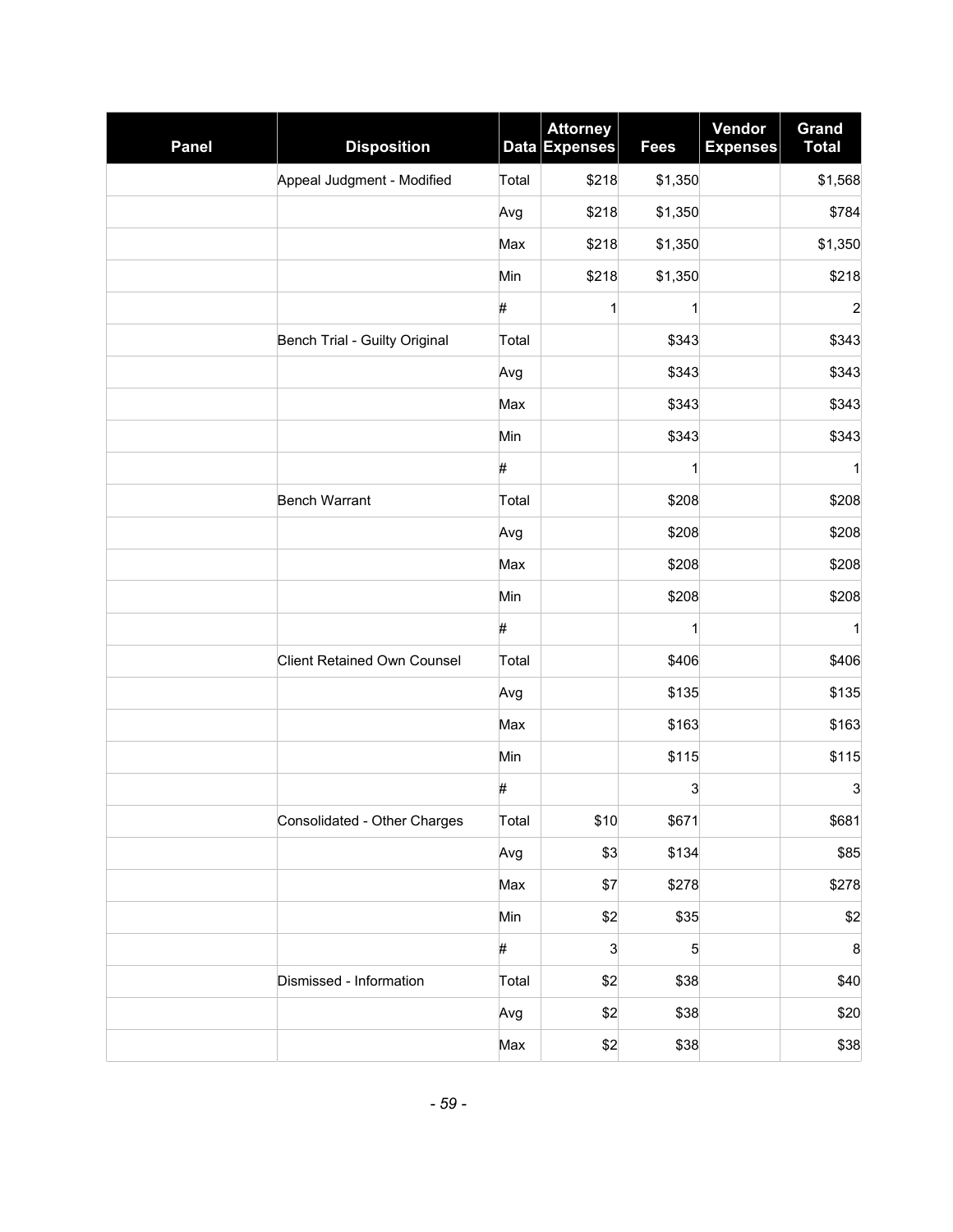| <b>Panel</b> | <b>Disposition</b>              |       | <b>Attorney</b><br>Data Expenses | <b>Fees</b>    | Vendor<br><b>Expenses</b> | Grand<br><b>Total</b>   |
|--------------|---------------------------------|-------|----------------------------------|----------------|---------------------------|-------------------------|
|              |                                 | Min   | \$2                              | \$38           |                           | \$2                     |
|              |                                 | #     | 1                                | $\mathbf{1}$   |                           | $\overline{\mathbf{c}}$ |
|              | Dismissed - Plea in Other Court | Total | \$1                              | \$712          |                           | \$713                   |
|              |                                 | Avg   | \$1                              | \$178          |                           | \$143                   |
|              |                                 | Max   | \$1                              | \$383          |                           | \$383                   |
|              |                                 | Min   | \$1                              | \$77           |                           | \$1                     |
|              |                                 | #     | 1                                | 4              |                           | 5                       |
|              | <b>Petition Dismissed</b>       | Total | \$10                             | \$2,590        | \$130                     | \$2,729                 |
|              |                                 | Avg   | \$3                              | \$173          | \$130                     | \$144                   |
|              |                                 | Max   | \$7                              | \$658          | \$130                     | \$658                   |
|              |                                 | Min   | \$0                              | \$13           | \$130                     | \$0                     |
|              |                                 | #     | 3                                | 15             | 1                         | 19                      |
|              | Petition Found After Hearing    | Total | \$2                              | \$396          |                           | \$397                   |
|              |                                 | Avg   | \$2                              | \$396          |                           | \$199                   |
|              |                                 | Max   | \$2                              | \$396          |                           | \$396                   |
|              |                                 | Min   | \$2                              | \$396          |                           | \$2                     |
|              |                                 | #     | $\mathbf{1}$                     | 1              |                           | $\overline{\mathbf{c}}$ |
|              | Plea To Reduced Charge          | Total |                                  | \$319          |                           | \$319                   |
|              |                                 | Avg   |                                  | \$160          |                           | \$160                   |
|              |                                 | Max   |                                  | \$230          |                           | \$230                   |
|              |                                 | Min   |                                  | \$89           |                           | \$89                    |
|              |                                 | #     |                                  | $\overline{c}$ |                           | $\overline{a}$          |
|              | Plea To Top Charge              | Total |                                  | \$1,564        |                           | \$1,564                 |
|              |                                 | Avg   |                                  | \$261          |                           | \$261                   |
|              |                                 | Max   |                                  | \$492          |                           | \$492                   |
|              |                                 | Min   |                                  | \$93           |                           | \$93                    |
|              |                                 | #     |                                  | 6              |                           | $\,6$                   |
|              | <b>Stipulated Settlement</b>    | Total |                                  | \$113          |                           | \$113                   |